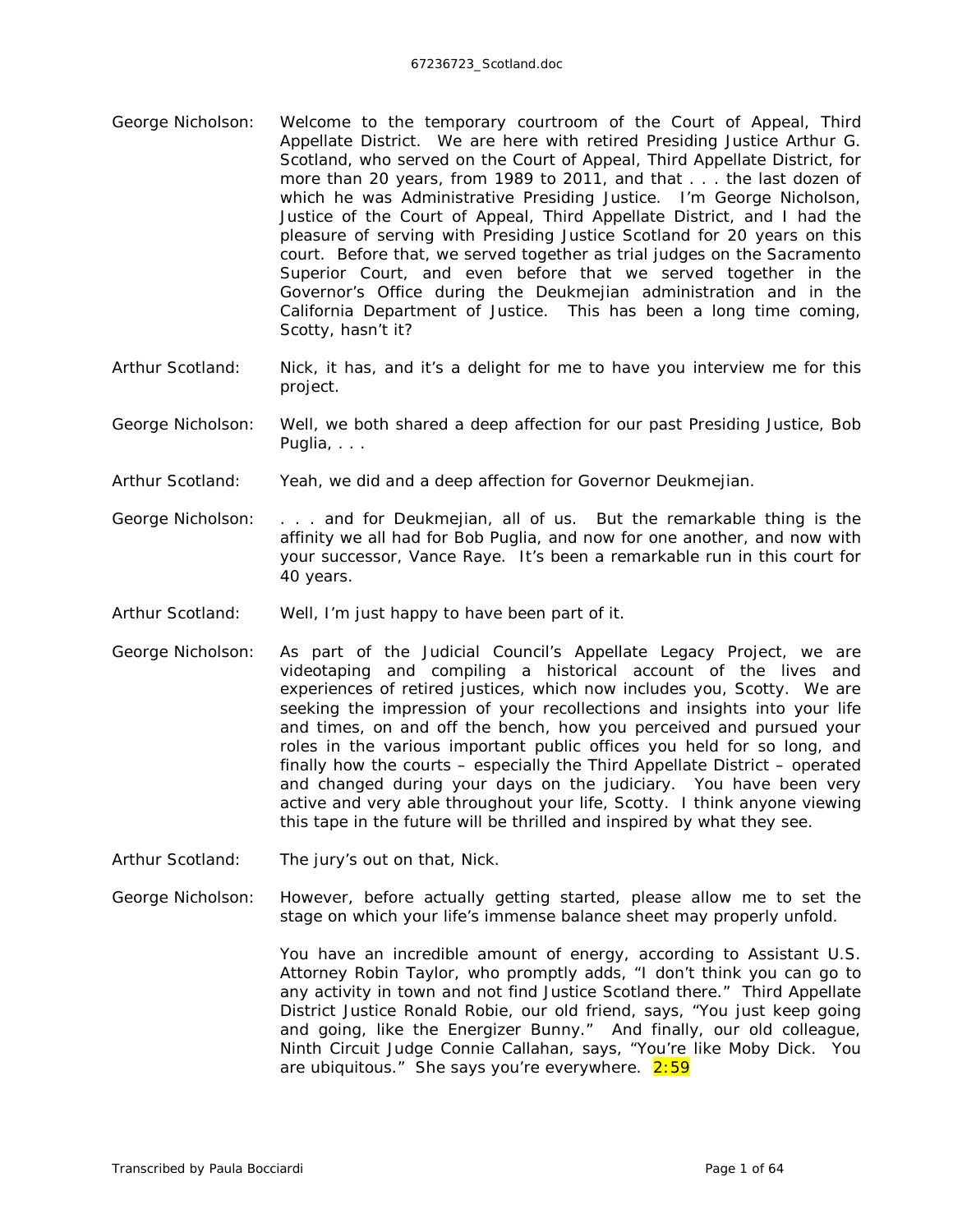And to add my own summary before we launch into this, I've talked to a lot of our friends over the last few weeks, and the common descriptions are "a good and warm heart," "the hardest-working judge in the state capital," "honest as the day is long," "fair," and "a fierce competitor." These are all fair descriptions, and I've known you long enough to know that.

But one of the questions we'd like to begin with is have you always been energetic, enthusiastic, and everywhere all at once? In short, have you always been the Energizer Bunny?

- Arthur Scotland: Oh, I think that would probably be a fair assessment according to a few of my instructors in school. When I left junior high to go to high school, my wife reminds me that she saw my yearbook and a teacher had written in, "To a more restrained future." So, yes, I think I've probably pretty . . . been pretty energetic over the years.
- George Nicholson: Well, let's start at the beginning, and we can tease those blanket perceptions through for ourselves as we go. When and where were you born, Scotty?
- Arthur Scotland: I was born right here in Sacramento on October 19th, 1946.
- George Nicholson: And your father what did he do?
- Arthur Scotland: My dad was a life insurance salesman. He was a very hard worker, great provider, was not home a lot because at nights he would have to go out and do business with clients. But he was a great supporter when I was involved in Little League. He never threw the ball around with me but he became president of the Little League, and he was active in many things that I did. And he was incredibly generous and supportive of my various interests.
- George Nicholson: Your mom . . . .
- Arthur Scotland: He was a great dad.
- George Nicholson: Your mom did she have an occupation?
- Arthur Scotland: My mom, Tillie I'm going to get emotional when I talk about my mom. I'll try not to, but . . . . She . . . . When they first got married, she did work. She worked for the Board of Equalization. She was a secretary, and . . . but when she had my sister in 1944, she decided that she was going to stay home and care for the kids, which was a big job in and of itself because my sister and I were a handful, I can tell you, from the early days. And she was an incredibly loving, overprotective but very supportive mom that would do . . . you know, just had a heart as big as gold. She was a major influence in my life.
- George Nicholson: I think one of the interesting things of appellate judges particularly appellate colleagues interviewing one another – sometimes the interviewee will think of something or say something that prods a memory. You said you didn't  $\ldots$  you hoped you wouldn't choke up  $6:00$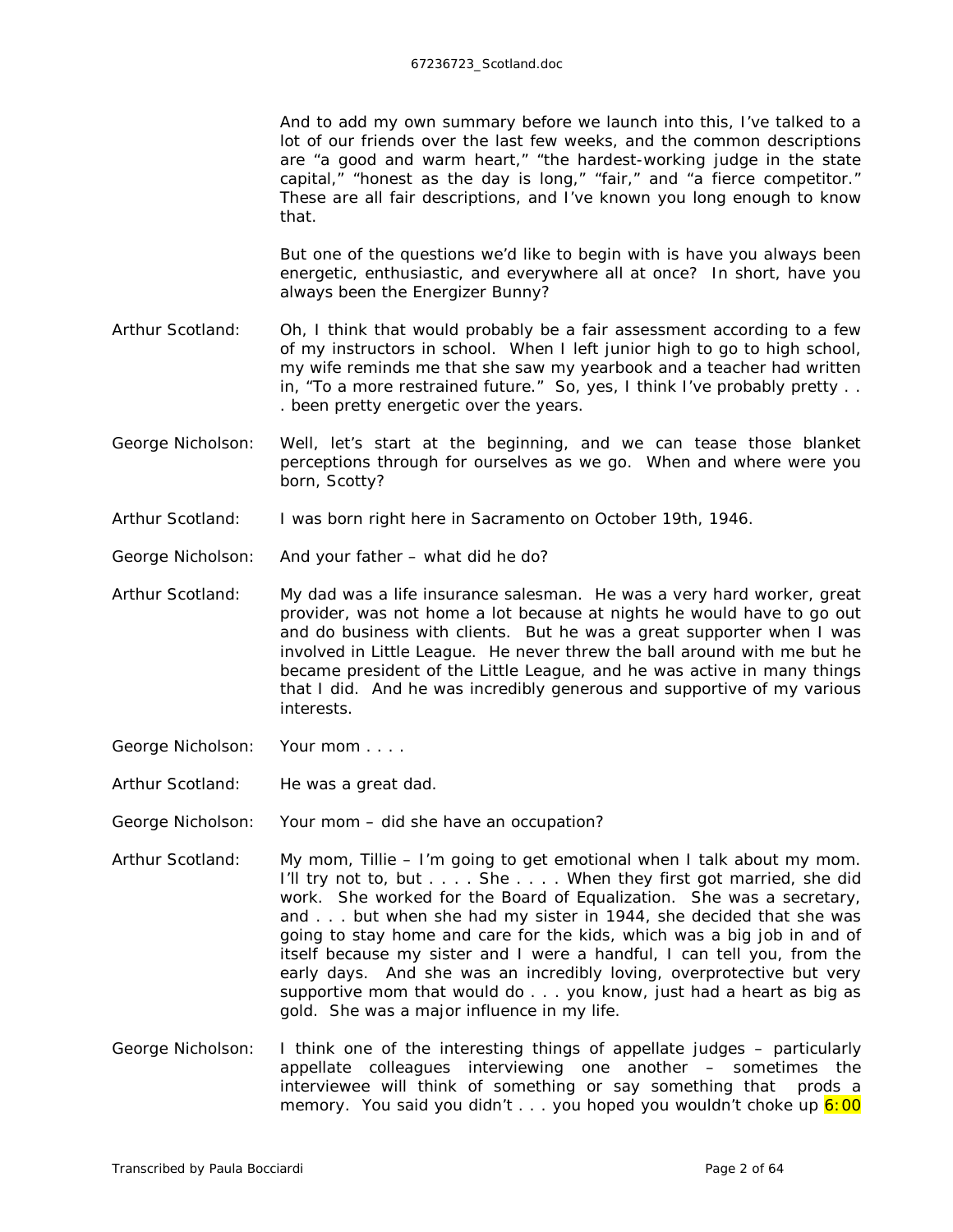talking about your mom. I don't know if you can talk about what I'm going to ask you or not without choking up. I think I'll give you a hint where I'm headed. With some of your colleagues, and in general, you're a traveler, and . . . . For example, with some of your colleagues you went to the Galapagos Islands . . .

- Arthur Scotland: That's right.
- George Nicholson: . . . . at one point?
- Arthur Scotland: Yeah.
- George Nicholson: And at another point with some of our colleagues, you went to South America.
- Arthur Scotland: True.
- George Nicholson: And when your mom was in particularly critical condition, and you were about to run the rapids of a river down there . . . .
- Arthur Scotland: In the Amazon.
- George Nicholson: The Amazon. You came home.
- Arthur Scotland: Got a call from my wife that my mom had . . . .
- George Nicholson: And where were you?
- Arthur Scotland: I was actually in Machu Picchu, and we had . . . actually were getting ready to head to the Amazon, and got a call. Fortunately my wife, Sue, was able to get ahold of me, and fortunately I was able to get back. And my mom had hung on. She literally willed herself to hang in there until I got there. And I did, and she died about four hours later.
- George Nicholson: I had no intention of bringing that up, but it's such a thoughtful and sensitive and frankly descriptive anecdote of your life: the fact that your mom held on and, as I understand the story, you were able to hug her . . .
- Arthur Scotland: Oh, yeah.
- George Nicholson: . . . while she was still here. But it wouldn't have happened if you hadn't dropped everything and run home.
- Arthur Scotland: Well, I mean, you would have done the same, Nick. It was ....
- George Nicholson: That event encapsulates a lot of your life because you've done . . . you did that for your mom and dad and you loved them and they loved you. But you've loved so many people in your life here, and acted in a similar way. I'm glad you got through that one, but I'm glad you brought it . . . you indirectly brought it up. 8:01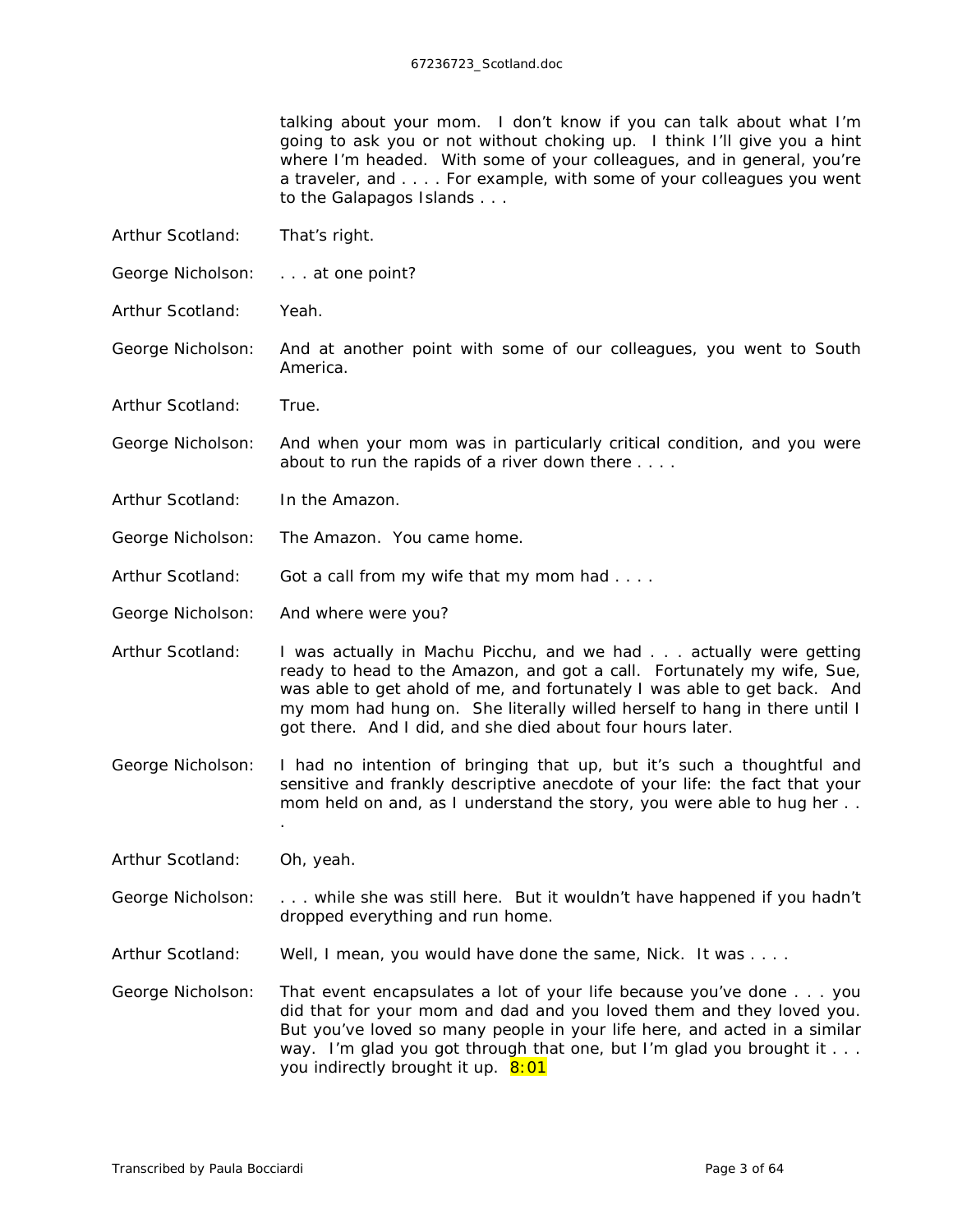Arthur Scotland: Well, you know, my mom and my dad, they came from totally different backgrounds. My dad's family is the Norwegian side, and my greatgreat-great-grandfather Thore Skotland had moved to Prairie du Chien, Wisconsin, and down in Iowa he was the first settler in a little village later called Calmar, Iowa. And actually in 1950 they celebrated the centennial of his founding that . . . being the first individual *[inaudible].* He was a trustee in Luther College in Decorah, Iowa. And my dad's side of the family was very formal, more serious. I remember my grandfather was . . . . I was named after my grandfather. He was George Arthur Scotland. And so my parents named me Arthur George Scotland. And I remember going over to . . . as a young kid and going over to their home. And it was more of a formal setting – a wonderful, loving setting, but more on the formal side.

> And my mom's side of the family was just totally different. My mom was Croatian. Her parents were first . . . well, they were both born in a little village called Ložišća on the Island of Brač, and came here . . . he first came here in the early 1900s after he married my grandmother Anna. And he was . . . his name was Dinko. I get emotional. Yeah. And he was, you know, real blue-collar. He was a cook. He came, settled initially with some friends in the Denver area, and then brought his wife over, and then my mom was born in Denver in 1914. And then he had . . . . As it was in those days, you came over with nothing and you made a life. And he had some friends that lived in Sacramento, so he came here and was a cook and had a part-ownership in a restaurant. And they spoke broken English. They were very old-world. I knew I was going to get emotional. But so it was just so different having the more formal side and then the more, you know, old world, broken-English, lovely . . . . My granddad on my mom's side – sorry – did things like . . . . He loved to see the kids have fun. And one day he called us over, and he had taped pennies and nickels on a tree out in the backyard, and he said, "I've been having a money tree, and it finally blossomed." I'm an emotional guy.

- George Nicholson: Yeah.
- Arthur Scotland: So he had lots of fun watching us believe there was a money tree! And it was fun.
- George Nicholson: You know, Scotty, hearing the last few minutes, anybody that knows you is going to be getting to see what has motivated and inspired you because you're a grandfather and you're the best friend a person could have. And I can see from the way you're reacting and the way you're describing that there's a good reason why you have the heart you do.

Arthur Scotland: Well, thanks.

George Nicholson: And it's because you have the grandparents and the parents to help you begin your life and to prepare your life. It's very touching, Scotty. And before we leave the family – your sister? What can you tell us about your sis? **11:41**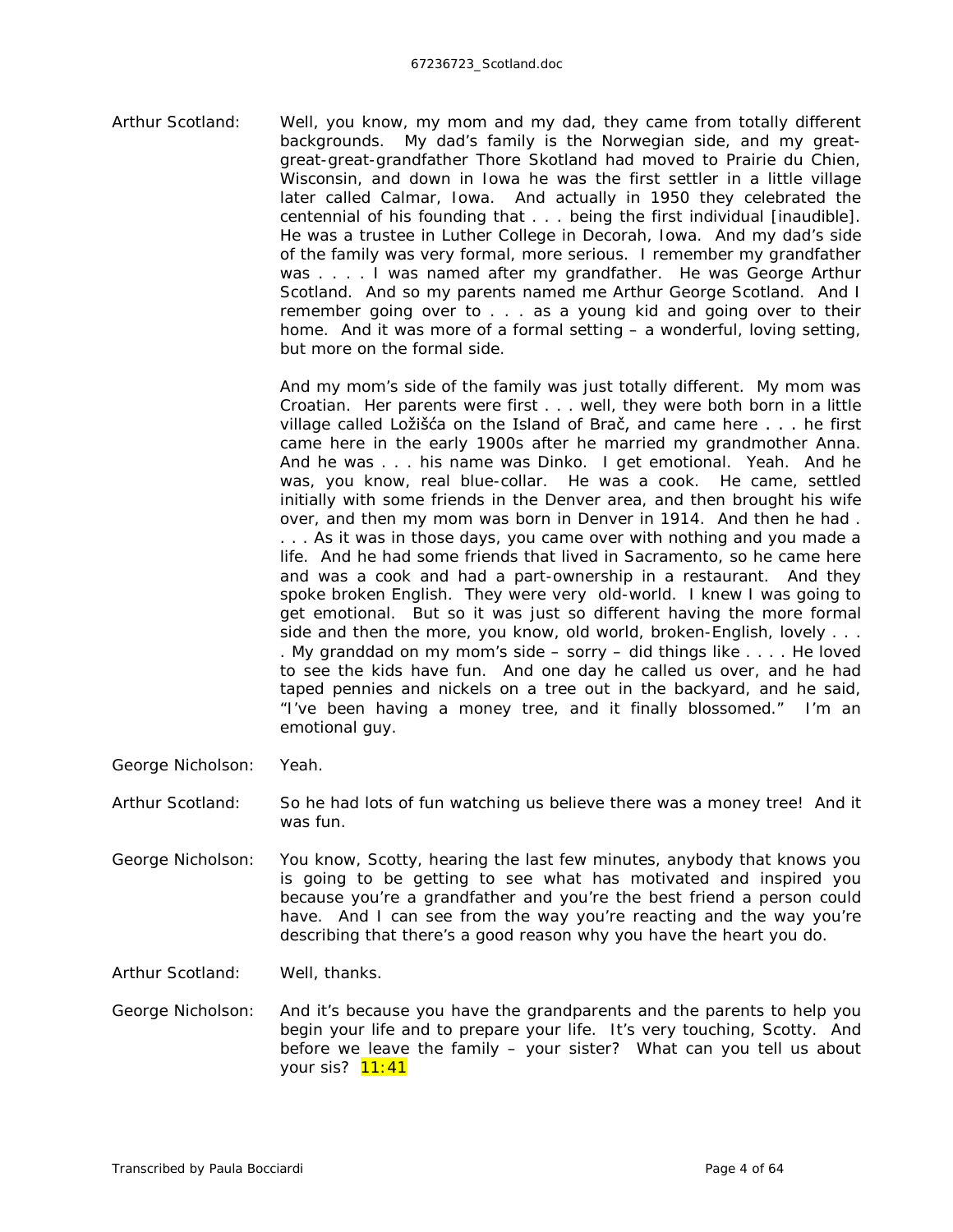- Arthur Scotland: My sister Suzanna. We were close and not so close at times. We, as you can imagine a young brother and sister a couple of years apart, oh, we fought and we had . . . did things but we are very, very close now. She lives in the Marin County area and we are very, very close and see each other frequently.
- George Nicholson: Did you like school when you started?
- Arthur Scotland: I did. I liked school. I wasn't always a serious student, but I did like school. I started out here in Sacramento at Riverside Elementary School, and I was an active handful of a kid. And I did pretty well. But come the fifth grade, my mom decided I needed to be restrained a little bit and be straightened out a little bit, so she took me out of Riverside Elementary School and sent me to Holy Spirit Catholic School, where I had Sister Mary Patrick as a teacher for the fifth grade. And she never instilled the fear of God in me, but she filled . . . instilled the fear of Sister Mary Patrick in me. She was a tough nun – very, very tough. Very demanding. But a remarkable teacher. I don't think I really appreciated at the time the difference in my life she was making just by the method of her instruction. And of course in those days we had to diagram sentences, and she would just beat it into us on how to communicate well and how to write well. And math, and all of the things. But she was no nonsense. I can remember, you know, you'd get paddled in those days, you'd . . . there were . . . there was physical punishment. And so by the end of the fifth grade I was so thrilled that I could move on because the sixth grade teacher was this very sweet, kind other nun. When we came back for the next year, they had transferred Sister Mary Patrick to the 6th grade! So I got two years straight of Sister Mary Patrick. And at the time, it just seemed like terrible punishment. We had a class back then that was 55 kids. And no wonder she was so cranky all the time. But at any rate, we . . . I learned a lot, and so finally I really wanted to go back to public school for fear that I'd have Sister Mary Patrick for the seventh grade. And so my parents sent me to Cal Junior High, and I found that already I was advanced in English and math, so I was able to take some . . . ultimately some advanced courses. And thanks, really to her; she was really . . . made a difference in my life.
- George Nicholson: When you left junior high, what prompted the teacher's note in your yearbook?
- Arthur Scotland: Oh, I was full of energy. I was into pranks and practical jokes, and I was just wired up, you know? *[laughs]* I guess that's the way to say it.
- George Nicholson: How were your grades during school up to that point?
- Arthur Scotland: Oh, they were well, and I . . . when I went to high school, I had higher advanced placement in math. I got into an advanced math program. And actually, by the time I got to college, I . . . you have to take English IA when you go to the University of California, and I did so well in my essay that I got to go into . . . past . . . even past English 1 and went into English II or something like that.

George Nicholson: The whole thing. 15:16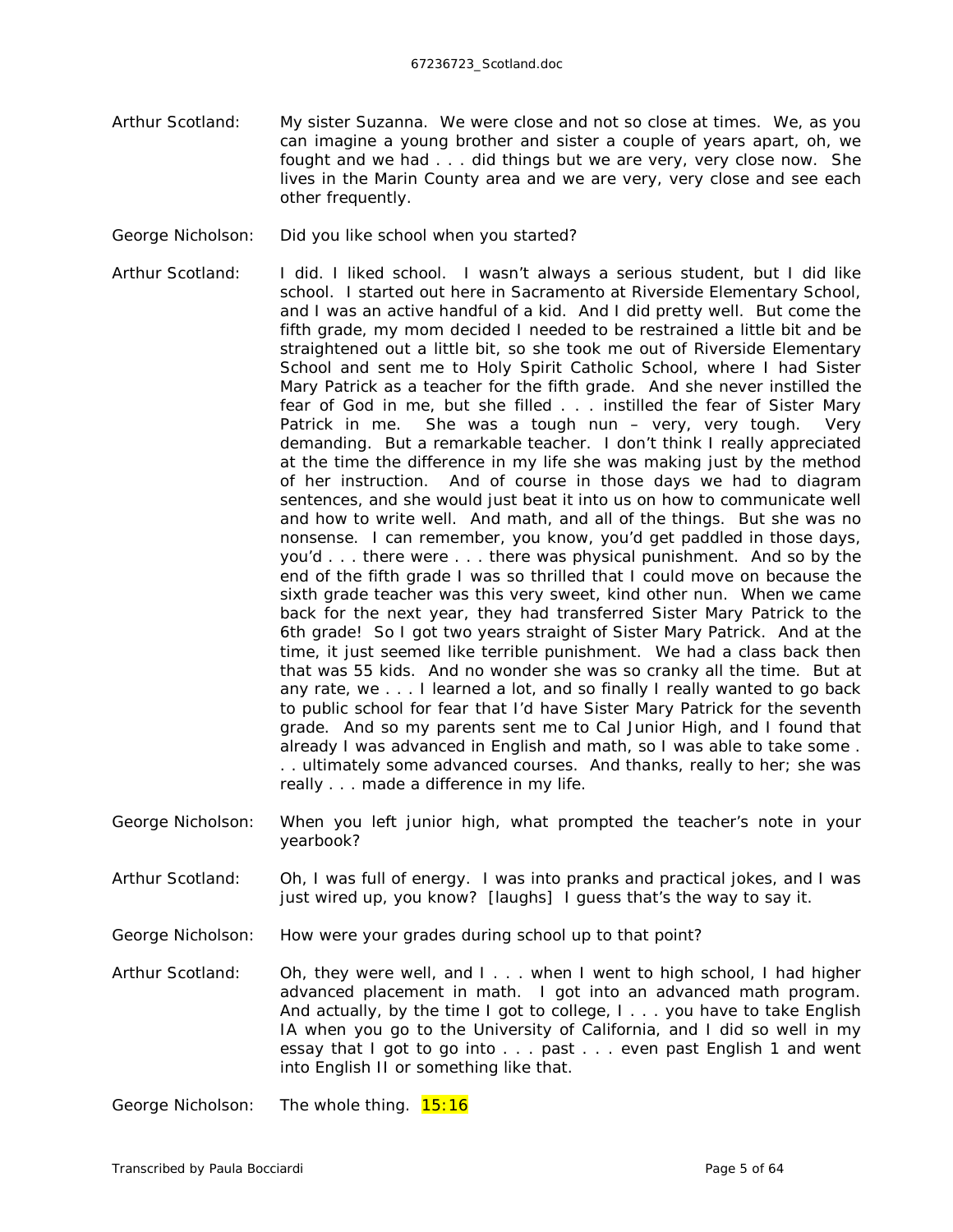Arthur Scotland: Yeah.

George Nicholson: Well, that's *really* impressive.

Arthur Scotland: So, I did pretty well. I was a serious student in high school, but I sure wasn't a very serious student in college, I must confess.

George Nicholson: Did you have work during school?

Arthur Scotland: I did. I had work ever since I was a little kid. I started out probably when I was 9 or 10. I was mowing lawns. I was trying to make money. I had two interests in life back then: baseball and baseball cards, and old cars, 'cause I had a friend that had old cars, so I wanted to save my money up to buy an old car and to buy those baseball cards. So I did lawns – you know, just going around the neighborhood – and then I got a paper route. I had a paper route when I think I was 12. And it was the *Sacramento Union,* so it was a morning paper route. And I only was able to survive doing that because my mom, she'd wake up 5:00 every morning with me, she helped me fold the papers, she'd helped me lift the sack of papers up on my bike 'cause I was a scrawny little kid and sometimes I . . . on a Sunday it was hard to lift those papers up and put 'em . . . the bag around your bicycle handles. And I would go out every morning. And the toughest part for me, really, was the collecting, because in those days you had to actually go at night, and I wanted to be playing and that sort of stuff. But I'd get out there and collect and that sort of thing. So I did that.

> My dad was very helpful with me for a number of jobs. I worked in a car wash for a while, which really was kind of an interesting learning experience because I was just trying to make a few bucks and this was in the old days when they had the old mechanical . . . not the fancy ones like they have today. And this particular car wash, there were a lot of state prisoners – guys that'd been out on parole that were working there. And so I'd always try to line myself up when I saw a Cadillac or some fancy car 'cause I knew I'd get a big tip! And one day this big fella comes over, and he was *gentle* as could be, but he says, "You know, young man, you're just doing this for, you know, fun during the summer and I'm doing this for a living. You know, why don't you let us take the good cars?" And that really made an impression upon me, that I was . . . in a way, I was not being as generous and I was being a little bit selfish back then. And so that made an impression upon me.

> I did other things. I worked at the Hotel El Rancho as a busboy. I actually worked my way up. I was very proud. I was a busboy, then they let me do room service, and then I got to do the front desk and I could wear a coat and tie, and I got to go sit in the restaurant to have lunch in my coat and tie with the other people in the front office. And the people that I was working with – the busboys and the servers – would come and serve me, and I thought, "Wow. This is really cool." Had an interesting experience there, Nick; actually, it was my first experience with the Legislature. This one day – I'm this young kid in high school – and this entourage comes in with this *huge* fellow. And he's got all 18:11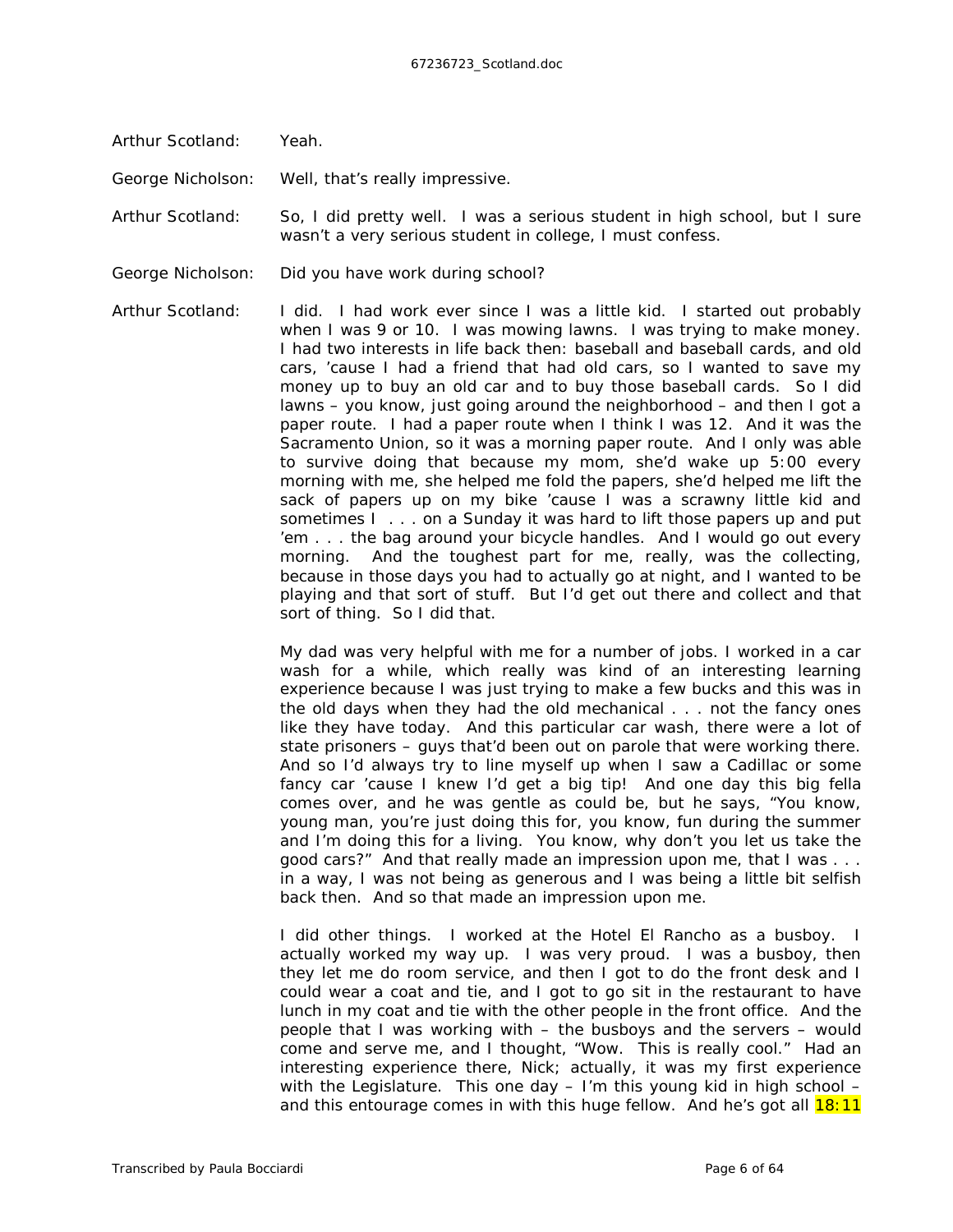these people running around him and "yes, sir," and da da da da da. Turned out it was Jesse Unruh. And I asked, actually, one of the waitresses, "Who's that?" And she says, "Oh, that's Jesse Unruh. He's a bigwig at the Capitol." And it was just interesting to see how he treated people and . . . .

George Nicholson: Well, he's unforgettable for three reasons, really, I think. You can correct me if I'm wrong. He's the reason we went from a part-time to a full-time Legislature.

Arthur Scotland: Mm hmm.

George Nicholson: He was . . . may have been big to you, but he was happily named "Big Daddy" Unruh. And he is the one that coined the phrase that is pervasive throughout the nation now, "Money is the mother's milk of politics."

Arthur Scotland: You know, and it's funny you should bring that up, because another job I had, I was a busboy at the El Mirador Hotel. And I was a banquet busboy. And they had every week – I think it was every week – they had the Moose Milk Lunch. And this was a lunch that was put on by lobbyists, and all the legislators would come over and I would do the busing for that Moose Milk Luncheon. And it was *amazing* to me. It was really an eyeopening experience, because they would have . . . . For example, they had boxes and boxes of cigars laid out. And these legislators would come in and literally take handfuls and stuff them in every pocket. And I was thinking, "You know, those are . . . . You should take one, not, you know, not take the whole box." And they . . . there was a bar there, and most of them didn't really eat lunch, they just drank. And so many of them walked back across the street three sheets to the wind going back. And I was this impressionable, naïve kid. And I'm . . . . I thought, "Oh, my golly," you know. And that was an eye-opening experience. Not to mention the fact that one time I was serving a steak and it slipped and I poured steak gravy all over one of the legislators and he wasn't too happy. But . . . .

> So I had some interesting experiences there. I . . . . You know, going back to my days – I'm sorry, I'm rambling here – but going back to my days as a newspaper carrier, I had an interesting experience relating to the law. I was helping a friend. He had a *Bee* route, and it was in the evening, and he came up and he said, "I just saw something really strange." And I said, "What's that?" And he said, "I saw some people running from a house. And they jumped in this car and they jumped down and got down in the car and they took off." And so I said, "Let's go over there and find out what happened." He said, "No, no, no, I've got to finish my route." And I says, "No, let's go find out." So we go over to the house and we look into this car outside that was right in front of the house and there's a pool of blood on the front seat of the car. Turns out it was the blood from the deputy chief of the police department. And there was a burglary going on, and he had walked across the street to confront it, and the guy whacked him over the head, and he was able to get to his car – which was an undercover car – and call in. And my friend had gotten the license plate number of this car that had taken off.  $21:14$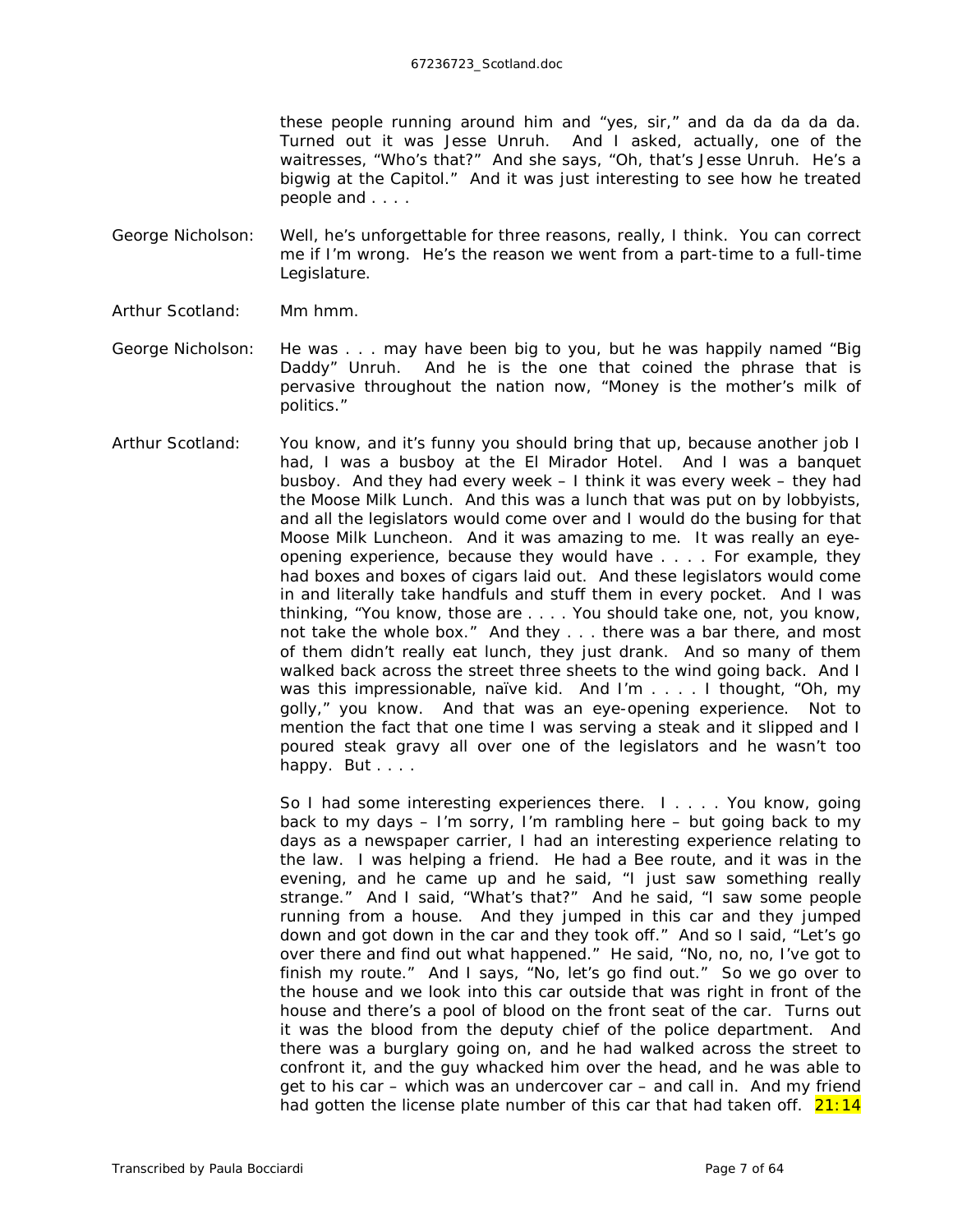So when we told him . . . . By the time we got there, actually, the police chief was there. He was this big guy. And he says *[growling]*, "What are you doing here?" And we said, "Well, we saw something. I didn't see it, but my friend did." And we gave him the license number. He just beamed. And they ended up catching these guys, and as a consequence, they were . . . they gave me . . . I got to see the mayor. He came over – Bartley Cavanaugh – in his Rolls Royce and gave me a check. And then they wanted to give us a ride – the other kid and me – on a hook and ladder. But my mother was too scared. She didn't want to . . . . She was so protective, she didn't want that to get out. She didn't want my name to get out 'cause she was fearful that these people would come and get me. So that was a unique experience when I was a kid.

- George Nicholson: I must say. I think you had another unique experience when you got your first car. You didn't go down to the bank and take your savings out and buy it, I don't think. How *did* you buy it?
- Arthur Scotland: Well, my first car was a 1930 Cadillac limousine. And I told you I liked old cars, and I had a friend that . . . . I helped him work on cars, and he had Cadillac V-16s and all. And so I saved up. And I actually wanted to buy a 1929 Hupmobile that he had, but he . . . it was \$400, and I didn't quite have that amount of money yet. And so he sold it to somebody else. And when I finally had the 425 bucks, he helped me buy this Cadillac limousine. I was 14-1/2. I only drove it once. I wasn't even 16 then.

But I did other things, too, to make money. I was . . . . When I was in college, I was an autopsy porter for Sutter General Hospital, so I assisted pathologists in setting up the bodies to . . . before the pathologists came in. And I would have to take the bodies out of the refrigerator, put 'em up on the autopsy table, get out all the formaldehyde and all of the scalpels and that sort of stuff. And then, because I was interested in what they were doing, they let me help. They'd quiz me. "Okay, what's that?" you know. "I don't know." "That's the heart." "Yeah." "What's that?" "I don't know." "That's the spleen." And then I would have to . . . one of my jobs I would have to . . . they'd cut open the intestine and I had to clean it out so they could look for tumors and that sort of stuff. And then, when it was all done, the pathologist'd leave, I'd put all the stuff back in the body, sew it up, put it back in the refrigerator, and wait for the next call. And that was a very interesting job.

- George Nicholson: When I said you didn't really go to your savings, I thought there was a role in buying that first old Cadillac that your baseball cards played.
- Arthur Scotland: Oh, well, I....

George Nicholson: Did I get that confused?

Arthur Scotland: No, I saved money to buy baseball cards. So I had lots of baseball cards. I had got baseball cards . . . . I still have them back to the early '50s. And I later sold some. I gave 'em to my son and he sold some. But I didn't use my baseball cards to trade, or anything like that, for the car. 24:17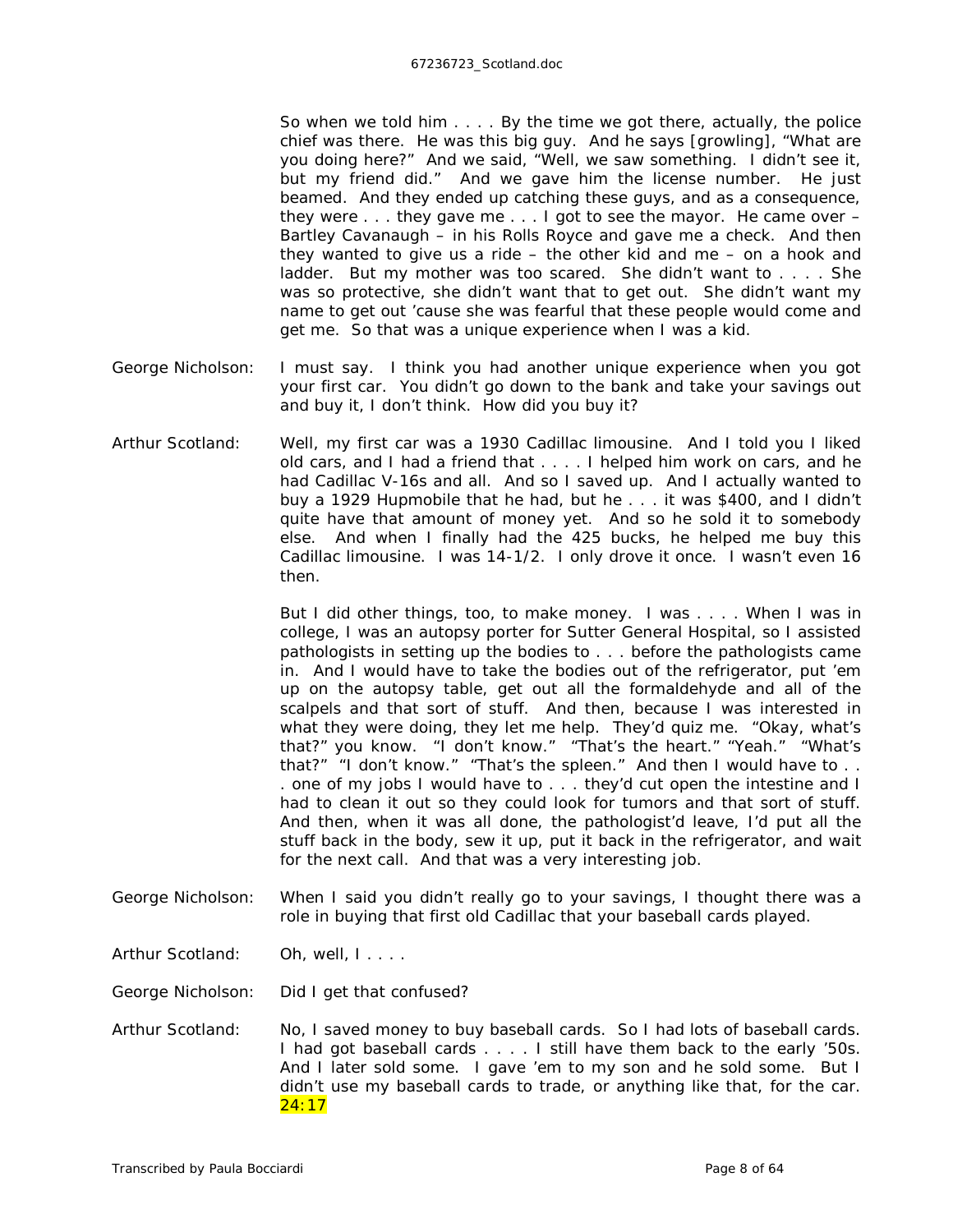George Nicholson: You said you loved baseball. You've loved baseball all your life, and you still do.

Arthur Scotland: Yeah, not as much as I did as a kid. I've kind of . . .

George Nicholson: Well . . . .

Arthur Scotland: . . . . lost a little bit of interest.

George Nicholson: We'll get to it later, but I've been involved in baseball all my life, and I've never known anyone that played on two different teams in the same league the way you did.

Arthur Scotland: *[laughing]* Softball.

George Nicholson: In court softball. *[inaudible]* DOJ, probably, too. But that is a unique . . . . You talk about being energetic. I've always wondered how you played yourself when your two teams played one another, but . . . .

- Arthur Scotland: Well, see, I was the commissioner of that softball league. It was called the Justice League, and it had the D.A.'s Office, Public Defender's Office, State P.D. And so I was able to do the schedule so I could always schedule the . . . my former team, the A.G.'s team, and then the Court of Appeal team on the same night, back-to-back games. So then I would . . . . And then when I played my A.G.'s team, I would play on the Court of Appeal team. So . . . .
- George Nicholson: What'd you want to do when you got out of . . . . I believe you went to McClatchy High.

Arthur Scotland: I did.

George Nicholson: And did you enjoy your time there?

Arthur Scotland: I did. I . . . . Yeah. I was involved in student government and things of that nature. And I enjoyed it a lot. Those were the days when McClatchy High and Sac High were rivals, and on the Turkey Day they had a Turkey Day game, and 17,000 people would come to watch the Turkey Day game.

George Nicholson: For a high school game.

Arthur Scotland: For a high school game! Because in those days the other high schools were not built in Sacramento – the ones we have now. So I enjoyed it.

George Nicholson: What did you want to do when you got out of McClatchy?

Arthur Scotland: Well, when I wanted to . . . . When I went to college, what I wanted to be was a radiologist. And the only reason I wanted to do that is 'cause my dad knew a lot of doctors and had taken me to this radiologist's office. And he showed me all of the radiologist stuff, including stand behind  $\ldots$  you know, standing behind the old thing where you  $26:10$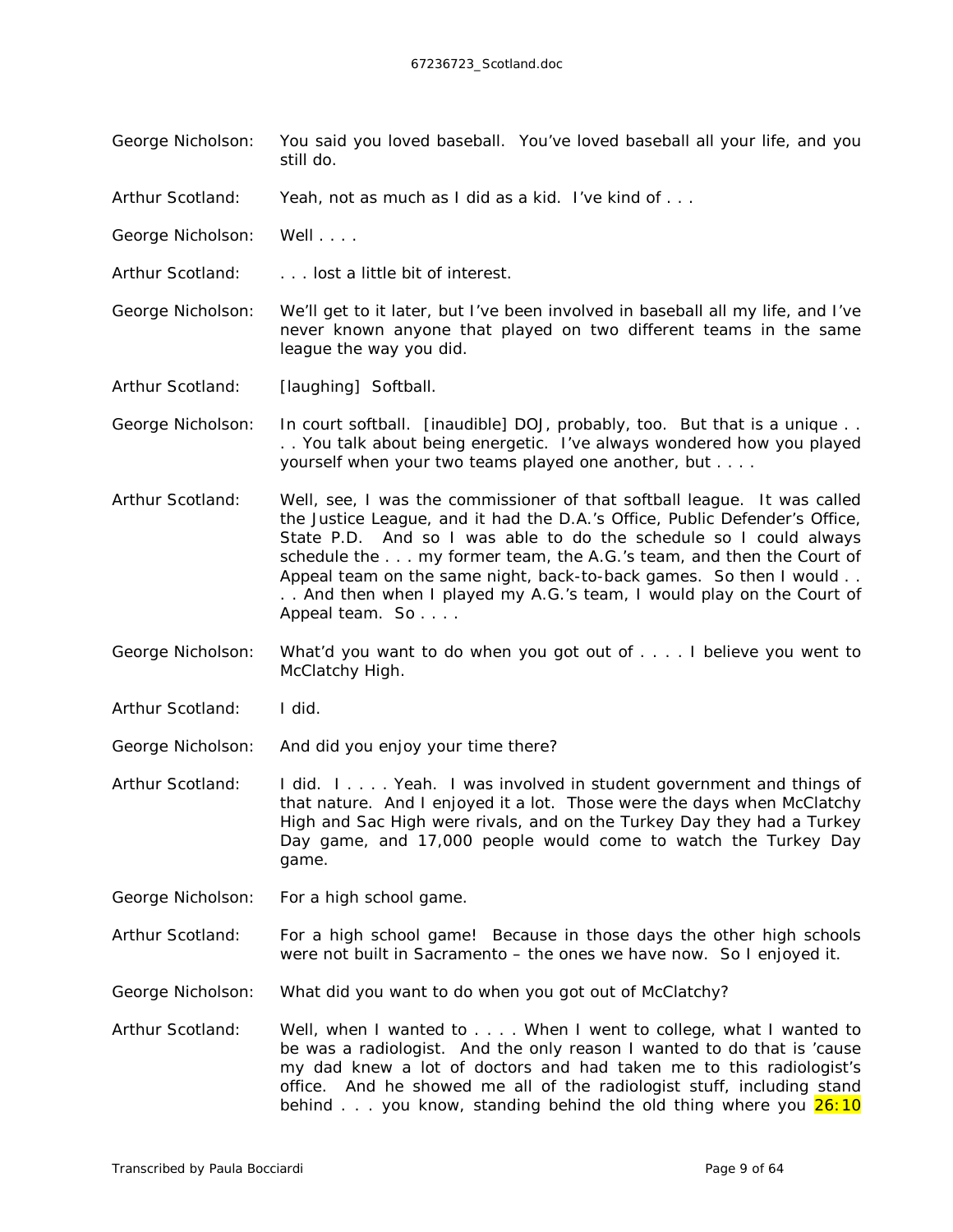could see the bones. And I thought, oh, that was really neat. "Yeah, I'd love to do that." I knew nothing about it. So I went to college with the idea that I was going to become a doctor and be . . . specifically, be a radiologist. The reason for that simply was that one experience with that doctor. And I was so naïve and immature at the time, I . . . that was good enough for me.

- George Nicholson: During the time you were at UC Davis . . . .
- Arthur Scotland: Yeah, I picked UC Davis because . . . . I got accepted to a number of schools, but I picked UC Davis because my high school sweetheart was a year behind me, so I didn't want to go too far away. Of course, that was a silly reason to pick a college, because we broke up the next year. But that's why I went to UC Davis.
- George Nicholson: What did you enjoy in particular while you were at the school academically, if anything?
- Arthur Scotland: You want the truth, the whole truth, and nothing but the truth, Nick?
- George Nicholson: Please.
- Arthur Scotland: I . . . . College . . . . There were parts of college that were other than academics – that I really got involved in. I got involved in a fraternity, I got involved in social aspects, clubs, other things, and after I . . . . my first year, I was so involved doing other things that I got a C in Chemistry 1A and I realized then that my future as a radiologist was out the window. I don't think I'd ever get in med school with the grades I was getting. And so I learned a lot about life other than from books when I was in college. And when I tried, I did well; I got good grades when I tried. But to be honest with you, I didn't try a lot. And so I graduated from UC Davis with about a C+ average. And I changed my major. I changed it to psychology. And the reason I did that, it was the easiest major. I mean, that was kind of my mindset. My . . . . It was . . . . Listen. It was the '60s. It was 1964 to 1968. And there were things going on in the world and going on in life, and I didn't do my parents justice with the money they spent to put me through Davis.

George Nicholson: Or the sisters.

Arthur Scotland: Or the sisters! That's true.

- George Nicholson: What were you contemplating, as graduation approached, as the next act?
- Arthur Scotland: Nick, again, I was so naïve. I was so immature. I was so unfocused. I didn't have a *clue* as to what I wanted to do in life, other than I knew what I *didn't* want to do. And I didn't want to be an insurance salesman like my dad. So . . . . In fact, one of the jobs I had when I was working, I was a banquet salesman. And I . . . it just *pained* me to have to go around and try to sell things to people. So that's what I knew I didn't want to do.  $29:00$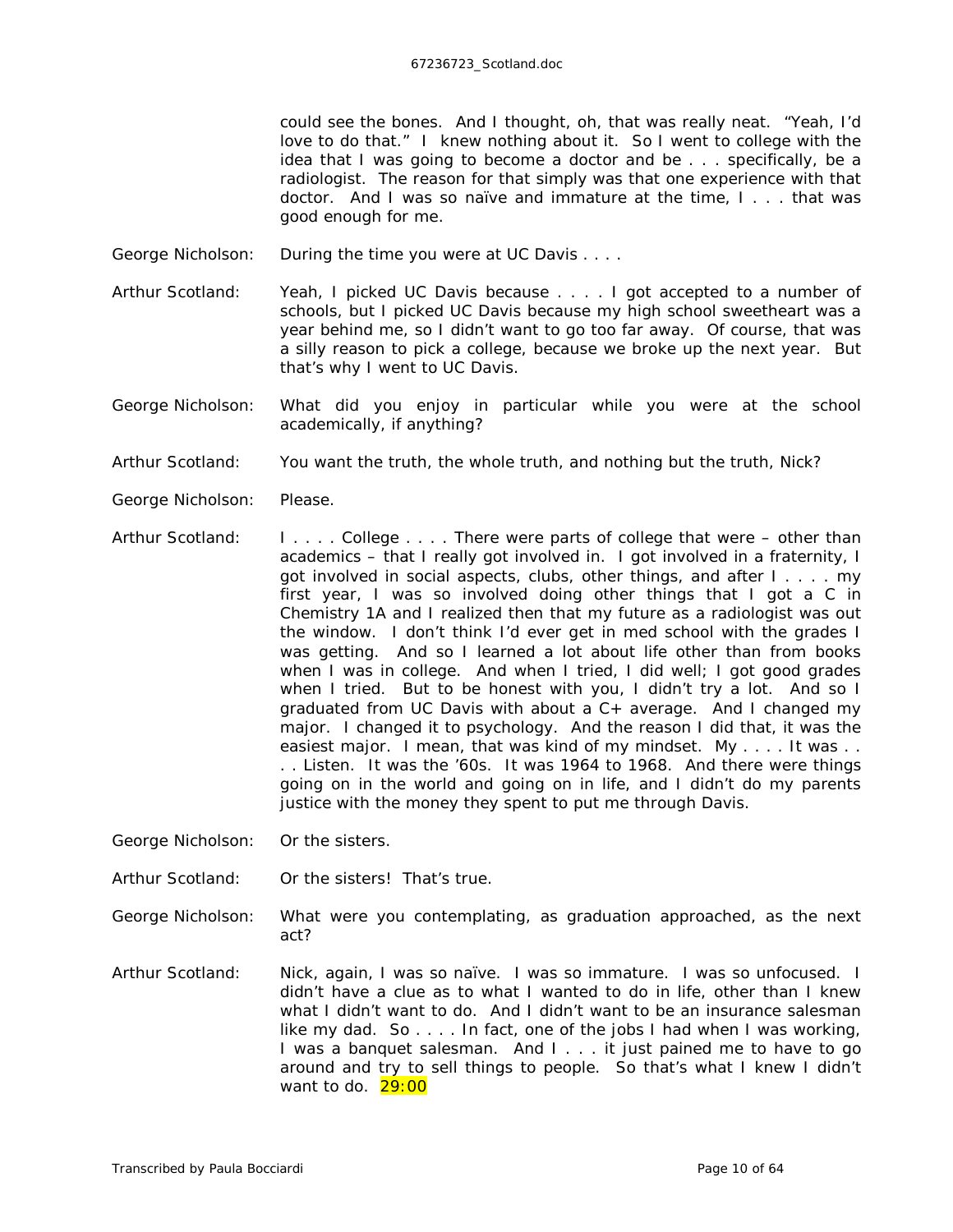And this is at a point where another person made a difference in my life. I heard that the CIA was coming to campus. And again, I was so immature, I thought, "Wow! Wouldn't it be fun to be a spy?" So I.... The only way you could get an interview with the CIA was to go talk to a placement advisor. So I went and talked to this placement advisor, and she was this, I'll say, older woman – she was probably in her 50s at the time, but to me she seemed quite old. And . . . . But she was the kindest, patient, and listening person. And she asked me a lot of questions. First she told me . . . let me down easily. She said, "The CIA would not be interested in an undergraduate psychology major. If you had Russian Literature, or if you were a physics major or something like that, they might be interested. So, I'm sorry, you're not going to be able to get an interview with the CIA. But what else are you interested in?" And so I just started talking. I was totally unprepared. And I remember . . . . I used to ride motorcycles. I love motorcycles. So I . . . at one point in this interview, I said, "Wouldn't it be fun to be a CHP motorcycle cop? That would be great." And, well, she listened to that. And she listened to all the other things.

And then she started sending me job announcements. A lot of 'em had with . . . to do with psychology: social work, probation officer. She remembered that law enforcement thing. But she remembered the other aspect of law enforcement; she sent me applications for law enforcement officers. And I got one that said Investigator Trainee for the State of California. And it had a list of all these various departments: Alcohol and Beverage Control, Department of Motor Vehicles, da da da da. And one of 'em was Bureau of Narcotic Enforcement. And I thought, "Wow! *That* would be exciting! I'll be a narc!" And I was really down on drugs. I was really straight. I had *neve*r used drugs. I had some fraternity brothers that got messed up on drugs. And I thought, "I'm gonna go out, and I'm gonna win the war on drugs." So . . . . I had never even shot a gun, Nick. And I bluffed my way through the interview, and I got hired as a narcotics agent in 1969.

And that woman made a difference in my life because by becoming a narcotics agent . . . . I was an undercover narcotics agent. I've bought a lot of dope in my life, Nick – all lawfully, but I've bought a lot of dope. And I testified in court. And that's what got me fascinated in the legal process. My family didn't know attorneys, I didn't know attorneys. My only association with the courts was when I had a traffic ticket and had to go to juvenile court one time. But, you know, that's about it. So that experience as a narcotics agent exposed me to a whole different aspect of life – one that a middle-class, you know, naïve kid, you know . . . . It was a real eye-opener about what drugs can do to people and that whole culture. And it got me involved in the law.

George Nicholson: But you didn't look like you look now when you were a narc.

Arthur Scotland: No, actually I had some hair, Nick. I don't have much now, but I had a lot of hair back then.

George Nicholson: Well, you also were kind of scruffy-looking and  $\dots$  32:04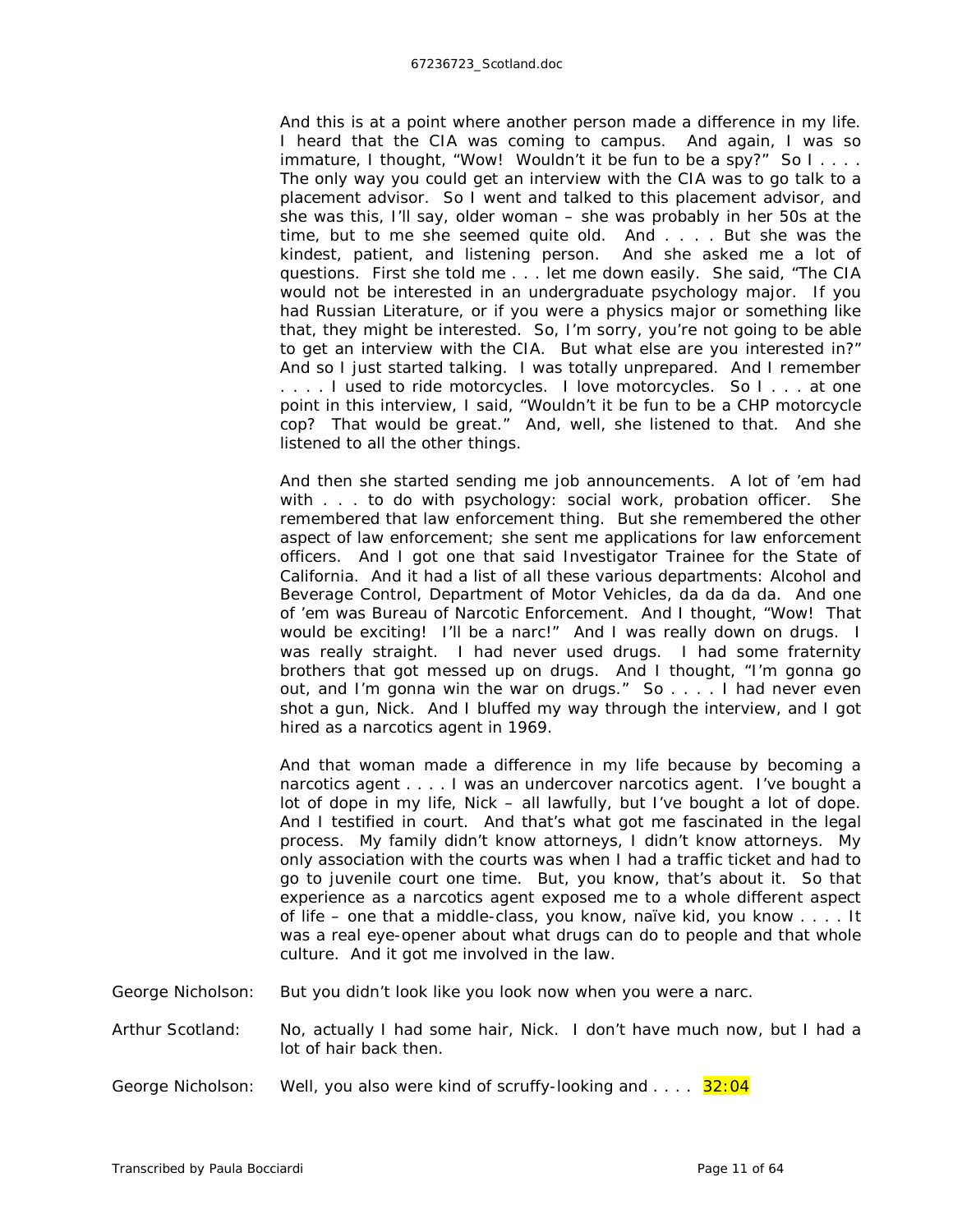- Arthur Scotland: Yeah. I was real thin. I . . . . We actually made an arrest of a Hell's Angel guy, and I found some Hell's Angel cards. So I have a membership card in the Hell's Angels, and my nickname was "Bones" 'cause I was this real skinny kid. And I did try to . . . . In those days – again, this was the late '60s, early '70s – you had to have long hair. And . . . . But my supervisor felt that was . . . you had to be real professional, and he kept sending me notes, saying, "Time to cut your hair, Scotland." And I was thinking, "Man, I'm the guy that's out there trying to buy drugs from these hippies or others," and so it was an interesting time in L.A.
- George Nicholson: At some point during that time, as you indicated, you got interested in the law. When did you decide, and having decided, when did you begin applying and making your way to law school?
- Arthur Scotland: Well, I really decided in 1971. And there were a number of factors that made me decide this. First, I'm really glad I did that job; I learned a lot about life. I could tell you a lot of very interesting stories about things that happened when I was a law enforcement officer. And you have to be an actor; you have to play the game. And I could go on and tell you . . . . I was involved in a shootout. I got shot; I was shot. A friend of mine in the Ventura Sheriff's Department was killed during serving a search warrant – you know, family man, a couple of kids. One of our agents was stabbed. Another agent here in Sacramento got killed serving a search warrant. You know, the old "knock and notice"?

George Nicholson: Yeah.

- Arthur Scotland: Knock, knock, knock, "Police officer!" Boom, dead. And so I really thought that, while I'm glad I did it, this life, this lifestyle, the late hours, the . . . just the dealing with danger and the people and all, I didn't want to do that for the rest of my life. And it really clicked with me, testifying in court and working with the deputy D.A. So I thought, "I want to be a prosecutor. I'm going to go to law school; I want to be a prosecutor." So I applied in 1971. I applied to only one school: University of the Pacific, McGeorge School of Law. I applied there for two reasons: One, it was back home. (I was in L.A.) I could live with my parents. I was ... . I had decided they had put me through college, I was going to put myself through law school. I didn't want their help, although they offered it. And two, my grades weren't all that great. I did *very* well in the LSAT test: I did excellent on that. But I didn't figure I could get accepted anywhere else, 'cause I really hadn't been a serious student. So I went to University of Pacific, McGeorge School of Law.
- George Nicholson: But everybody has, almost from the beginning, considered it a unique school and a good school, a great school. And its roots and its current status largely . . . .

Arthur Scotland: It was the perfect school for me, Nick. You know, 98 percent of my law school class passed the bar the first time.

- George Nicholson: Well, . . .
- Arthur Scotland: It was a practical education. 35:06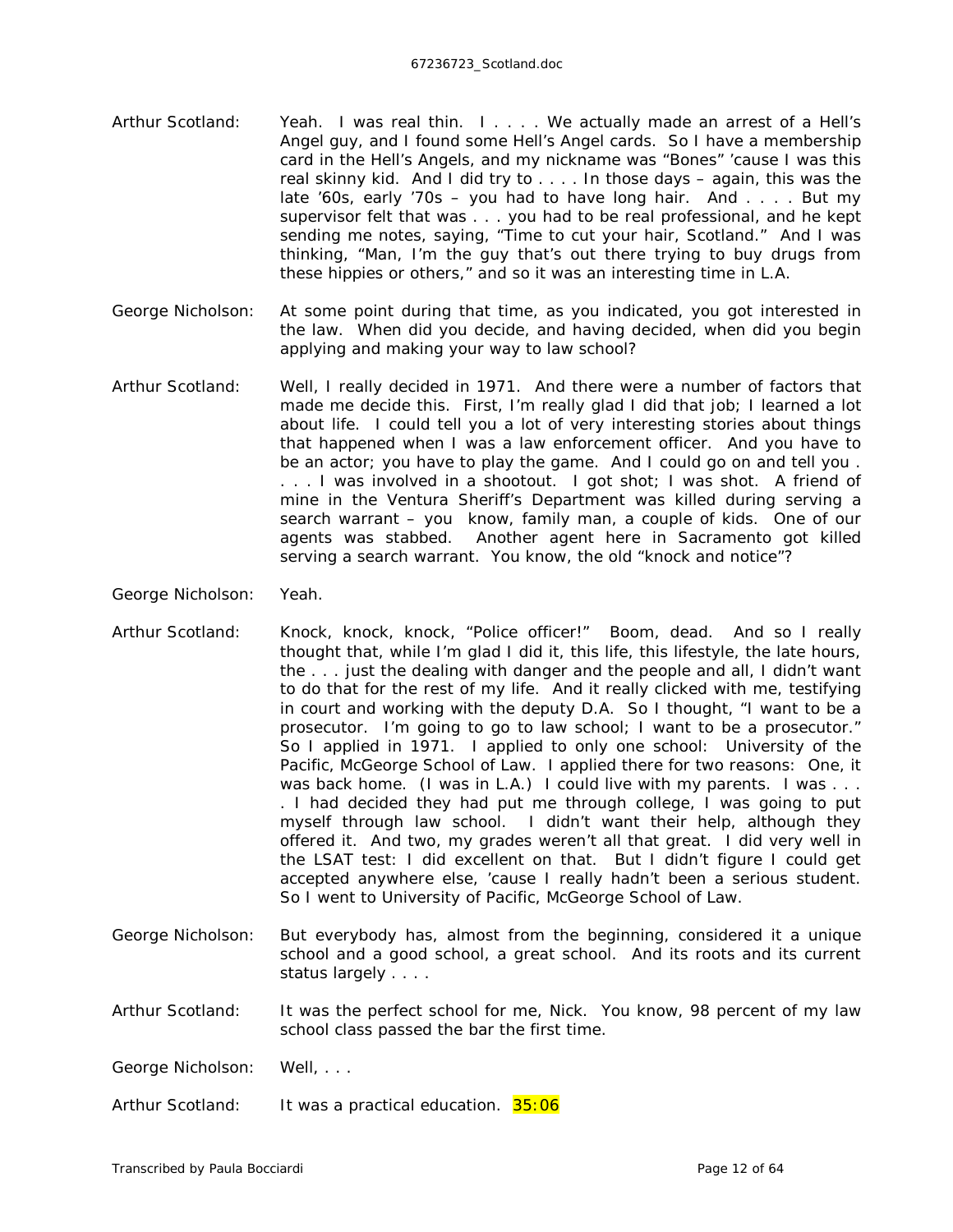- George Nicholson: . . . one of the prime reasons it was a great school right in your backyard was Dean Schaber.
- Arthur Scotland: Correct.
- George Nicholson: Did you know him while you were in school at all?
- Arthur Scotland: I didn't know him, but my dad did. And my dad had done some life insurance, estate planning work for McGeorge. And again, my dad was an influence on me . . . on my life because he knew people and he set me up with jobs. And I'm sure that one of the reasons I got selected for McGeorge School of Law is my dad's relationship with the dean.
- George Nicholson: I don't view the term "operator," "organizer" the terms as derogatory. Dean Schaber was an operator. He was an organizer.
- Arthur Scotland: He was amazing.
- George Nicholson: He never believed there was anything that couldn't be done, and he was someone who didn't . . . . He was, I suspect, a liberal Democrat, but he worked with everyone . . .
- Arthur Scotland: He did.
- George Nicholson: of whatever party liberal or conservative of whatever their jurisprudence, frankly for the good of the school and, more generally, for the good of the law. And you've always been that way yourself, to the extent that this wasn't just innate in you. Did you learn any of those things, or were you inspired by any of the things you saw in Dean Schaber – not only during school, but later?
- Arthur Scotland: Well, I learned things as a law enforcement officer. How you need . . . . How you can best conduct yourself to achieve your objective, and how you can interact well with other people of all sorts to achieve a result. I watched . . . . I was very fortunate. I did *exceptionally* well in law school, so I got to go to events with the Dean and you could . . . . He was a master at working the room, Nick. He was just amazing. He knew everybody, and he was generous with his time with everyone. He made people feel like they were the only person in the room, you know, at the time when he was speaking with them. And you observe these things and you learn from these things. He had amazing qualities. I was fortunate because I did real well. I was in trial advocacy, and he decided he would be the trial judge for the team that I was on and this other . . . these other two that were at the top of the class. And he was just a great . . . . And to have the dean of the law school be your trial advocacy judge at the time, it was a special time.
- George Nicholson: I'll say this: There will be people, years and decades from now, that see this tape and won't know who Dean Schaber is. But I've had considerable experience with him. And the reason I asked you those things was I suspected you had a relationship and knew him and learned from him, because one of the qualities that I've picked up in  $37:53$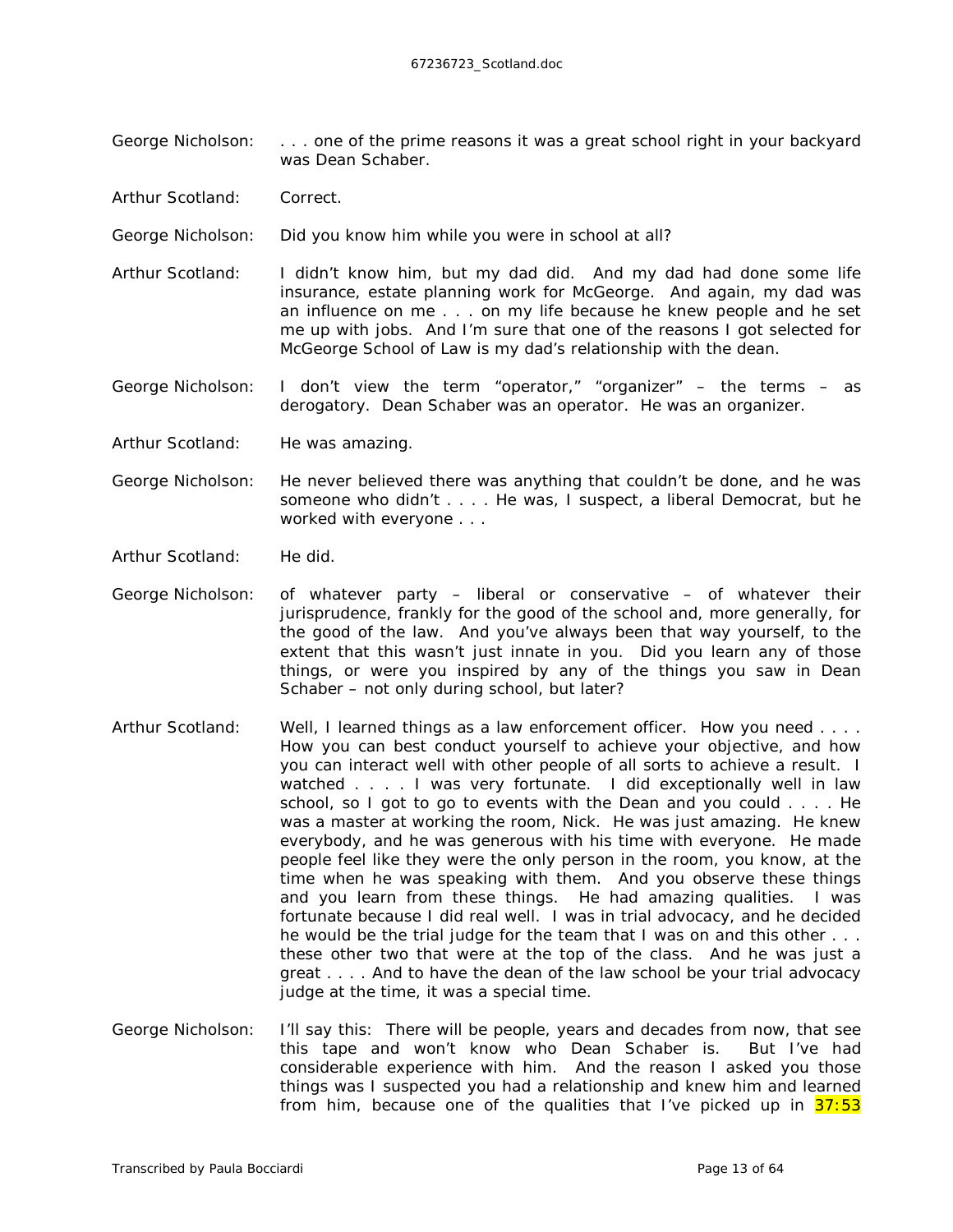talking to our friends and colleagues – one of the notable qualities you're described as having – is the ability to coalesce a team from various and discrete organizations, entities, groups, philosophies, jurisprudences. Create an ad hoc team for a particular project. Which so often you have to do in the judiciary, whether it's through the Center for Judicial Education and Research or the Administrative Office of the Courts or even on the court itself. You've been a wizard at that, Scotty. And it sounds like that everything we've described in detail so far leading up through now, Dean Schaber and McGeorge, whether you've consciously thought about it or not, it sounds like all of these things, fortuitously or otherwise, merged to capitalize on your energy, your enthusiasm.

- Arthur Scotland: "Fortuitously" is the word. I'm just fortunate ....
- George Nicholson: Well, that's what I'm trying to figure out. It's just one of those . . . .

Arthur Scotland: And actually . . . .

- George Nicholson: You've been blessed at each step.
- Arthur Scotland: I know you're going to get to it, but my experience with Governor Deukmejian was a life-changing experience, in that I learned so much. And we'll get to that later.

George Nicholson: Okay.

- Arthur Scotland: But I learned so much about decision making, about team building, and all of that from him and from Steve Merksamer.
- George Nicholson: I've known and worked with George for 40 years, too, and you're humble and self-effacing about it, but I'm sure – as he did with everybody that he worked with – I'm sure he learned from you, too, although you'll disclaim it, I'm pretty sure of that.
- Arthur Scotland: I don't know about that. I sure learned a lot from him.

George Nicholson: Well, one thing – digressing again just for a moment on the Governor – one of the things most notable about him, and some of his friends and colleagues, it was their diplomacy and discretion, humility and gentlemanliness. Their manners.

Arthur Scotland: Absolutely.

- George Nicholson: And you have always been the most cordial and kind and mannerly person in any room you were in. Was it always this way, or did you have to learn it from one of the sisters, through the spanking route? Or did one of . . . did Dean Schaber or George Deukmejian . . . . How did this all come about? The diplomatic Scotty?
- Arthur Scotland: Maturing. It was not always this way, Nick. I was a handful when I was a kid. And I was cocky at . . . from time to time. And I was selfish from time to time. And I was, again, I was really immature back there. And I think it's just part of the maturing process. I mean, even  $\dots$  . I  $40:24$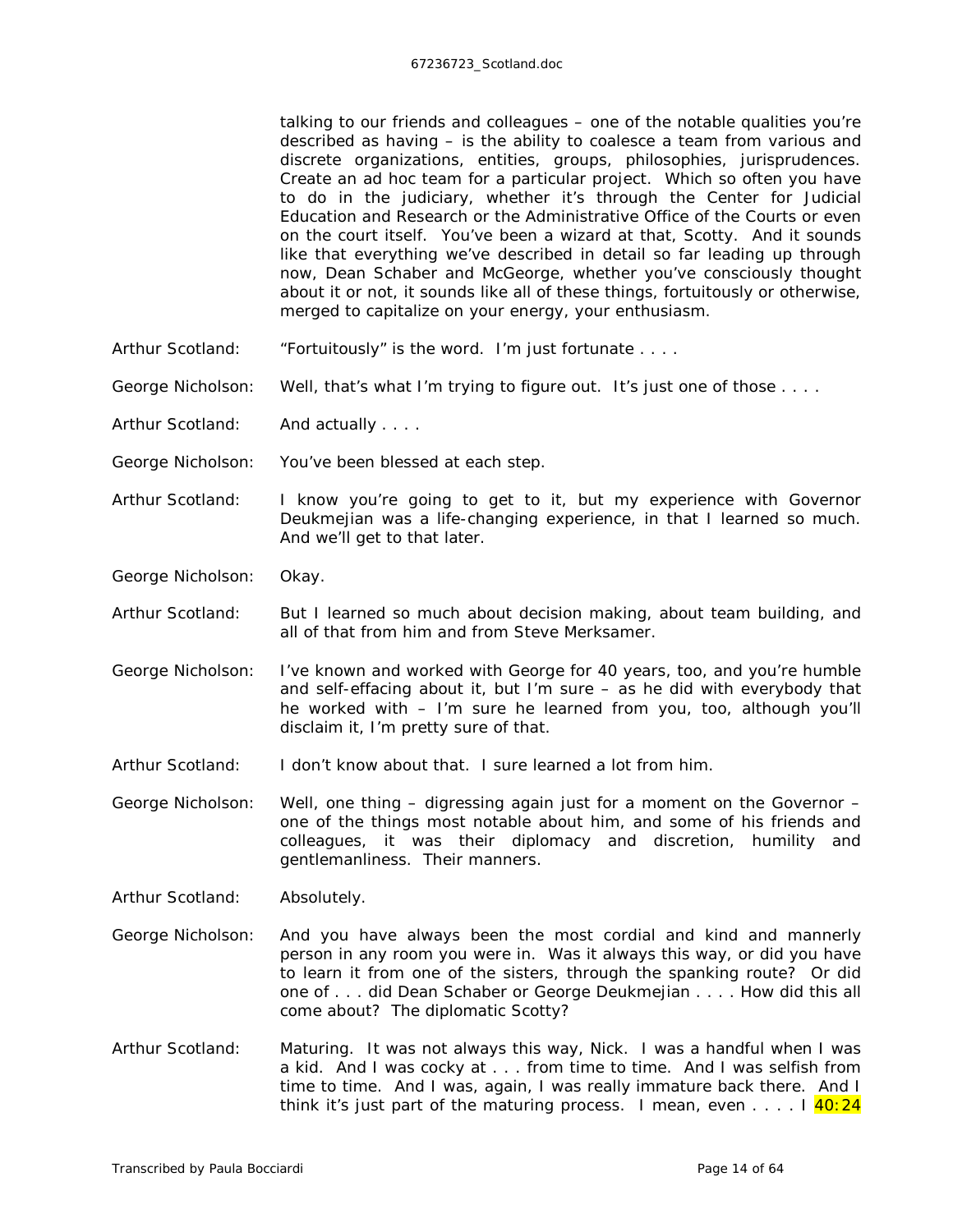matured a lot, I think, after I became a deputy D.A. And how I initially started practicing to later in life, it's an evolution. We all go through an evolution. And I think I learned along the way, and I learned what works and what doesn't work. And I've always cared about people; I always . . . I like people, I care about people. And I enjoy friendships. And I . . . . You say I'm ubiquitous. I go to all the county bar events. I do that for two reasons: One, I think it's a responsibility of a judge to be active in the community, and the attorneys appreciate it. But I really like the people. I really like going to these events. I enjoy friendships and that sort of thing. And those are all things, I think, that just evolve in life as you go through life and become a bit more mature and hopefully a little bit wiser along the way.

George Nicholson: You know, regardless of what happened when you were in the Governor's Office and the 25 years you've been on the bench, there are two things, given what you just said, that no one, friendly or unfriendly . . . . There are two words that would not be used to describe you by anybody. And that is "selfish" or "political." It is obviously from the heart. It is obviously for the good of the court, the family, the bar. And I hadn't heard all these details before, but it's all beginning to gel. But it isn't just learning. It hasn't just been your teachers and your mother and father. There's been something extraordinary about the three presiding justices that you and I know: Bob Puglia, you, and Vance Raye. And it's one of the reasons this court has been so extraordinary for 40 years and before. And it's the goodness, the devotion, and frankly the skill and the knowledge that you three men have demonstrated and are demonstrating. But I really didn't know all of the intricacies of your childhood and young adulthood that led to it. I could have suspected or manufactured something, I'm sure, but it's been amazing, Scotty.

> While you were in law school, just like when you were in college and searching about for what you were going to do, was there a particular moment or had you known it all along – what you wanted to do next?

Arthur Scotland: There . . . . I knew, when I went to law school, I wanted to be a prosecutor. That was my whole reason to go. I then decided it was time to grow up, to become more mature, to take school seriously. And I did, and I did exceptionally well. I think I was . . . . After my first year I was third in the class. And I got onto *Law Review*. And I did other things. And so my focus really was to be the best I could be, and learn as best as I could, and to become a deputy D.A. I had a good fortune to . . . . One summer I worked on the law journal and I became a deputy . . . assistant managing editor of the law journal. And then the next year I worked in the Sacramento County D.A.'s Office as an intern. And I got to try a jury trial as a certified law student after my second year in law school. It was an amazing experience to actually not only just help out with preliminary hearings, but I got to do a jury trial. And I just knew then, that's what I wanted to do.

> But then in my last year I kind of got caught up 'cause I was very high in my class – I think I graduated seventh in my class – and others were starting to interview with big firms, and so I thought, "Gee, maybe I should make some money and interview some  $\dots$  with some civil  $44:29$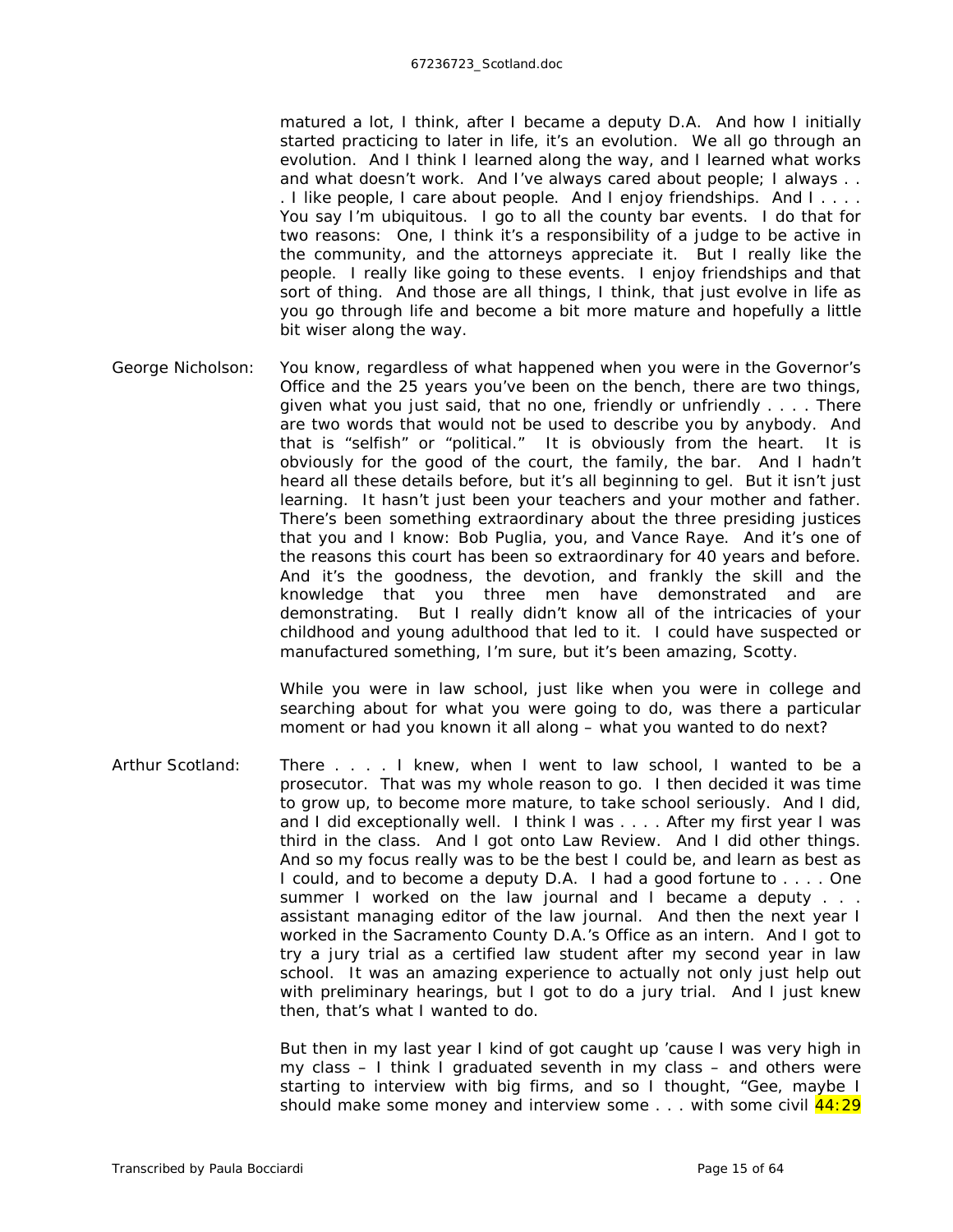firms." So I interviewed with firms in San Francisco, and actually Portland, Oregon, and some other places. And I just came to the realization that that's not why I went to law school. I really wanted to be a deputy D.A., and I had had that wonderful experience. So they were kind enough to offer me a job. And so I went to work in the D.A.'s Office, and I stayed for a couple years – about 2-1/2 years – and started out in . . . . Actually, before I even got sworn in in the bar, I was assigned out to juvenile hall, and we prosecuted . . . . In those days it was a small office; I think probably there were no more than 50 people in the office. And Bob Puglia had just left to become . . . go to . . . become a superior court judge and then on to the Court of Appeal. And so I prosecuted cases without any supervision – you know, against . . . really against the rules – because we didn't have enough. We had one supervisor, and then there were two . . . . Norm Main, who was a law student who had graduated but hadn't yet passed the bar, and me. And so we were trying cases and . . . without supervision. And then we . . . . In those days you represented minors in dependency actions. And finally an attorney complained to the presiding judge of juvenile that we were doing that without supervision. Well, they didn't have the staff to do it, so they swore us in as probation officers, so we could do it as a probation officer rather than as an attorney. And we continued to represent the minors. And so I did that. Then I went downtown and I did misdemeanors, obviously, and then I worked up to felonies and did felony prelims and felony trials, and I think I did about 35 jury trials.

And then someone else made a difference in my life. And it turned out to be a woman that I went to law school with, Nancy Sweet, who . . . . She had clerked for the Fifth Appellate District after graduating, and then went to work for the Attorney General's Office. And she was always trying to convince me – we were just friends, nothing more than just friends – but always trying to convince me to come to the Attorney General's Office. And I liked what I was doing in the D.A.'s Office, but I thought . . . . The one thing – as you know, Nick, having been a deputy D.A. – you're so busy working up cases and trying cases, you don't get a chance to really get to know the law as well as you'd like to. And I liked the law. And so I saw that as an opportunity that perhaps I could go to the Attorney General's Office and get to know the law a little bit better and still do some trials. So at her urging, I applied for the A.G.'s Office. And all my friends in the D.A.'s Office said, "You're crazy. You're going to be bored to death. You're going to be in a library. Why are you doing this? This is where the excitement is." And I thought, well, if I don't like it, I could . . . hopefully I'll be able to come back.

So I applied and got accepted, and that was in the Evelle Younger administration before a state senator by the name of George Deukmejian was elected Attorney General. So I did appeals. I *loved* doing appeals; I *loved* the research; I *loved* the writing. And I think it was helpful to have been a deputy D.A. if you're doing criminal cases, and how you craft a brief to be a strong advocate and how you marshal all of the facts from the case – particularly, you know, the criminal cases. And I thought it was . . . I was well suited for it, and it was a good fit for me. And I got to argue in the Supreme Court. I got to argue before Bob Puglia, my hero in the law. That was an exciting time to get over to argue in the  $47:53$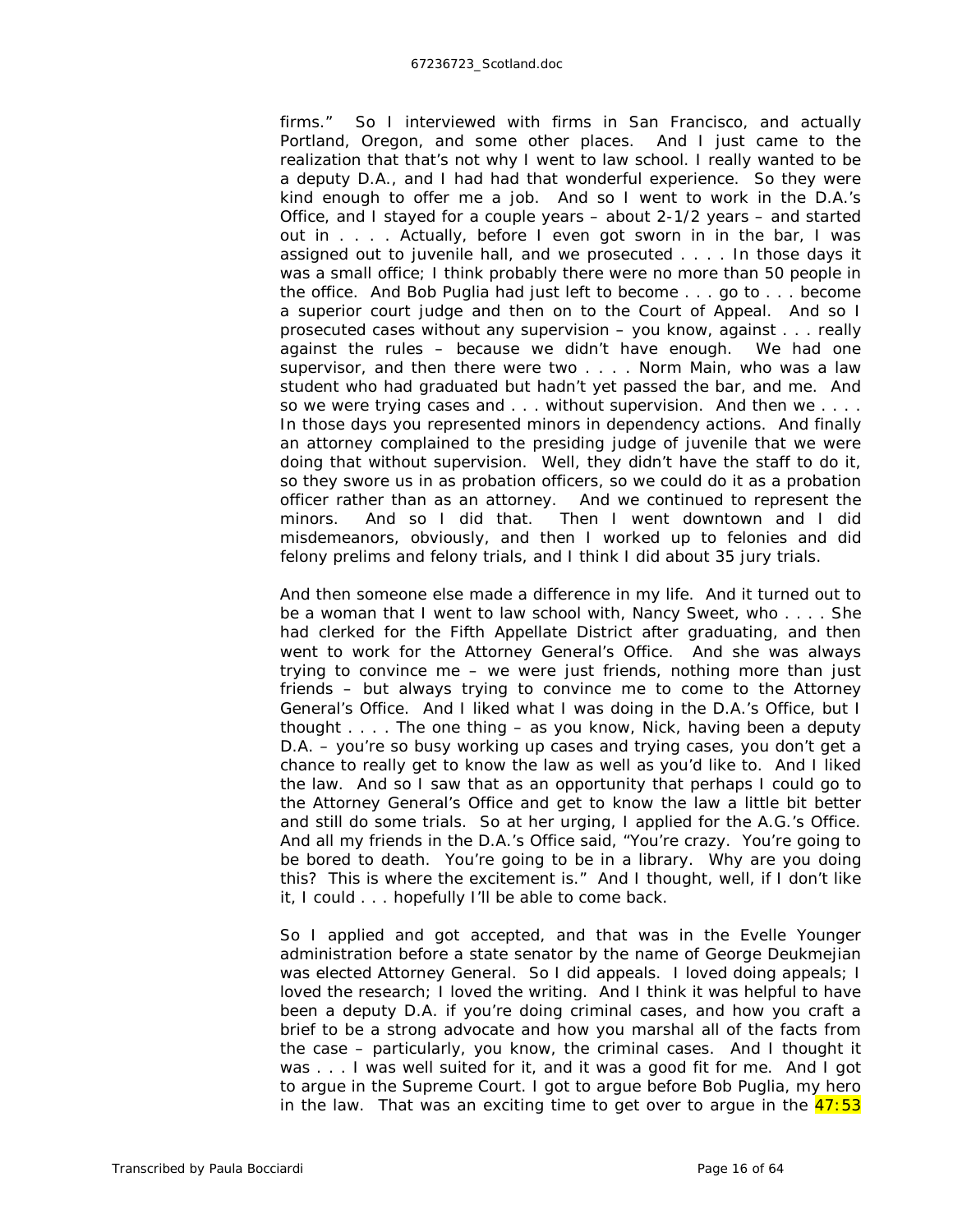old Library and Courts Building before *Bob Puglia*. That was just the best. And I argued in the Fifth Appellate District. And it was just terrific.

And then Senator Deukmejian got elected Attorney General. And one day I'm just in the library working away, and one of the senior staff members, Rod Blonien, came up to me, and I didn't know him from Adam. And he introduced himself to me and asked if I'd come and chat with him, and he asked if I'd be interested in working in the Legislative Unit. And I didn't know anything about the Legislature, really. When I was . . . .

- George Nicholson: Except they drank and smoked cigars.
- Arthur Scotland: *[chuckles]* Yeah, yeah. And actually my dad was real interested in the legislative process. He would take . . . . When I was a little kid, he'd take my sister and me over to the Legislature. We'd sit up in the upstairs overlooking the Senate or the Assembly, particularly on the last night of the session when they'd go forever. And so I knew a very little bit about it, but I . . . . So I asked around, and I said, "Gee, should I take this?" and everyone said, "Oh, yeah, this would be a great opportunity  $-$  a great ultimate promotional opportunity if you're interested in . . . ." And I was kind of interested in learning different things. So I said yes, and I became a Legislative Advocate for the Attorney General. So I appeared before committees. You know the old days, Nick – you know them well. The Assembly Criminal Justice Committee, which was the deathbed of any pro–law enforcement legislation. And I found it to be a very eyeopening experience and one, if the truth be known, I was not comfortable with, only because in my experience in that day – and I know that there was a lot of good government in that day – but my sense was that good government didn't control in the criminal justice arena. Politics did. And it was a frustrating experience.
- George Nicholson: Well, I think one of the things you found and I'm saying this from my own experience, so I'm not trying to speak for you, but I want to tease it through – my first experience was coming up as a prosecutor to testify before a committee about the same time, 1975. This was before George . . . before the Governor became Attorney General. And I was astounded at the fact you didn't practice law in the Legislature when you came up there. You . . . . Frankly, in the Assembly Criminal Justice Committee, the vote on the bills was arranged the night before at dinner.
- Arthur Scotland: Oh, and it was so obvious when you testified before committee hearings.
- George Nicholson: And when you contrast what goes on in that body with what goes on in the courts, it's so different. You don't drink and go on the bench. You don't go to dinner the night before and decide a case. It's just astounding. And it's easy to understand your discomfort.
- Arthur Scotland: You know, that said, I have respect for the legislative process. I have respect, in general, for legislators. But it was the political aspect of it.

George Nicholson: Yeah. 50:54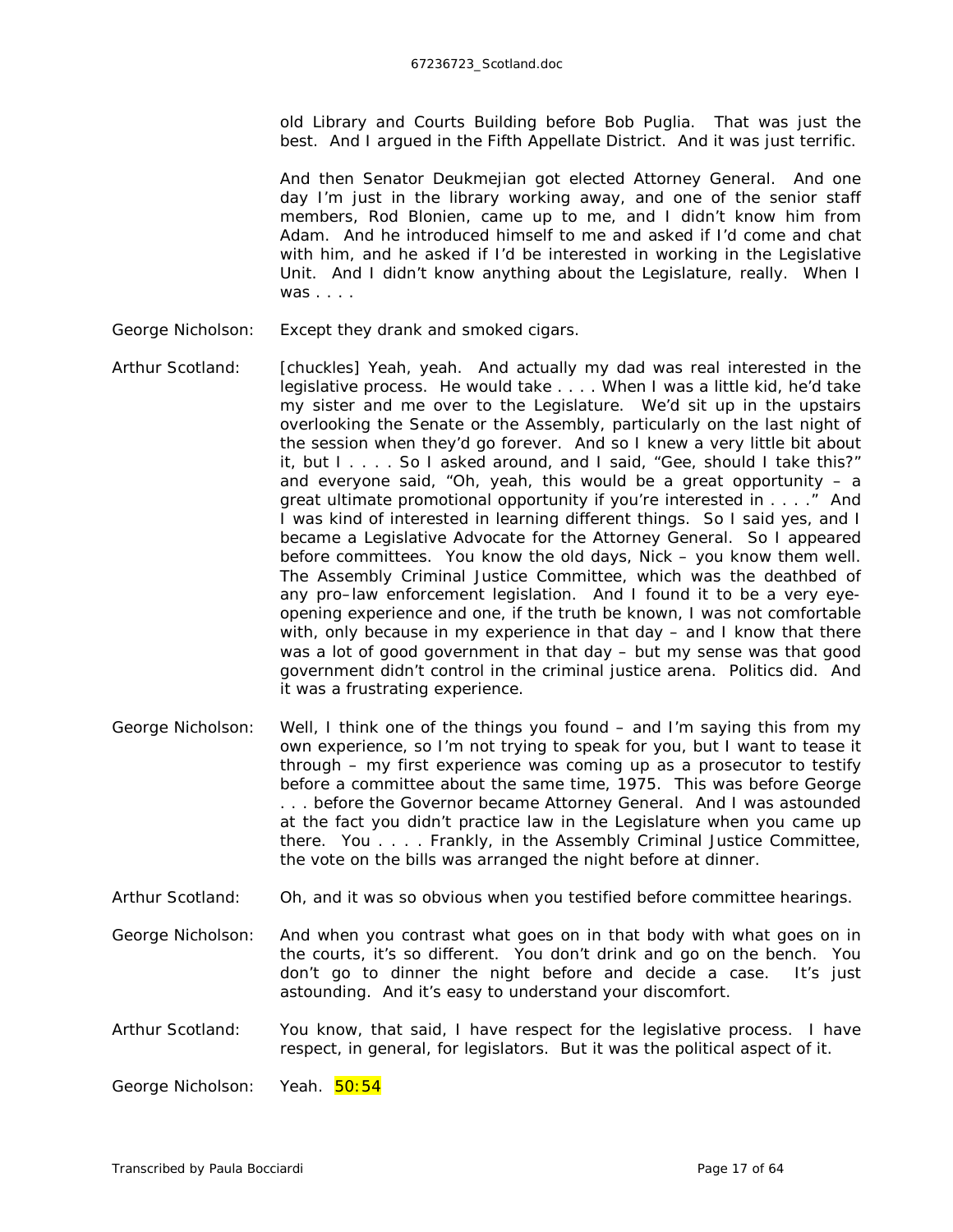Arthur Scotland: And it was the leadership that was in control then. And my focus was really just on criminal law. And there were . . . . And having been a law enforcement officer, they would repeatedly kill pro–law enforcement legislation that I knew, in my view, the right position for safety of officers and that sort of thing. And it would be killed, really more for partisan political reasons. And that was frustrating. So actually, I . . . . after six months, I went to Rod Blonien, and I said, "Rod, I'm not the right person for you." And my friends said, "Oh, my gosh, you're giving up this tremendous opportunity. You're going to just go back and be nothing," you know. And . . . . But I wasn't . . . . I just didn't feel that I could do the best job, because it was frustrating. I'd go home to Sue, and I'd say, "Sue, you can't believe what happened today." And she said, "I'm sorry. I didn't have anything to do with it." I'm . . . . You know, I'm exaggerating, but I felt that I wasn't going to be an effective advocate.

> One experience is I was in a committee hearing – Senate Judiciary – and the chair of the committee made a statement – a misstatement of law. And so . . . . You were talking about law. And so I corrected him. And he blew up. And I later learned that you never correct a legislator. Right or wrong, you just don't correct a legislator if you're a lobbyist, and certainly not in public. And I had to go around and talk to all the other members of the committee to apologize. And I'll never forget: Alan Sieroty just said, "Oh, kid, don't worry about it. You know, that's just So-and-So." But it was just an experience that I probably wasn't as well prepared for as I should have been, and I wasn't as well suited for. So I went and I said, "I'm sorry. I'm just not right for this job." And I thought, "Well, that's the rest for my upward mobility in the Attorney General's Office."

> But, I don't know, I must have been doing *something* okay, because Steve Merksamer, who was a special assistant, came to me and asked me to do special projects for him, which I did. And as a consequence I got to know the Attorney General, and I worked directly with the Attorney General on several projects. Became a huge fan of George Deukmejian – Attorney General Deukmejian. I liked the way he ran the office, liked the way he utilized the staff, I liked his philosophical positions on legislation. I was really impressed by the organization and the individuals in that organization. It was a really well-run office. And he cared about people, and he was one of the nicest people to work for. One of the smartest people to work for.

> And so I became a big fan, and when he ran for Governor, I volunteered on the campaign and did correspondence and things of that nature. And then I had the good fortune to be asked by Steve Merksamer to work on the campaign as a paid person in the Policy Office. So I left in the summer of '82, and I was in the Policy Office, meeting with constituent groups, dealing with them on policy issues, helping to draft policy papers, and things of that nature. And then lo and behold our candidate won. And I . . . it was one . . . probably one of the most exciting nights of my life was that night in 1982 when he was running against Mayor Bradley. And I was talking to Steve the day before, and . . . 'cause it was . . . Bradley was ahead, but Duke kept getting closer. And the day before, Steve guaranteed me that we were going to eke out a win by less  $\frac{54:32}{2}$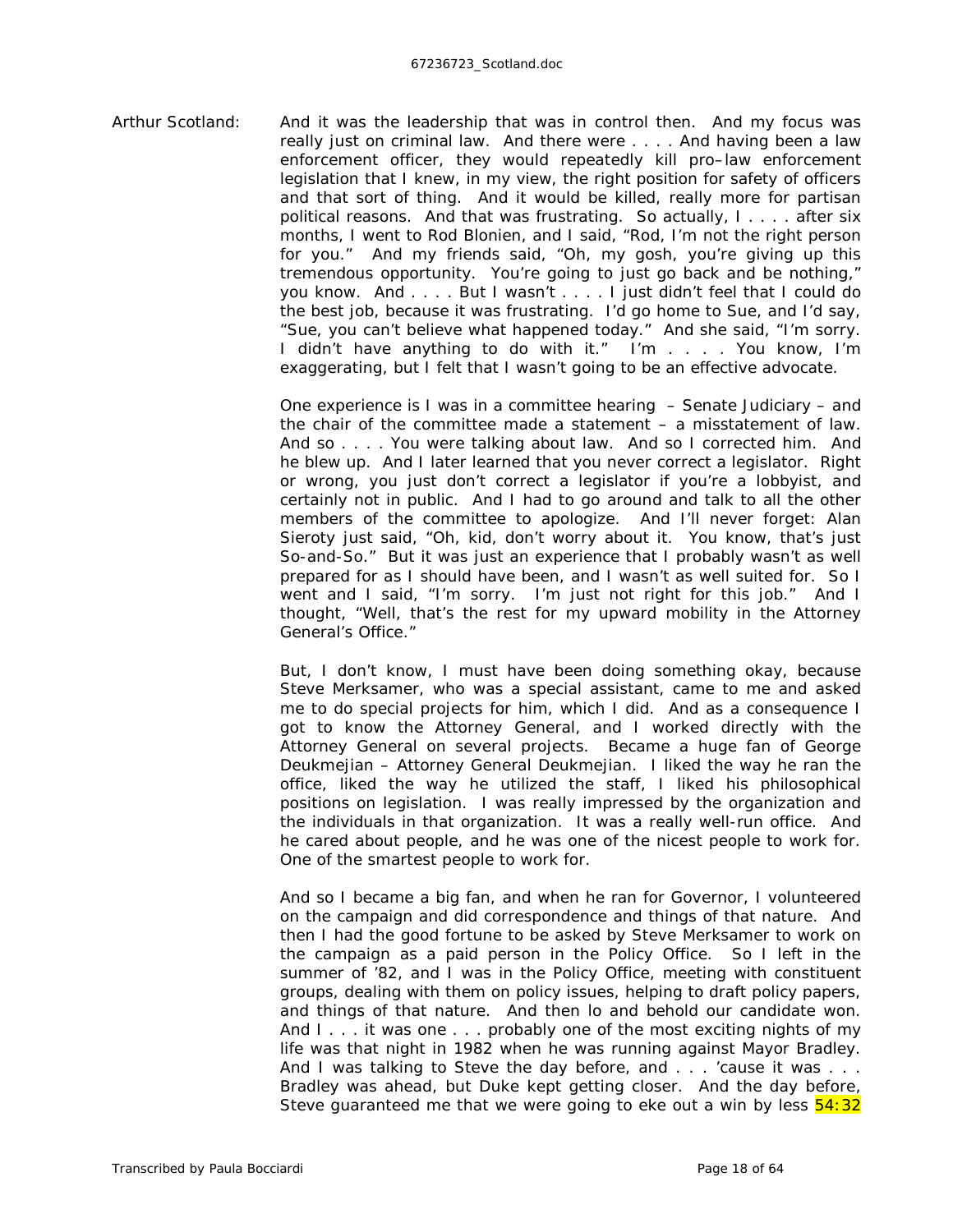than a percentage point based on all the latest internal polling. And I went down there and I was just so upbeat. We all went down to the Century Hotel down there, where the Governor . . . the Attorney General had a suite, and got down there and saw Mike Franchetti. You remember Mike – he later became Director of Finance. And I said, "How are things going?" and he said, "Well, the early polls don't look good." And so I'm . . . Sue was still getting dressed, and I went down to . . . . They had a room there for all the staff. And 8:00, Mervin Field comes on and predicts Bradley winning big by 8 points or something like that. And I was just devastated. I went back up like a hurt little puppy and said, "Sue, looks like we're going to lose." And she said, "Well," you know, "make the best out of the evening." So went back, and then things just started changing, and suddenly ABC comes on and projects Deukmejian as the winner. And then . . . . And you remember that night. It was like he was up 6,000 votes, and then he was up 2,000 votes, then he was up 10,000 votes. And finally I was exhausted at about three in the morning. And I think he was ahead by, you know, a very slim margin. And when we woke up the next morning at about 6:00 after about three hours of sleep, he had won by 60,000 votes.

- George Nicholson: Let me wrap up this part of our discussion by going over something that just happened before the end of the election. The Attorney General had had a campaign consultant who misspoke.
- Arthur Scotland: He...
- George Nicholson: There's no point in going into the details.
- Arthur Scotland: . . . . did.
- George Nicholson: But it was a hugely important and inappropriate statement. The Attorney General heard about it and immediately changed his staff. Disposed . . . fired that person, put together a new staff. And when I say this was a notable event, it was just days, really . . .
- Arthur Scotland: It was.
- George Nicholson: . . . . before the election.
- Arthur Scotland: It was an extraordinary political decision. It showed his integrity. It showed the Attorney General's integrity.
- George Nicholson: That's the point.
- Arthur Scotland: That it was the wrong thing to do, the wrong thing to say, and he would do the right thing.
- George Nicholson: Even if it cost him the election.
- Arthur Scotland: Exactly. 'Cause it was the right thing to do. And so he let this person go. And again, that just showed his integrity. And it turned out okay. 57:01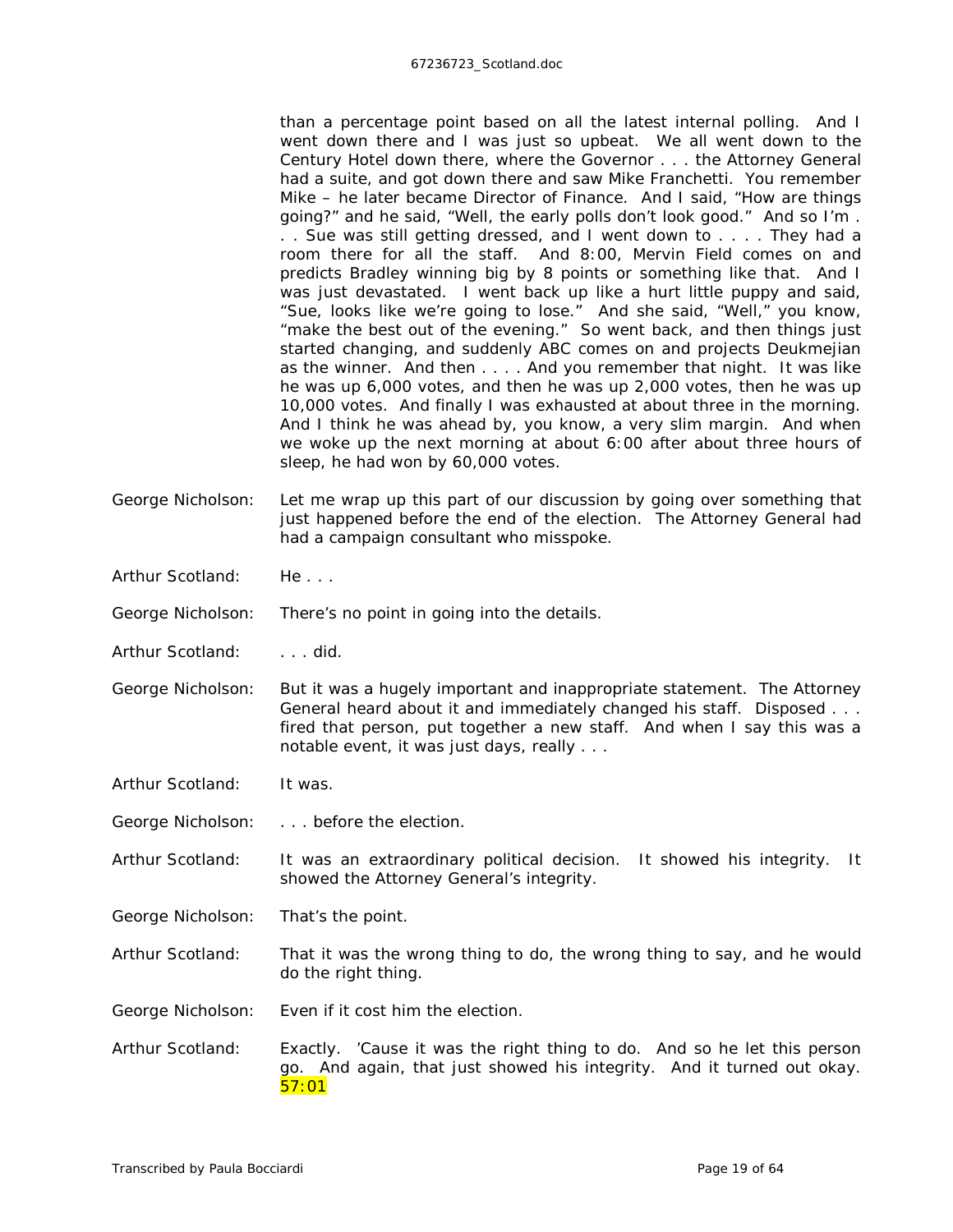- George Nicholson: I want to personalize this again; I can't help it. This is what I've both enjoyed and been inspired most by, in dealing with George (the Governor) and with Bob Puglia and with you and with Vance Raye, to name those – but Rod Blonien as well. Mike Franchetti, who had been Chief Deputy before he became Director of Finance. Mike . . . . Steve Merksamer – he was Special Assistant before he became Chief of Staff, I think it was. And others that had been deputy attorneys general and went to work for the Governor after his election. But there was one lesson – one exemplary stand – that he demanded. And he demanded it quietly and thoughtfully when he was a legislator, Attorney General, and Governor. And that is "do the right thing." And it was both spoken and unspoken. And you have laid it out clearly: how in the transformational life that you led from a child through all of the various stages to the point you went to work for the Governor, how important doing the right thing  $was \dots$
- Arthur Scotland: You know, and . . .
- George Nicholson: . . . . for him and for you.
- Arthur Scotland: . . . it really came together in the Governor's Office. Not only the Governor but Steve Merksamer. Just how you approach decision making, The Governor was the most thorough individual and the most objective, and a person of integrity. So my position was Cabinet Secretary to the Governor, which is the liaison between the Chief of Staff and the Governor and the heads of all the state agencies and departments on administrative policy. If it had to do with legislative policy, that was Rod Blonien. And so we developed a process to get information. If an agency wanted to go forward with a new policy initiative, it had to seek approval to ensure that it was consistent with the Governor's policies and priorities. If the Governor wanted to go forward with an initiative, it would go through the Chief of Staff and me to the departments to ensure that it was implemented consistent with the policies and priorities. But before the Governor made these decisions, he had just a wonderful process of gathering information. And he used to call them "Scotty-Grams." That . . . . My nickname was Scotty. But the agencies would have to send over – and we'd developed a format – about what the proposal was, the details of the proposal, the fiscal consequences, the pros, the cons, who . . . you know, the views of proponents, the views of opponents. It was a very . . . . I'm giving it short shrift only because of time, but it was a very thorough document that would then go and be . . . with vetting, and then go through the Chief of Staff and to the Governor. And so, you know the Governor had the reputation of being the Iron Duke because if he made a decision he would stand by it. But if people only knew the thoroughness and the conscientiousness and the integrity that went into that decision making.

You know, one, maybe I'm speaking out of school that . . . but there was AB1. There was a bill, AB1, which was a very important bill about giving equal rights to gays, lesbians, and there was . . . it was a bill that came in, and the Governor decided would . . . you know, what . . . he wanted to know what . . . he was having to make a decision what position he would take as Governor – whether to sign it or veto it. And he  $1:00:45$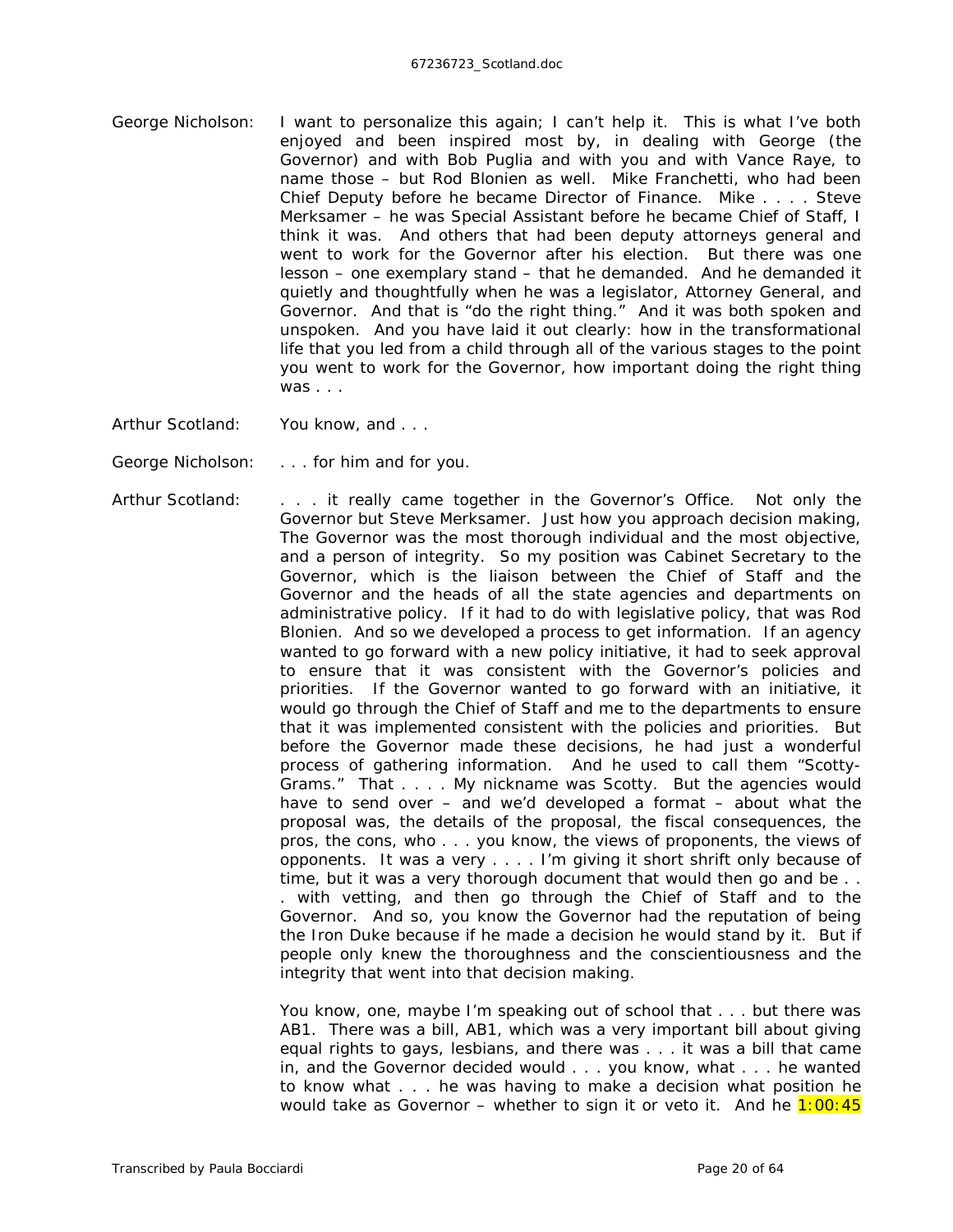## 67236723\_Scotland.doc

created a team, and I was given the task to argue the case in support of signing that bill, and another staff member was given the task of arguing the case to veto that bill. And we had a debate in the Governor's cabinet room after we gleaned all this information. And I did the debate for the "Yes," the other person did the debate for the "No." There was lots of discussion. And I mean, that's how . . . it was not just, you know, a political whim, I'm going to do this or that. It was a very thorough decision making. And that was really an eye-opening experience to me because my early experience with the legislative process was it was just a lot of political, you know, vote . . . . You know, I guess you can't switch votes legally, but you know how that goes. And it was . . . .

## *[tape ends]*

- David Knight: We are ready.
- Arthur Scotland: So we had to cut to a new tape, so I just wanted to make sure that it really was a transformative time in my life, really, to see such a decisionmaking process with such integrity, such thoroughness. And I think it really . . . it was part of the growing. It was part of the maturing. It was part of . . . . I think it really transformed my views on how to go about bringing together individuals and making good, informed, wise decisions. Okay.
- George Nicholson: The problem with what you've described so far is it's taken you decades of learning and accreting knowledge and humility, unselfishness. You had many great teachers, and the unfortunate thing is today – this is a personal view – there are not a lot of George Deukmejians around . . .
- Arthur Scotland: Yeah.
- George Nicholson: . . . . as moral exemplars anywhere, in politics or out.
- Arthur Scotland: He was special. Still is.

George Nicholson: Having said that, let me ask you just a couple of things. These Scotty-Grams, that truly was a euphemism. These were not telegrams . . .

- Arthur Scotland: No.
- George Nicholson: . . . . or cryptic. These were . . .
- Arthur Scotland: No, they were not. They were thorough.
- George Nicholson: . . . in-depth reports.
- Arthur Scotland: Yeah.
- George Nicholson: And this word "Scotty-Gram" was both a word of good and bad. There are those that didn't like them so much, I'm sure. And those that did. But the one that considered 'em indispensible was the one that counted. *[chuckles]* 1:03:13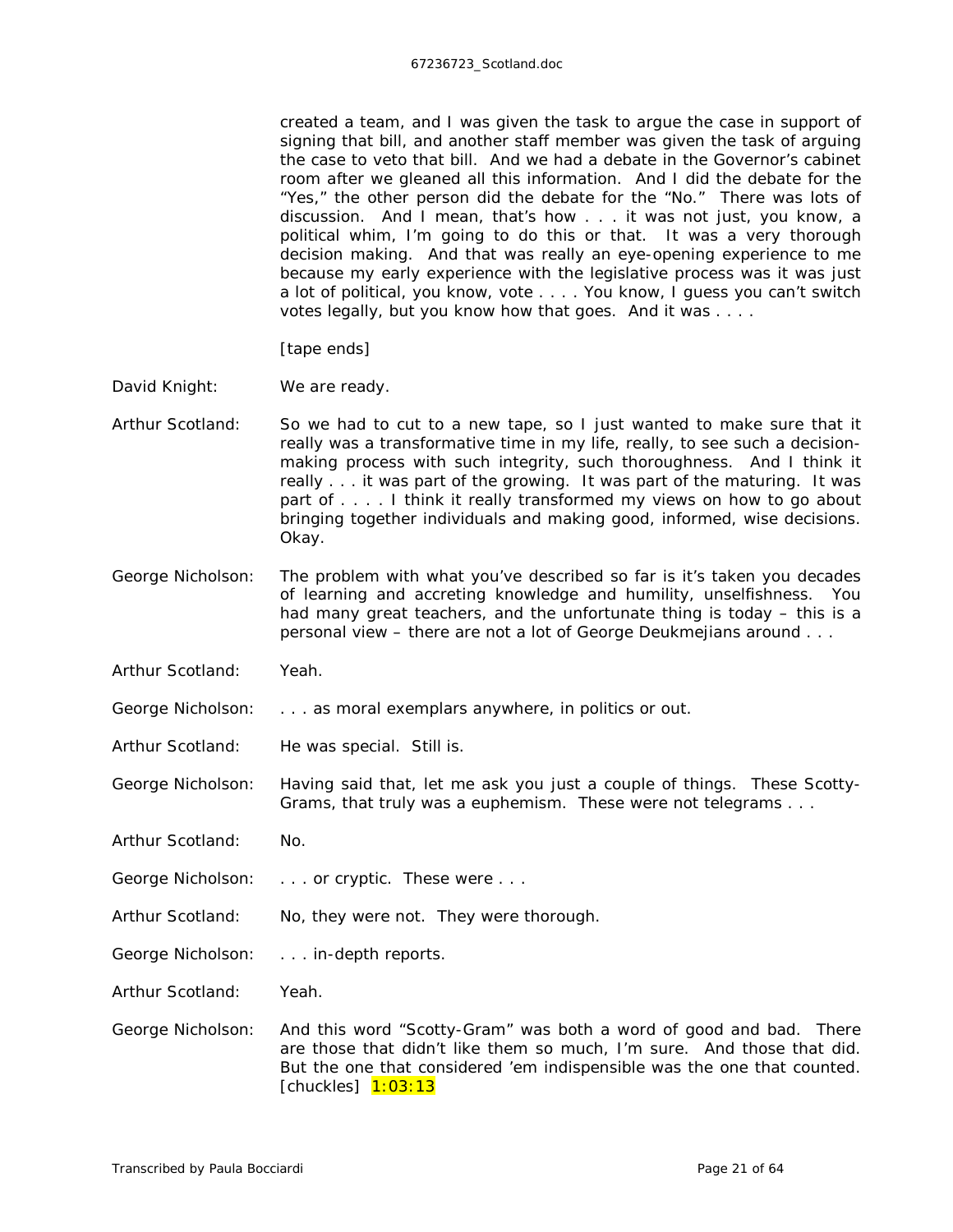Arthur Scotland: That's right. Yeah.

- George Nicholson: You are a fun-loving person; you've always played and had fun. You're known to this day for some practical joking and good humor. And you'll wear any costume, you'll dance any tune. And you'll even impersonate Elvis at a Christmas party. But just go back to your Cabinet Secretary days. What was a fun moment? What was a fun event that was just silly and colorful and fun that you shared with the Governor, if you can repeat it?
- Arthur Scotland: Well, there are . . . . I don't know if you're talking about any particular one, but there were a number of fun events, actually, because we had a group of individuals . . . . We were all pretty young, and when I think back on that, you know, all in our early thirties. And honestly, Nick, when I'd walk over into the Governor's Office every day, just when I was walking up to the Capitol, it was just, "My gosh, I'm part of the Governor's Office process." I would almost pinch myself. But we had people that worked *very* hard. But we developed these wonderful friendships, and we had fun with each other, and there were a lot of practical jokes that went on in there.

For . . . . There are a couple of them that are just . . . that are legendary for those that are on the inside. But the deputy . . . one of the deputy chiefs of staff, Mitch Welk, was going to play a joke on an appointments secretary and went into his office and hid in his closet and was going to scare him or something like that. And, well, lo and behold the appointments secretary was bringing in a candidate for a judgeship to have an interview. And so he starts interviewing him, and the interview's going on and on and on. So Mitch is in the closet going, "I gotta get back to work." So Mitch suddenly just opens the door, says, "Hello, nice to see you," closes the door to the closet, and leaves. And I don't think that that judicial candidate ever got over that. He was wondering *what* in the world was going on.

We also did a number of other things. I.... There were practical jokes about . . . on some correspondence, one of which backfired because . . . . The Governor was so thorough. I had done a draft of the letter for the Governor, and it was to a senator whose first name started with Jim. And so I took this letter in to . . . actually it was Mitch again, to ask for his views on if . . . you know, what he thought about the substance of the letter. And so he started reading it and he said, "Dear Bob"! And I said, "No, no, it should say Jim," you know. And he was just joking, you know. So I re-did the letter and sent it in to the Governor. But then I re-did a draft and put "Dear Bob" and gave it to Mitch, just as a joke. Well, the Governor was so thorough, he would take care on everything. So he wanted a few little changes made on this letter. So he sent it back to me, and so I made the changes on the letter, but forgetting that I had put "Dear Bob" instead of "Dear Jim." And the letter went out, and it was signed by the Governor, who looked at the changes but didn't see the "Bob." And it went to this senator, who got very offended. And so we had to go and talk to him and say it was a practical joke gone sour. And we finally, years later, told the Governor that. And you know what? He was not upset. He just laughed. And so there was a lot of funny  $1:06:37$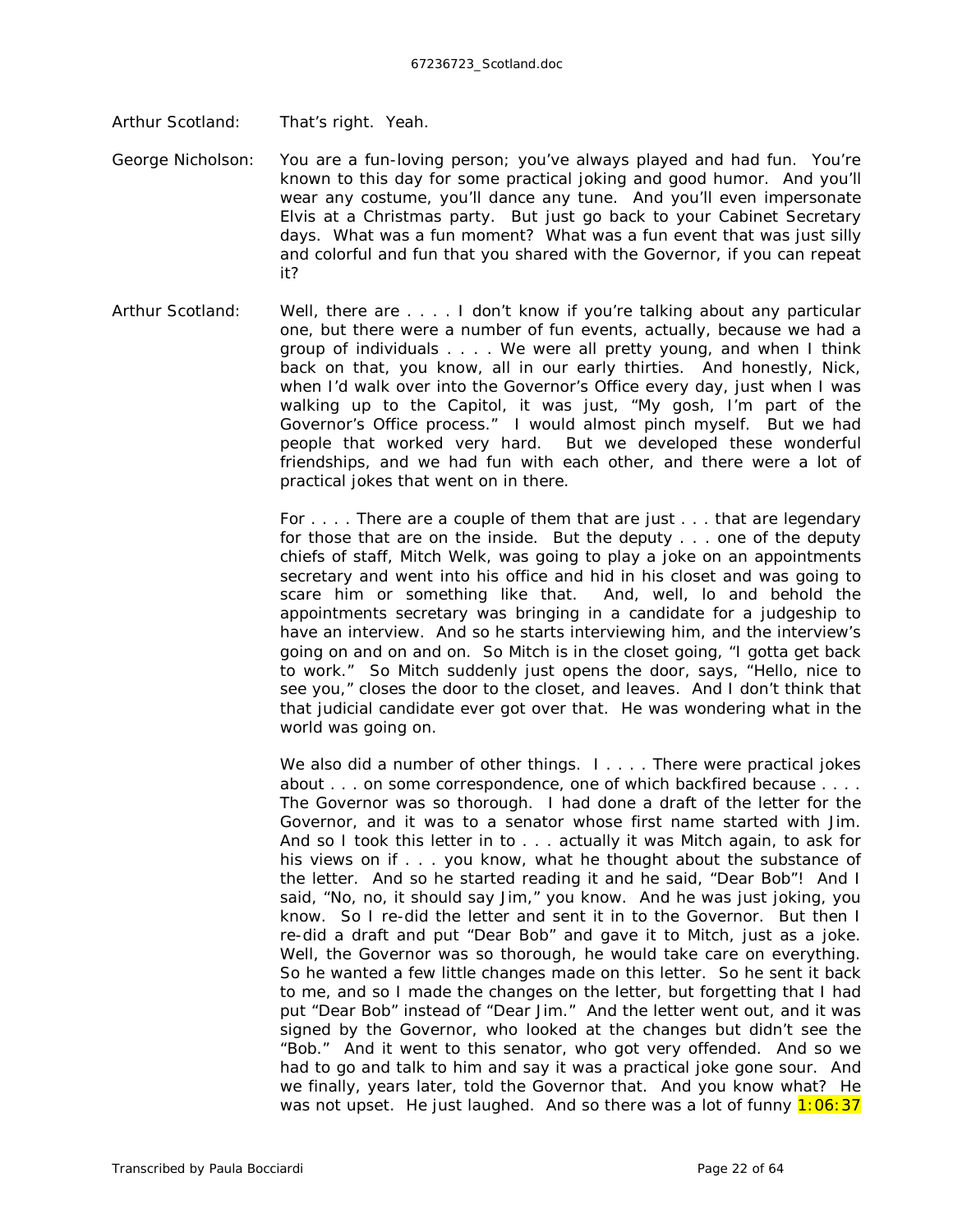things that happened. I could go on – a lot of stories there. But we don't have time.

- George Nicholson: While you were there, how . . . . As with most of your career changes, they come on you. When did it come on you that you thought you might like to be a judge? Was it then, or had it been at DOJ, or when along the line?
- Arthur Scotland: You know, I don't know when it actually came upon me. Obviously, when you go to the Governor's Office, then the realization is that if you really wanted to do it, you'd have a pretty good chance. After all, you're an attorney that knows the Governor and you work with the Governor. And if he liked your work, then in all likelihood you'd get the nod. I didn't volunteer on the campaign for that purpose, and I didn't go to the Governor's Office for that purpose. But at the end . . . . As is often the case at the end of the first term, or whatever term you're in, it . . . there . . . it's good to have fresh perspectives. And so you move on. And so the logical thing for me, having been an appellate lawyer and having loved being a trial lawyer, that the logical thing for me would be to be appointed a judge. So I made it known to the Chief of Staff, and the Governor was kind enough to appoint me to the Sacramento County Superior Court.
- George Nicholson: Let's stop at that point. I'd like to digress for a footnote and the heart of your life. Two different points. A footnote, if we could go back briefly. At some point, while you were in the D.A.'s Office, you get a wild hair. In some cases, it's kind of a practical joke; in others, it's a little more profound. I think you took a trip while you were at the D.A.'s Office that most people have never thought of taking. Why don't you describe that briefly?
- Arthur Scotland: Well, I did the Bicentennial trip in 1976. My best friend from high school and I, we both liked motorcycles, and I had . . . . In 1975 I bought . . . . I've had a lot of motorcycles, but I bought a Honda 1000 Goldwing, and I got a sidecar, put the sidecar on it, and he had a Kawasaki 900, and we set out on a five-week journey around the United States. Twelve thousand miles, and . . . .
- George Nicholson: How many?
- Arthur Scotland: Twelve thousand miles, round trip.
- George Nicholson: On a bike.
- Arthur Scotland: All . . . . Yeah. All the way around, and . . . .
- George Nicholson: Through all kinds of weather?
- Arthur Scotland: Through all kinds of weather. Through the South, camping out. In a couple towns we stayed in fraternity houses that were my college fraternity. And just had great experiences. Survived the South. Actually, I found that people in the South – even though I'm a, you know, kind of a longer-haired  $\dots$ . I had a beard at the time,  $1:09:27$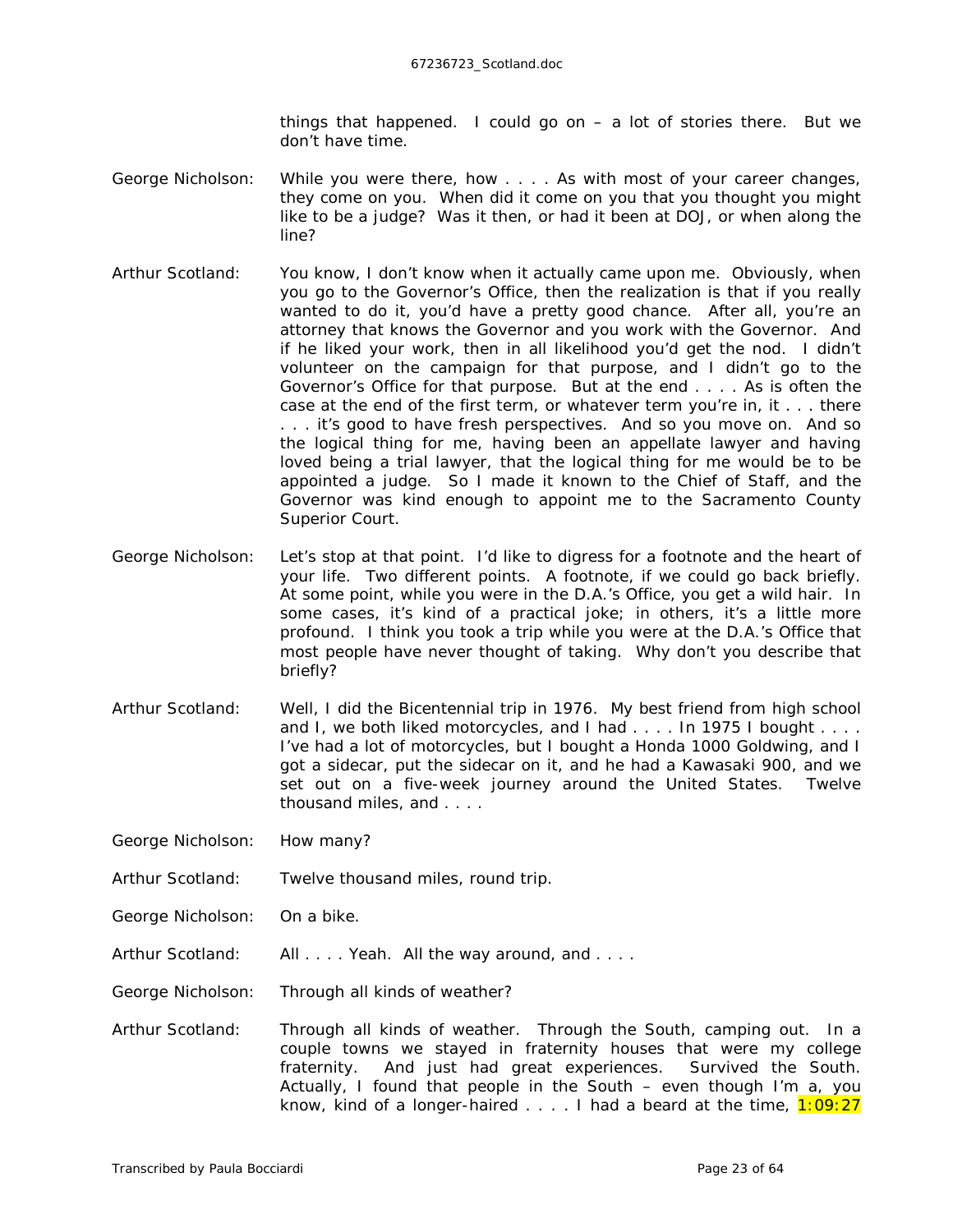you know, a guy with a leather jacket riding a motorcycle. We were treated wonderfully. In Oklahoma, lovely people, lovely experiences. And we were in Philadelphia for the Fourth of July, and been through Washington, D.C., and it was a . . . just a . . . . It was one of those experiences, you know, before I was married to Sue I was able to do that and get away from the office 'cause I'd built up a lot of vacation time. And it's one of those things that you'd hope everybody would have a chance to do if they could.

- George Nicholson: Just wrap that part up that footnote with: What if anything during that trip did you learn or experience that you think contributed to your value or your contribution as a judge later?
- Arthur Scotland: Well, there were several things. One, it was the kindness of others *to* us, really, that . . . . Here you're going along . . . . We were in Oklahoma, and we stopped at this little gas station, and this guy saw our license plates from California, asked where we were from, and we said "Sacramento" and he was . . . had been in the military and he used to be at a military base nearby, and he was asking which way we came through Oklahoma, and we told him, and he said, "Oh, you missed the prettiest part." He says, "I've got a cabin up on a lake, on these beautiful lakes. Okay, let me give you the keys; you just go up there and enjoy . . . ." And I'm thinking, "You don't know us from Adam." It was just the . . . . There was a genuine spirit of good will everywhere we went. And then to go through all of the Civil War sites, and to go to Washington, D.C. and, you know, having an interest in government – and this was before my days as . . . in the Attorney General's Office, but . . . . And just making it with a good friend. And we went, actually, through Calmar, Iowa, where my great-great-grandfather settled. And we went to the . . . Luther College, and they gave me a picture of him, because he was a trustee there, in a big fur coat – you know, this bearskin coat. And a rugged-looking guy. It was just the experiences. And to experience the different cultures, to . . . . It was just another form of education, really.

George Nicholson: When and how did you meet Sue?

Arthur Scotland: Sue was the quote "girl next door." I . . . . When I graduated from law school, I was living in a flat in Alkali Flat area of Sacramento. And a friend of mine had rented a flat in McKinley Park, and he was going to go practice law down south, and he said, "Hey, I've got this flat; do you want to sublet it for the rest of my term?" And I said, "Sure," you know, 'cause it was a nicer area. And so I went there. And Sue lived next door. And she had been married and divorced and had a kid, Josh – three years old. And so we got to know each other, and I met her, and we chatted, and so we started dating.

George Nicholson: Got married.

Arthur Scotland: Got married.

George Nicholson: And Josh has been your son. 1:12:43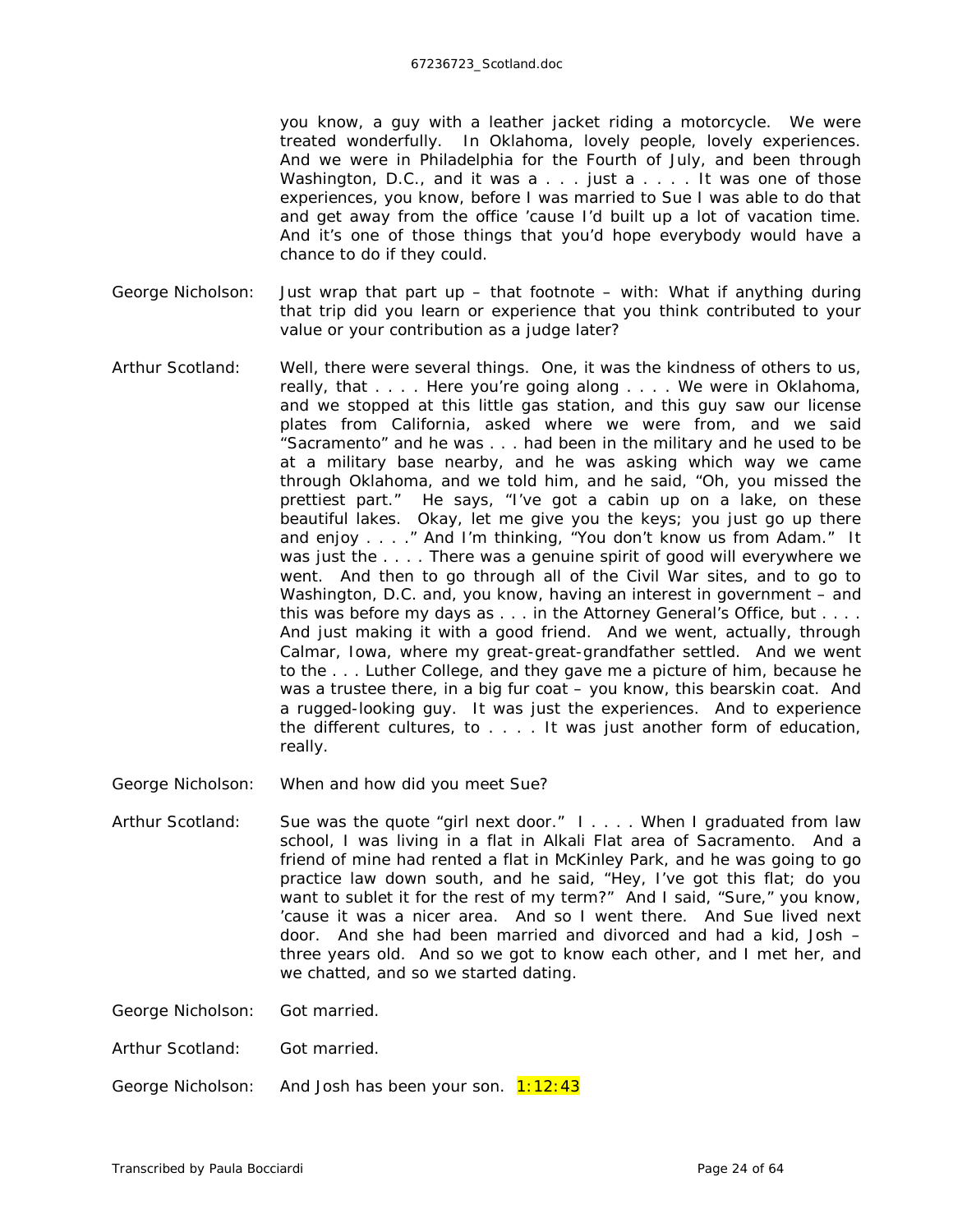- Arthur Scotland: Yeah, he has. We had . . . . It was very nice, because his dad, Ken, has always been very open. We're good friends – both sides of the family. And never had a problem with Josh calling me "Dad." And so I've basically been Dad to him since he was four years old.
- George Nicholson: You and Sue are still together.
- Arthur Scotland: We are. She's ...
- George Nicholson: And you . . . .
- Arthur Scotland: . . . . put up with me for all these years.

George Nicholson: You and she make a trip to England most summers to visit her family?

- Arthur Scotland: We do. She was an . . . . Her mom was an English war bride; her dad was a serviceman in World War II. And met her at a dance – met Iris at a dance and courted her and married her there. Sue was born there. And then was Sue was one year old, she and her mom came to the States. Her dad had already been shipped back. And she sailed on a service ship with 5,000 English war brides and babies to New York. And fortunately for them, Bill showed up and picked them up. Some guys didn't pick up . . . . The woman had left family . . . . I mean, could you imagine? You're 23 years old. She's 23 years old, one-year-old baby, leaves family, friends, everything behind, to go to the New World. And she was embraced by the family. It was a . . . . They were struggling; they didn't have a lot of money. They moved into a house. Her grandmother had a two-bedroom, one-bath house, and her grandmother lived in this house with her . . . with two daughters, neither of whom had married. And then in moves Bill and Iris and Sue. And then even Phil gets born. And so they . . . all these people are living in a two-bedroom, one-bath house, 'cause you just couldn't afford anything else. And they lived there for a number of years and then finally bought a house and moved out to another area.
- George Nicholson: When you go to England . . . . When you went the first time, were you accepted into her family?
- Arthur Scotland: Oh, absolutely! Yeah, it's a wonderful family and it's . . . .
- George Nicholson: Do you enjoy your trips to England?
- Arthur Scotland: Absolutely. Look forward to it. We just got back from . . . in October . . .
- George Nicholson: You took your usual trip.
- Arthur Scotland: . . . . from a wedding. Yeah. We went to a wedding of a daughter of one of the cousins.
- George Nicholson: Are you becoming more familiar with England?
- Arthur Scotland: I love England. I . . . . Actually, Sue and I at one point said more me "Wouldn't it be interesting to live in England, and then you can  $1:14:50$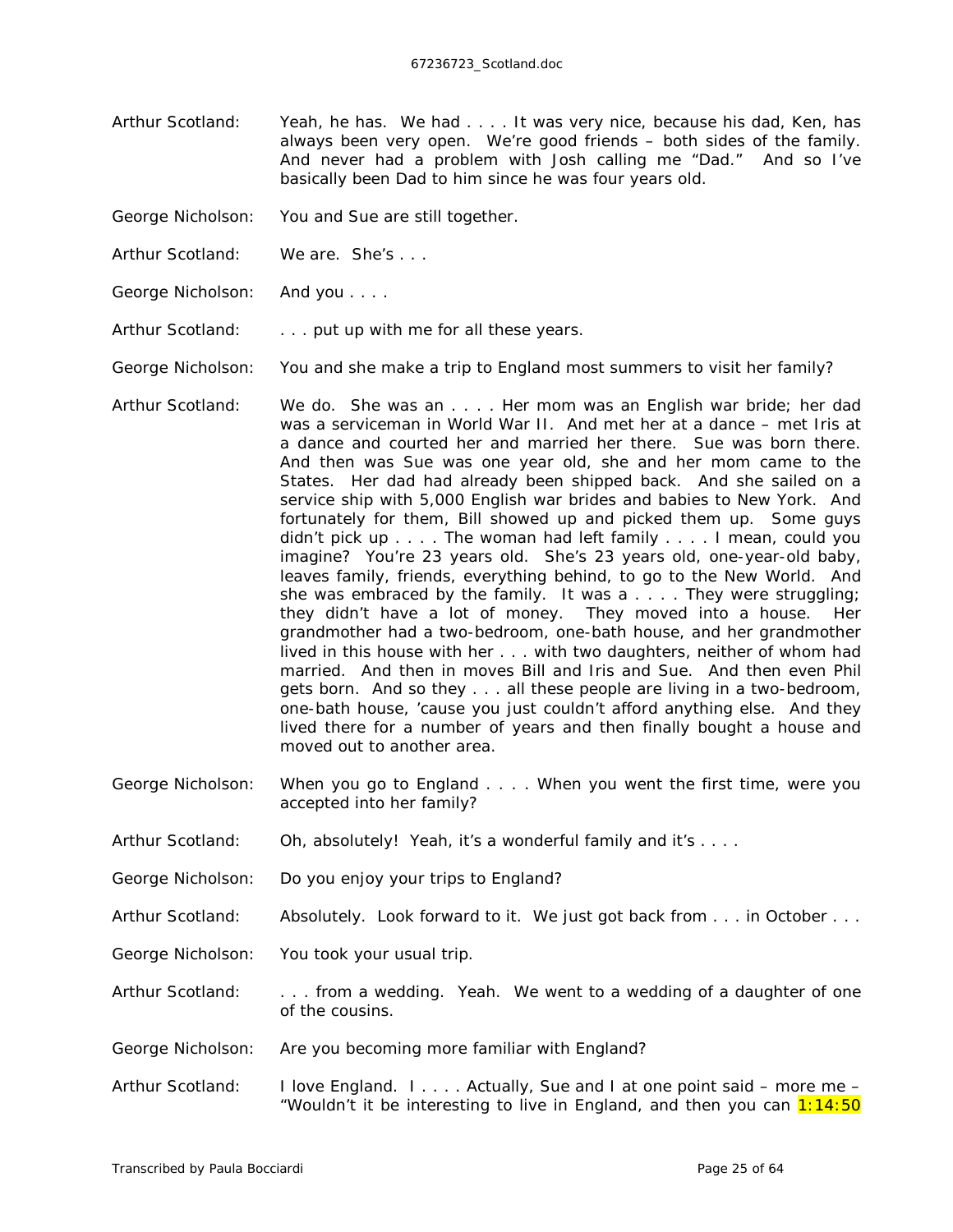do traveling . . ." We like to travel, so you'd be close to Europe and that sort of thing. And it was a combination of the weather and here . . . . All our friends, our family, you know, most of our family on this side of the Pond, so to speak, are here. And we just decided we didn't want to leave Sacramento. We like Sacramento.

- George Nicholson: Have you been to the Inns in London yet?
- Arthur Scotland: I've never been to . . . . I've been in the buildings, but I've never actually attended an Inn of Court function there.

George Nicholson: It's surprising, to some extent, you haven't been more involved in that on one of your trips because of your sustained and important participation in the American Inns of Court. I suspect before you're through, in your trips to England, you'll see more of that. We'll get to our American Inn – the Anthony M. Kennedy American Inn of Court – shortly.

Arthur Scotland: Yeah, it's really . . . . It's just a time allocation, 'cause we're there, really, to see family . . .

George Nicholson: Yeah.

- Arthur Scotland: . . . . and not really do sightseeing, so . . . .
- George Nicholson: But you may retire one of these days.
- Arthur Scotland: I think I did, but it hasn't been working out that way yet.
- George Nicholson: What about Josh? Where is Josh living these days?
- Arthur Scotland: Josh lives in Denver with his wife, Kerri, and our three grandkids. Leina is going to be 10 – Madeleina will be 10 this month, actually. And Grant, who'll be 7. And a brand-new baby about five months old now, Brodie. So Josh is doing fine. They're doing fine.
- George Nicholson: You and I talk about family, and particularly grandchildren. And when you talk about getting emotional, I think – as you have, talking about your family there – it's pretty easy to push you to the edge talking about your grandkids.
- Arthur Scotland: Oh, yeah, I choke up easily. We just had a wonderful visit for Thanksgiving, and our granddaughter is an early riser, so one of the great fun things is she would come into our bedroom and want to get in bed with us, and then she'd just chat away and we'd just talk about all sorts of things, and it was just . . . . You're a grandparent; you know how much fun it is.

We also, actually, have another grandchild in a sense. Maria Munoz was her name; it's now Maria Horner. She . . . . Josh befriended her in high school, and Maria is just an amazing success story. Maria was . . . lived in a tough area and . . . with a tough family. And she was kind of cuspgang when we first met her. She had the fan – you know, the  $1:17:23$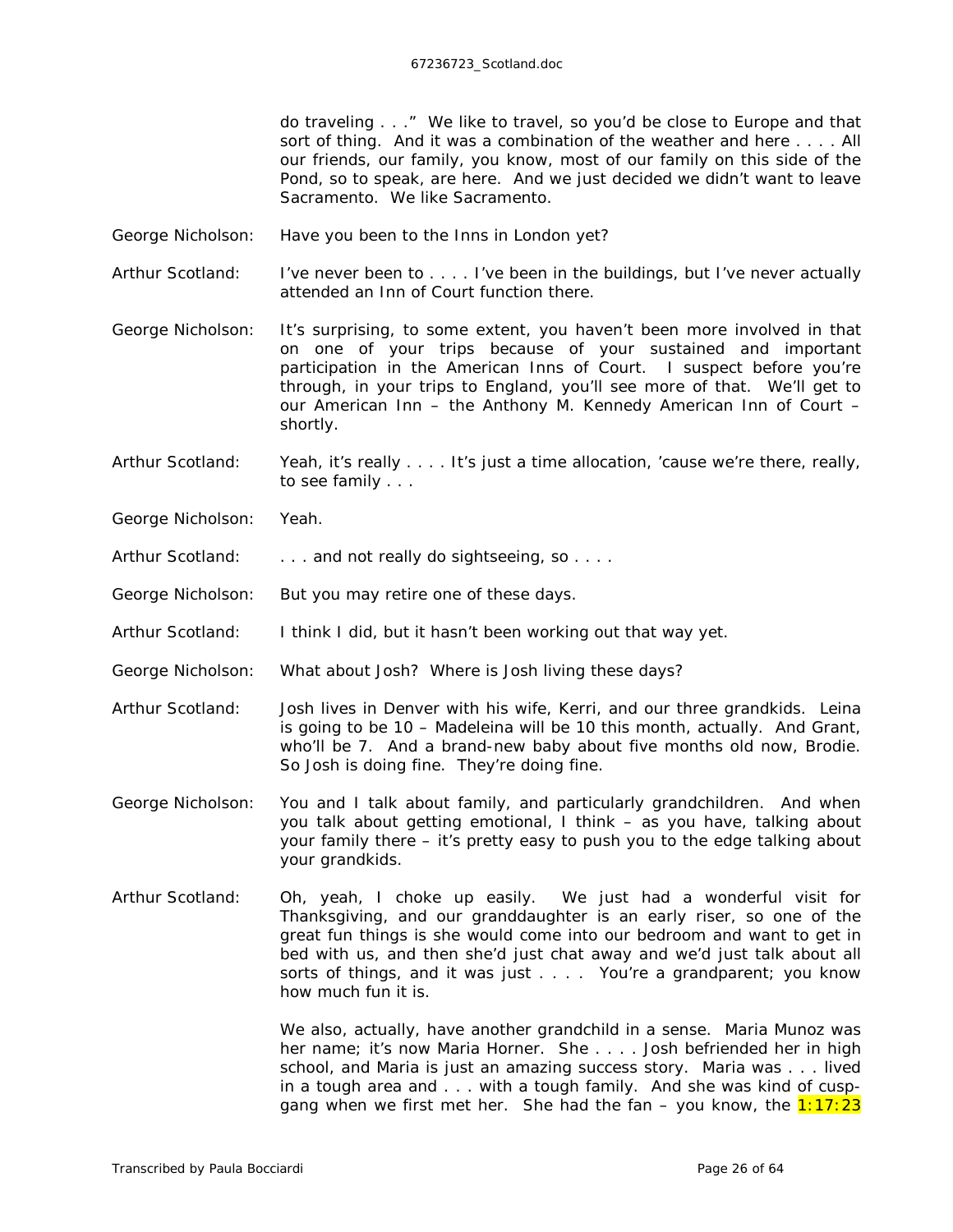Hispanic fan. And Josh . . . . She's just . . . had a delightful personality and so they became friends. They met in a gym class. And so actually she was instrumental . . . . It was a . . . . McClatchy High had become an inner-city school, and there was some . . . not actual gang activity, but cusp-gang activity. And she told all the kids – the tough guys – that they'd better leave Josh alone or she'd kick their you-know-what. And so he did get a pass from any of that type of activity. And we maintained a friendship with her and actually became Mom and Dad to her, because of her difficult family situation. And so we are Mom and Dad to this day and we've taken her under our wing as our daughter. And she has a daughter, Isabella, so we consider her a granddaughter as well. And fortunately they live here in Sacramento, so we get to see them a lot.

- George Nicholson: Back to the bench. You get appointed to the superior court when . . . what year?
- Arthur Scotland: 1987.
- George Nicholson: And you . . your assignment was what?
- Arthur Scotland: Family law. I never practiced family law. Didn't know anything about family law.
- George Nicholson: That's kind of the way it works in Sacramento . . .
- Arthur Scotland: Yeah.
- George Nicholson: . . . Superior Court.
- Arthur Scotland: Yeah, exactly.
- George Nicholson: But you met someone there or renewed an acquaintance with someone in family law court.
- Arthur Scotland: I did.
- George Nicholson: And have renewed it once again here. Who was that?
- Arthur Scotland: Absolutely. Well, actually, there were two. Bill Ridgeway was one. Bill was a deputy D.A. that I highly respected, and everybody respected him. Just a great, great guy. And he was in family law. And then there . . . Ron Robie was in family law. And I had not known Ron well. I knew *of* him, but we became fast friends. And to this day . . . . Unfortunately, Bill passed away far too early from cancer, from a brain tumor. But Ron and I have been like this *[crossed fingers]* since 1987. And I had the good fortune of working with him on the superior court, and then I left in '89 because there were three new positions created at this court. I wanted to stay a trial judge for a while, but I thought, "Life is timing," and Governor Deukmejian was still Governor, and I really ultimately wanted to be an appellate judge. And I thought if those three positions get filled, and it's a relatively young court, there might not be another one coming up for a while. So I applied, and I got appointed. But otherwise I would have enjoyed spending more time on the superior court. But we  $1:20:00$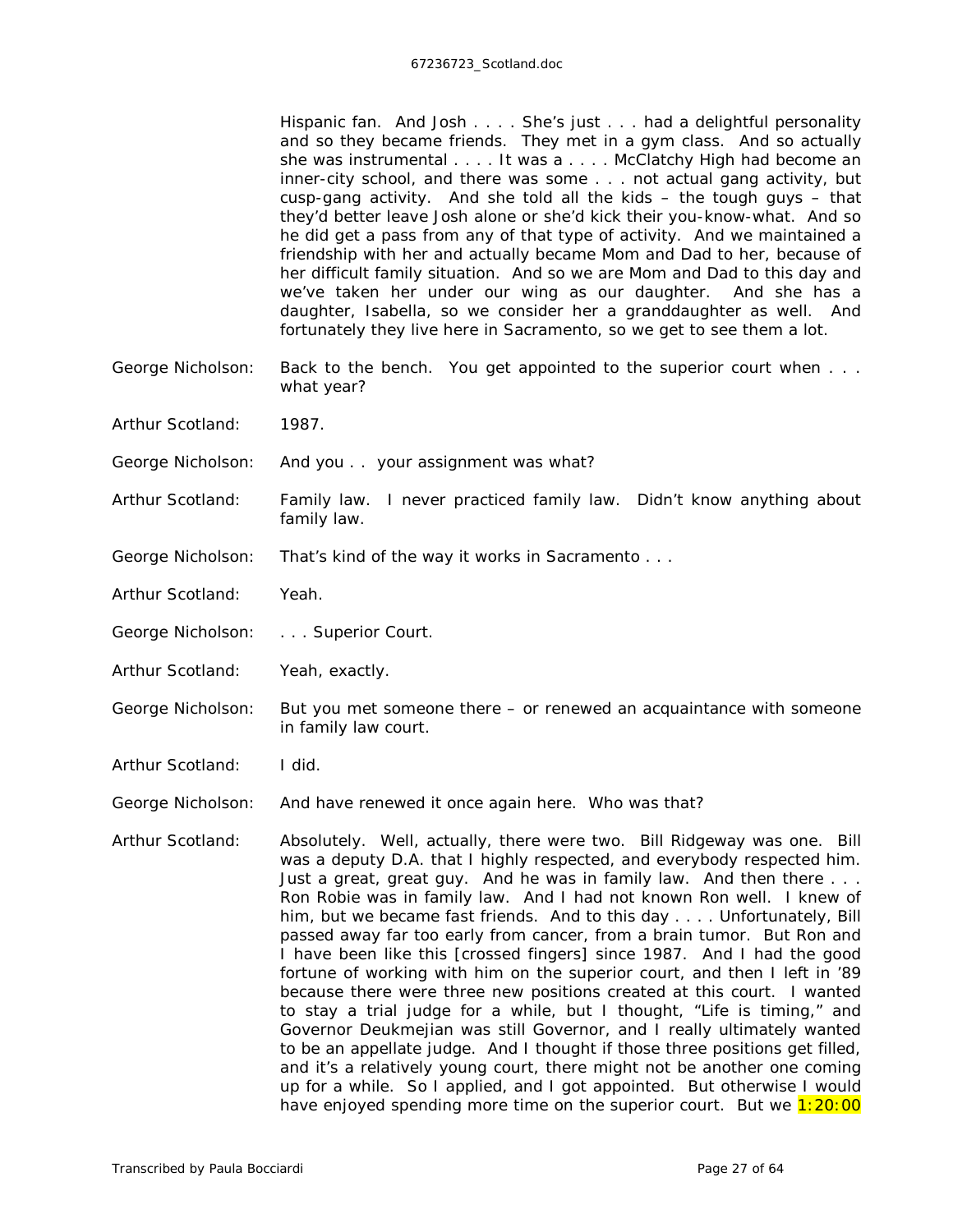became *very* close friends and remain close friends to this day. And the family law *[inaudible]*. And I just worked real hard to learn it, and I enjoyed it. I really . . . . You have so much discretion as a judge in family law. And particularly working with the . . . those other two folks. And I have great respect for the family law bar. It's a tough practice, and you have to know a lot about taxes and other things. And so, you know, routinely you're dealing with dividing up community assets that could be in the millions of dollars. And so I enjoyed that assignment. But then the PJ wanted me to go to criminal, which was my background, after about a year. And so I did the criminal assignment, and I had a lot of really great cases. A lot of big murder cases.

- George Nicholson: When you say "assignment," do you mean trials?
- Arthur Scotland: Trials. Criminal trials.
- George Nicholson: There is a relatively new practice in the municipal . . . former municipal . . . superior courts. It's mentor judges. Family law may have been different, but did you have a mentor judge when you first were assigned to superior court?
- Arthur Scotland: I did. I had a mentor judge.
- George Nicholson: And who was it?
- Arthur Scotland: Allen Fields. Interesting fellow.
- George Nicholson: The judge who left and went somewhere exotic, I think.
- Arthur Scotland: Yeah, he went to the Marshall Islands to be Chief Justice of the Marshall Islands. In those days, it was really . . . pretty much you were on your own. I . . . . The mentor judge, in those days, I don't think is like the mentor judge now. I mean, I would . . . he would not contact me very often. That's not to say that was the *wrong* thing, but . . . . And I didn't contact him because I got assigned to family law and my two mentor judges really were Bill Ridgeway and Ron Robie.
- George Nicholson: Yeah.
- Arthur Scotland: Yeah.
- George Nicholson: You got appointed or nominated, I should say to the Court of Appeal. And you went through the so-called "Jenny" Commission and then ultimately the Commission on Judicial Appointments. And ultimately, obviously, once you became PJ you served on the Commission on . . .

Arthur Scotland: I did.

George Nicholson: . . . Judicial Appointments.

Arthur Scotland: Yeah. 1:22:06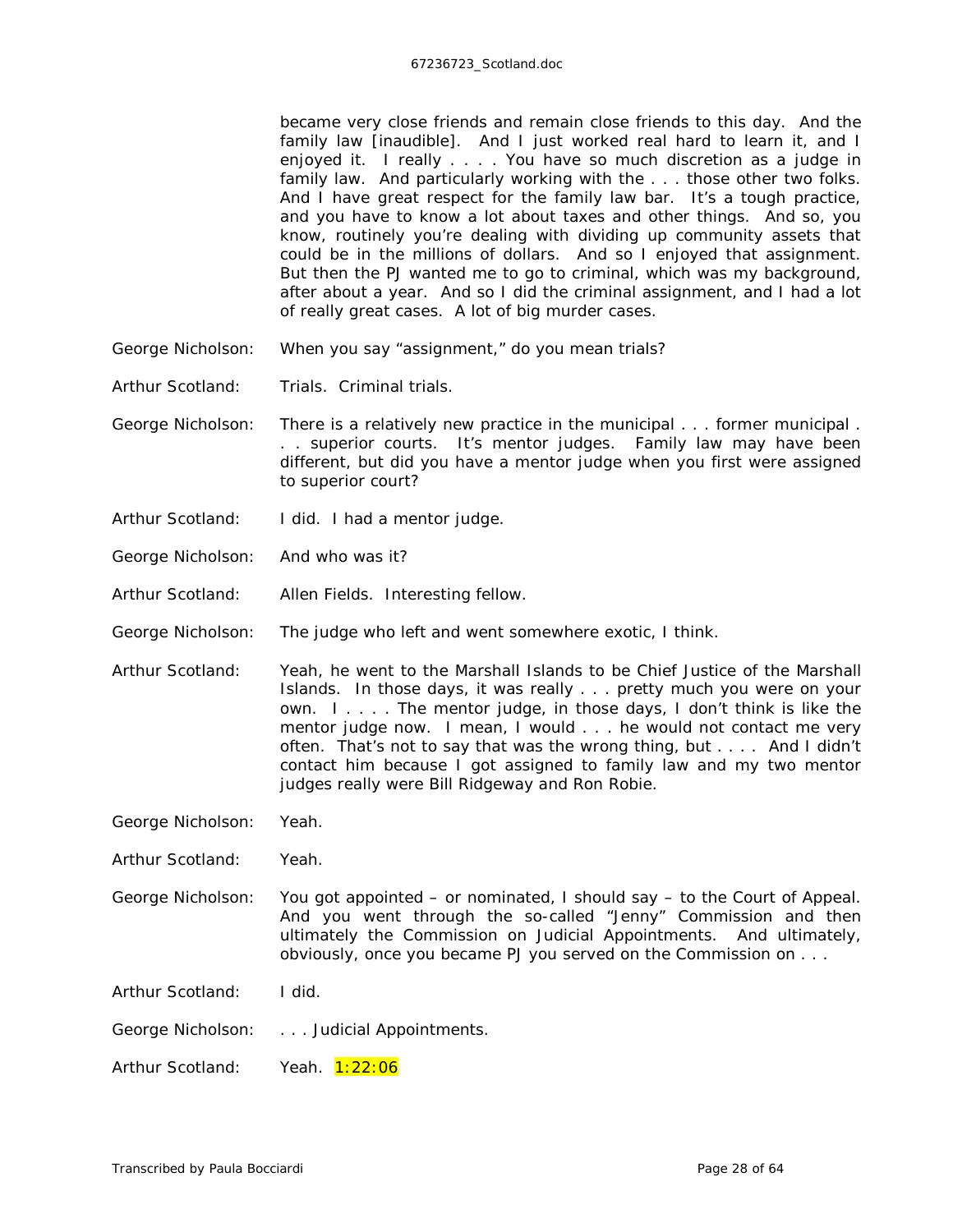- George Nicholson: But in that first instance when you went before it, did you . . . were there any parts of that hearing or experience that you particularly recall – favorably or unfavorably?
- Arthur Scotland: Oh, I can recall it all. I . . . . First is the fact that Malcolm Lucas was the Chief Justice. Bob Puglia, my hero – the person I was looking forward to working with – was on that, and then John Van De Kamp was on the committee. And I had the good fortune of having some wonderful people testify on my behalf, one of whom was lamenting the fact that I was such a great trial judge that they would miss me at the Court of Appeal. And the Chief Justice joked. He says, "Well, maybe we ought to not confirm him so he can continue to serve you well in the trial court," or something like that. And . . . . But it was . . . . I had been found well qualified, and so – by the Jenny Commission – so there really wasn't any type of a problem and it was pretty smooth sailing. But it was just . . . . It's . . . . I'm not one who's into pomp and circumstance, and I . . . it makes me feel a little awkward. In fact, it makes me feel awkward with all of the superlatives that you're saying here. And so to sit there and to hear such nice things being said about you by the people that are testifying, and to later read the Attorney General's report, I . . . it was a pretty nice feeling.
- George Nicholson: Was your family able to attend?
- Arthur Scotland: Well, and it was, and that was the exciting thing. My . . . . I gave my parents some fits when I was a young kid because I was pretty rambunctious. And to have my mom and dad there, and to have my godmother who was like a second mom to me. And they were all there. And they were bustin' their buttons, and . . . .
- George Nicholson: When you say you're uncomfortable with pomp and circumstance . . . . The reason I ask that, it's obvious those hearings serve a public function but they also serve a personal or a family function.
- Arthur Scotland: Right.

George Nicholson: It's kind of like when we talk to new law school bar passers, and we always introduce or tell them what they owe their parents and . . .

Arthur Scotland: Right.

George Nicholson: . . . grandparents, aunts and uncles. And those commission hearings are a chance for your families to enjoy what has happened to their child.

- Arthur Scotland: Yeah.
- George Nicholson: Or whatever . . .
- Arthur Scotland: It's true.
- George Nicholson: . . . relationship they have. I've always thought they were important for that reason, and I can't imagine anything that your mom and  $1:24:38$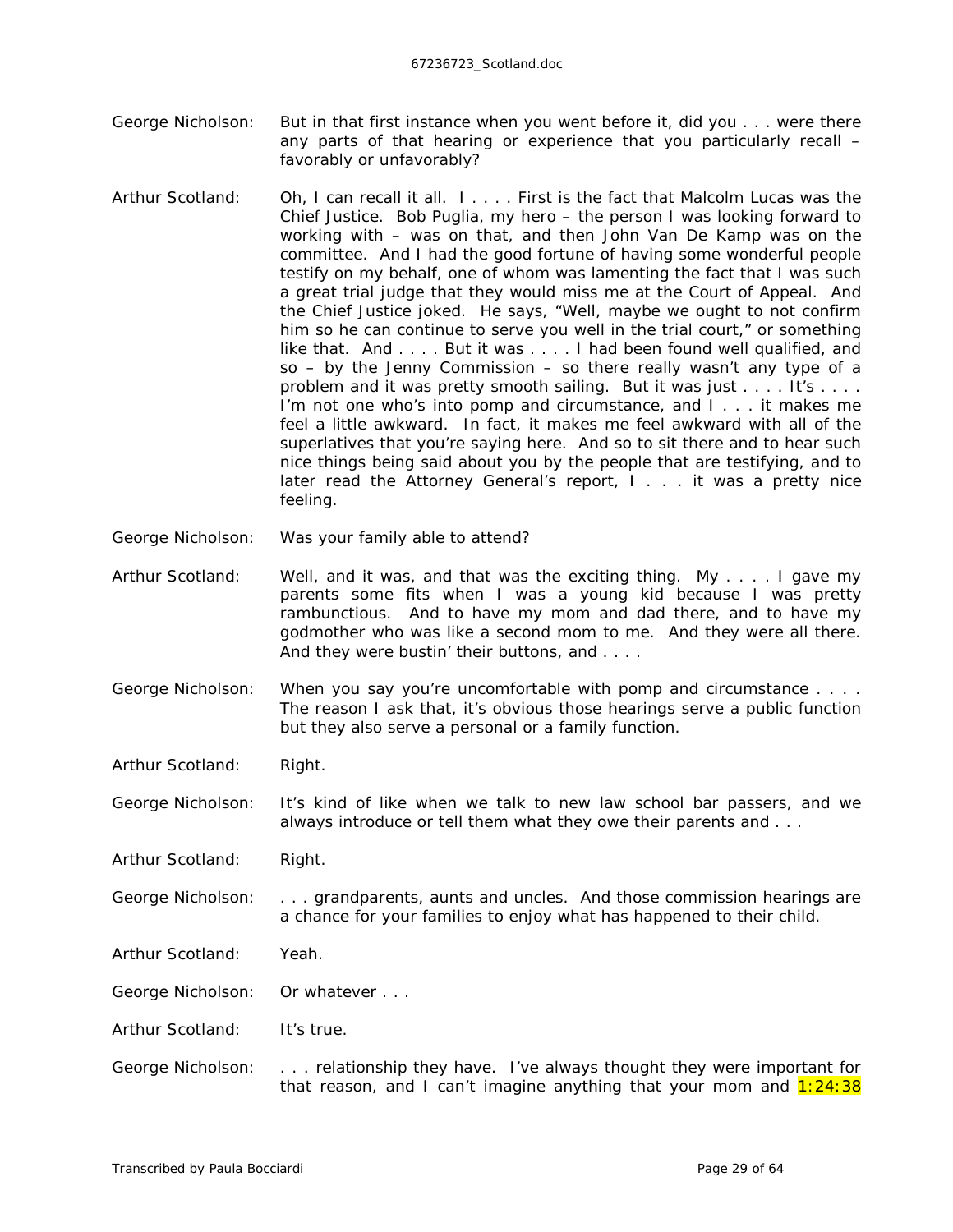dad would have enjoyed more than sitting through that and hearing what those people had to say, Scotty.

- Arthur Scotland: And they were there at my swearing-in ceremony as a superior court judge. But I'm the type of person . . . . I asked to have a roast when I was sworn in as a superior court judge rather than . . . I didn't want all this fancy pomp and circumstance. So I think probably my parents . . .
- George Nicholson: Or a little discomfort.
- Arthur Scotland: . . . . enjoyed the more formal one . . .
- George Nicholson: Yeah. I'm sure they did, too.
- Arthur Scotland: . . . than the roast when I was a trial judge. *[laughing]*
- George Nicholson: When you first arrived at the Third District and we'll get into this more later – you arrived not in *this* courtroom but in the real courtroom.
- Arthur Scotland: Yes.
- George Nicholson: The Stanley Mosk Library and Courts Building, where that court had been since 1927 and will be again. And we'll get into that.
- Arthur Scotland: Right.
- George Nicholson: But what was it that first struck you, now that you were going to be on the other side of the bench?
- Arthur Scotland: Well, I think it's the same thing that struck me when I became a trial judge: the awesome responsibility that you have as a judge. You are dealing with issues that affect people's lives. And the importance of getting it right and working hard. So when I got into family law, I worked really hard to try to get it right. And coming here, what strikes you is now you're not only just one judge in control of *your* courtroom, you are dealing with other judges to try to reach a collective result. And the thing that was so helpful to me and so meaningful to me is to have Bob Puglia as the presiding judge. When I got appointed to the superior court, that's the person I asked to . . . . I came over to have him swear me in. And he graciously agreed to do that. In fact, Dave Hall was his staff attorney back then, and he's the one that took the picture that you've seen of Bob – young Bob – swearing me in. And . . . . 'Cause in those days you didn't bring your parents when you . . . for that. It wasn't the same . . . .

George Nicholson: Yeah.

Arthur Scotland: You know, I just hustled over, got sworn in, and went over to work. And . . . . But to come in and work with a distinguished group . . . . And also there were characters back then, I have to tell you. There were . . . . It was different. We had some people like Hugh Evans and others that were characters – Frances Newell Carr –  $1:26:58$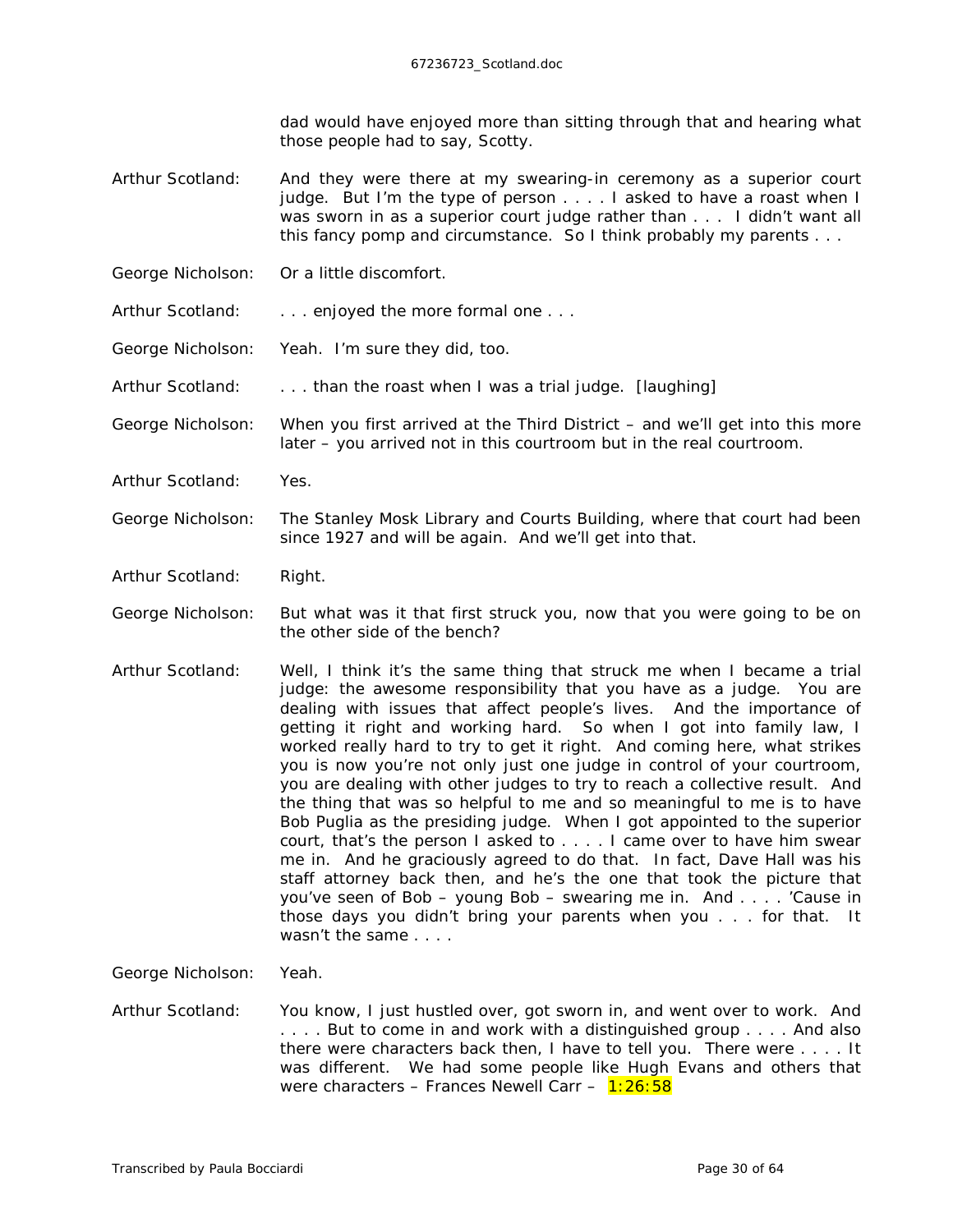George Nicholson: Yeah.

- Arthur Scotland: . . . that brought life experiences. But Bob Puglia was the glue. Bob Puglia was the one that had created an incredible work environment, not only on how cases were processed and assigned and how the court worked together and worked on . . . . But also he created the most collegial working environment, other than the Governor's Office, that I've ever worked in. And he set the tone. And he had a wonderful sense of humor, and a gleam in his eye, to . . . . One of the high points was when we would circulate memoranda – you know, case memoranda. His margin notes, he would write some of the funniest things. And it was just a wonderful experience.
- George Nicholson: Well, it . . . . From time to time, he would see some of us deviate from what he considered the norm, and he would pen a "Rule to Live By."

Arthur Scotland: Oh, the "Rules to Live By." Definitely.

George Nicholson: And – I think it was you – when he retired, you compiled all of his rules and had 'em bound, and he autographed it.

- Arthur Scotland: Right.
- George Nicholson: And you've left it for the court.
- Arthur Scotland: Right.

George Nicholson: Those rules – "pleaded" instead of "pled" –

Arthur Scotland: Right *[laughing]*.

George Nicholson: He was a stickler. But the interesting thing as a spectator of both you and Bob – your experience with the sisters and the English language and the care with which they literally forced you to devote to English – Puglia had that same background.

Arthur Scotland: Far better than I. There were some times I would read his opinions and I'd have to honestly say I didn't know the word and so I'd have to go to the dictionary. But he could use the English language in the most impressive way. And his writing – you knew it was Bob Puglia. It was Bob that was writing this. And it was extraordinary. And it . . . there's lasting . . . . In the "Rules to Live By," they were done . . . . If you read the "Rules to Live By" – and they're in our library – they are making a point about the correct use of grammar but they are done in the funniest way. They're humorous, but they're making a point. And so Bob could always make a point but do it in the most humorous way.

> For example, you know, I talked about characters. We had a situation where the Supreme Court recused itself because *Carma Developers v. Marathon* . . . . And the Supreme Court was renting space in the Marathon Plaza. And so it designated the Third Appellate District as the Supreme Court to hear this case. And they drew names out of a box, and I was one, although I was a real young justice then. And  $1:29:38$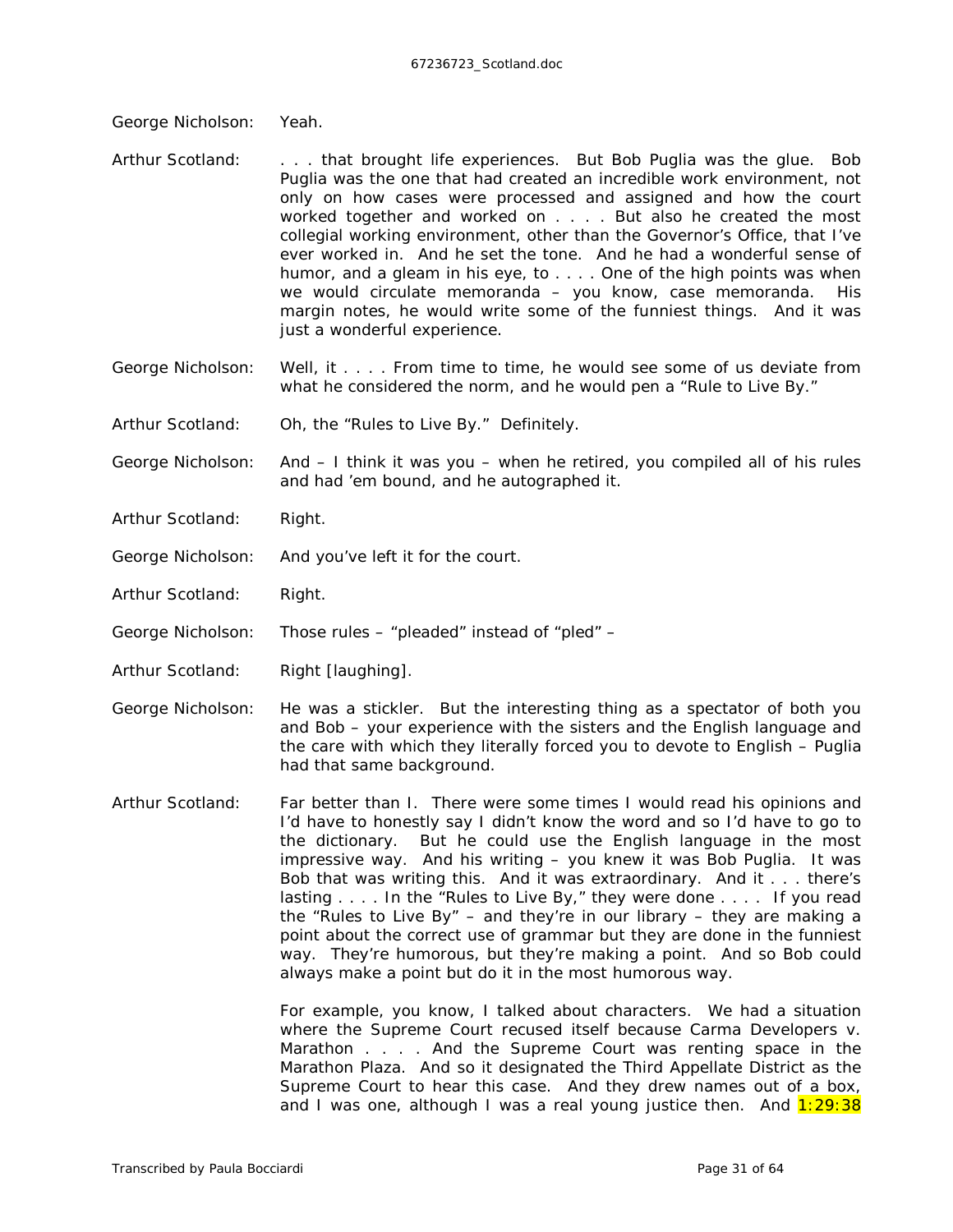my name was pulled out of the box, and Bob's name was pulled, so he was the Acting Chief of Staff . . . Chief Justice, excuse me. And Keith Sparks was on it, I was on it, Francis Newell Carr was on it. Well, at any rate, we're conferencing and talking about the case. And Frances was an extraordinary individual that had overcome . . . . Her life story is a fascinating story. I hope she was recorded; maybe she died too soon for that, unfortunately. But we're in this conference, and she . . . Bob says something, and she just goes off. And she says, "Bob, you are so conservative! All you care about are corporations!" And she's just . . . . And I'm a brand-new justice. I'm sitting there going, "Oh, my gosh." And she was just lit up. And Bob got this smile, and he said, "Frances, flattery will get you everywhere." And she laughed, we all laughed, and then we just went on. We ended up having a unanimous opinion. But that's the way he could defuse things. There were . . . . You know, I talked about characters. There were some . . . . There's some courthouse lore about the Law Day Journal and Bob defusing an interesting situation that occurred there.

And Frances defused situations. We had a situation where two of the justices . . . during oral argument there was a dustup, and that's another story perhaps . . .

George Nicholson: Yeah.

Arthur Scotland: . . . . but Frances settled everybody down.

George Nicholson: Yeah. All the court . . . . All the members of the court came from somewhere . . . . At that point, when you came on the court, Bob Puglia was appointed by Reagan.

Arthur Scotland: Correct.

George Nicholson: Cole Blease was appointed by Jerry Brown, as was Keith Sparks, as I recall, and . . .

Arthur Scotland: Rick Sims.

George Nicholson: . . . perhaps Rick Sims. There were Deukmejian appointees and ultimately Pete Wilson appointees. But the point is, they were all serving together.

Arthur Scotland: Yeah.

George Nicholson: There was a . . . .

Arthur Scotland: Five different governors. At times there were ...

George Nicholson: Yeah.

Arthur Scotland: . . . . five different governors at once.

George Nicholson: All at the same time. And I think it's fair to say – I'd like your impression – but members of this court have always gotten along.  $1:31:44$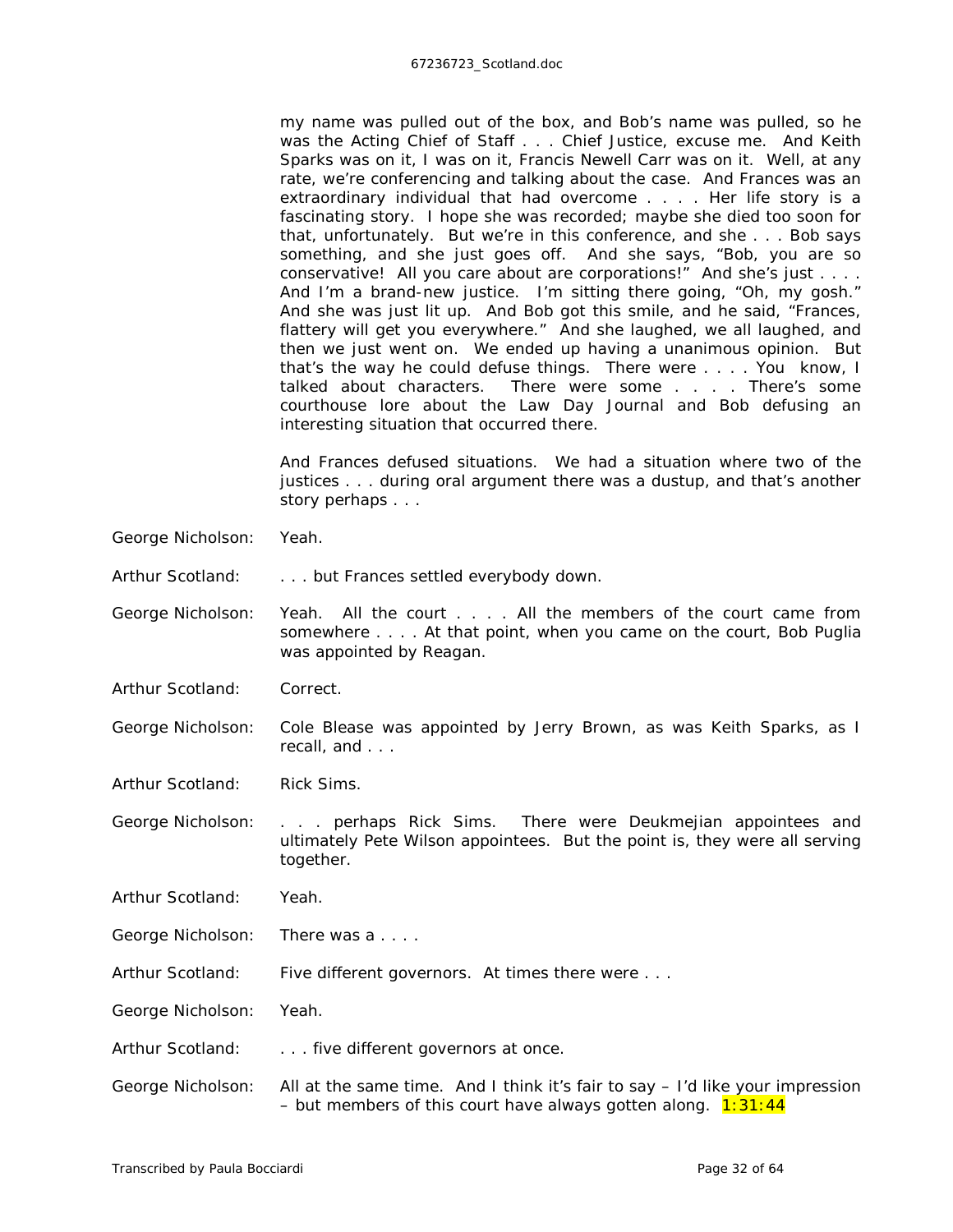- Arthur Scotland: Absolutely. And not only were they appointed by five different governors, but you had justices of different philosophical, political views.
- George Nicholson: Yeah.
- Arthur Scotland: But political partisanship political *[inaudible]* never got into the decision-making process. We all cared about the law and applied the law and got along exceptionally well. But again, Bob was the glue. And Bob was the brilliant intellect. Bob was the guy you could go to. And I'll never forget, we had a case where it . . . . In a letter after we had issued an opinion, this pro per litigant really was contemptuous, and . . . . I think it was in a Petition for Rehearing. And I went to Bob to see, you know, what's his advice on how we should deal with this. Should we just let it go and let him have said these very contemptuous things like we're dishonest and da da da da da? And he said, "I think you ought to address it. And actually there's a case right on point." He says, "You know, it's a case, I remember it. About 20 years ago I had this case in the superior court." And he had not thought about it for 20 years. And he said, "And it's *People v. So-and-So*." He says, "And I think it's 158 Cal. or something like that." And he walks over and he pulls this volume off the shelf, blows off the dust, and looks in the index. He couldn't remember the page number; usually he could remember the page number. Lo and behold, there was the case, and it was right on point. I mean, that was the type of mind he had: everything that went in, stayed in. And so he was a great resource as well as being the glue that held the court together.
- George Nicholson: Was that an extraordinary experience, or did he from time to time do that out of the blue?
- Arthur Scotland: Oh, he did that all the time. And writs. You were there; you know that. He'd be saying, "Oh, that's *People v. [inaudible]*, 15 Cal.3rd da da da da da." And, yeah. And then he'd grin, you know. We'd say, "Oh, Bob, you're just showing off," and he'd get a big grin. But he knew it all.
- George Nicholson: I regret one thing for our interview, Scotty. It's impossible to capture the full flavor and scope of the 20 years-plus we've all shared here, and in particular that overlap with Puglia, who was our court's PJ for a quarter century. But I think you're capturing a lot of it.

There are six appellate districts in the state. There were three originally; we were one of the three originals. There are now six. Some of them are divided into divisions. And we, and other districts, are not. What does it mean to be divided into divisions structurally, and what does it mean in terms of the way the judges work together?

Arthur Scotland: Well, I'm so glad that we are the largest single-division Court of Appeal in the state. For a time there were divisions that had only three justices in those divisions. So you're just dealing . . . . Every decision is made with just the same two other justices. And there might be some value to that; you certainly get to know each other and . . . . But to me, to have 11 justices – it started out, when I was here, 10 initially but then  $1:35:00$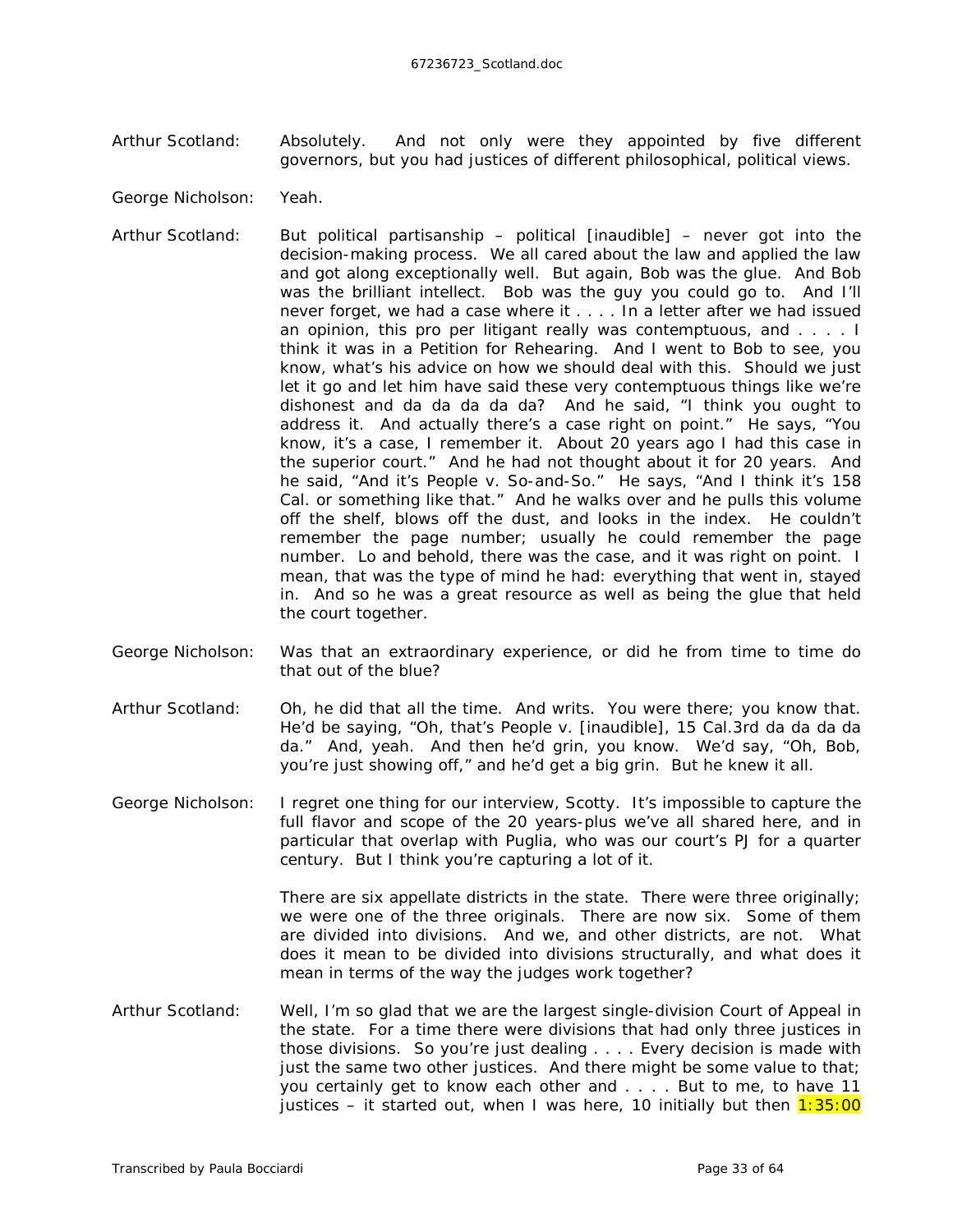11 – we are constantly sitting on different panels, and so you're constantly getting insights and the views of a greater variety of individuals. I think it's healthier to be a single division Court of Appeal than to have multiple divisions. I'm just so happy that in my life . . . some of my life has just been very fortuitous, and it's . . . part of that fortuity is coming to the Third Appellate District – to be with Bob, my hero, but also to be on a single-division Court of Appeal.

- George Nicholson: Well, when you're on a court that has no divisions demarcations and you work with all of the 11 on a rotating basis every single year, it breeds a professionalism and a trust and a friendship that cuts across the entire court.
- Arthur Scotland: Exactly.
- George Nicholson: And I'm just wondering, once you got here . . . . You didn't know everybody on this court well when you first got here.
- Arthur Scotland: Right. I knew Fred Marler pretty well; I tried a case before him when he was a trial judge. And I knew Bob. I knew the others, having *appeared* before them, but I really didn't know them personally.
- George Nicholson: But did you get to know them once you got here?
- Arthur Scotland: Absolutely. It's a family. This . . . . The Third Appellate District is a family.
- George Nicholson: And once you got to know them, it really becomes one of those things where we know about the families. And one of the sad things that have occurred for us is that we have, from time to time, had to bury one of our colleagues.
- Arthur Scotland: Yeah.
- George Nicholson: And it's just a duty that we have, and others will have for us. But it's amazing that once you serve on this court, how close you become and how loyal and close you stay, even when you retire. One of our justices, Rod Davis, retired and is now an Episcopalian priest. And he played a role in one of our tribute dinners recently – the one for Vance Raye when he became presiding judge. What was his role?
- Arthur Scotland: Well, he gave the invocation at the event.
- George Nicholson: And do you recall that he is an assistant pastor at his church for a reason? Do you remember . . . . Did you have that conversation with him?
- Arthur Scotland: As . . . . He explained it that he had long ago felt that that was before he actually went into the law – that that was a calling of his. And  $\dots$ But after he went to the law, I guess – into the law – he chose that. But at some point, he was chatting with a priest or something and the priest said, "Well, you know, do it," or something. I don't know the details of it. But he decided while he was serving here to begin training. And  $1:37:53$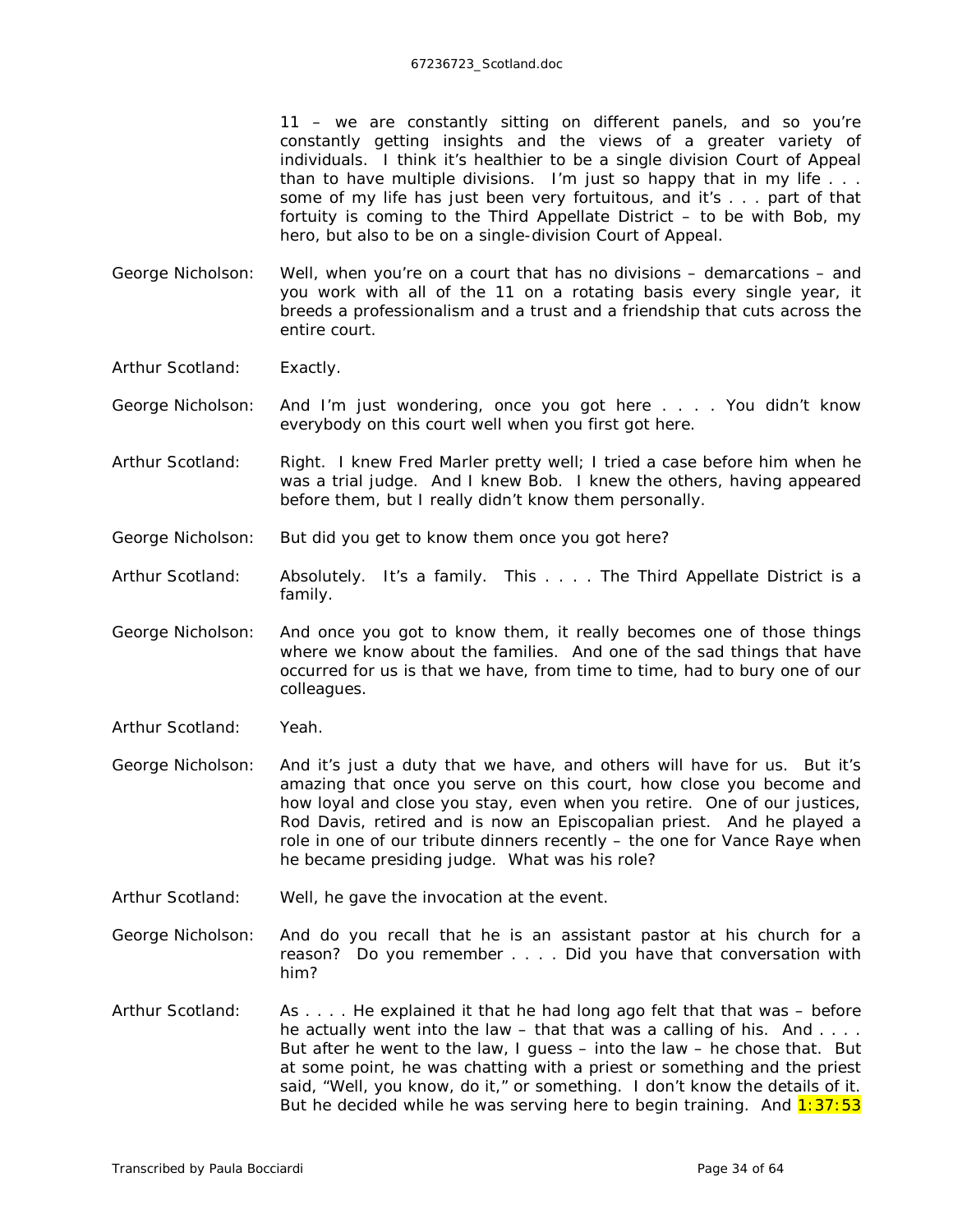that was a very difficult task, for him to do the full workload here and then be training and going through all of that that he had to . . . .

- George Nicholson: To the school. And at one point he got into a bicycle wreck.
- Arthur Scotland: Oh, yes!
- George Nicholson: He was hit on his bike and severely injured. And the thing that was amazing about him – and reflects you and the other members of the court – when he was injured he was home and surgery couldn't fix his back. They said, "You're just going to have to let it grow together." So two days later he's back at work. And he said to all of us, "I can hurt at home or I can hurt here."

Arthur Scotland: Yeah, exactly.

- George Nicholson: And so when he was a . . . only an appellate judge, or an appellate judge at divinity school, or an appellate judge wrapping up his learning as a priest, and injured, he was here with us and working with us. And that's the way everybody around here has been. And a lot of that devotion is the leadership we've had from the three presiding judges I indicated. Because you've never missed any work that I know of because of injuries and illnesses. I don't think you have, have you?
- Arthur Scotland: No, I had some surgery that they said I should be out about three months and I was back in a week and a half.
- George Nicholson: That's what I thought. Well, it's a trait here, but it also is something that we learn from one another, particularly our presiding judges. Recalling your days as a Deputy A.G. and your arguments in this courtroom, what were the feelings that very first time you went out there and the Department of Justice first appeared in the first criminal case? Was it just another case, or did you have a particularly nostalgic moment?
- Arthur Scotland: You know, I must confess I don't even remember the case.
- George Nicholson: Really.
- Arthur Scotland: But I do remember walking into the courtroom, and I do that magnificent courtroom – and I do remember Bob Puglia was on the panel, and it was a thrill to instead of, you know, say, "Ready for the people," you'd say, "Ready for the respondent." Actually, I made a mistake one time. We were the appellant and I got up and I said, "Ready for the res . . res . . . repellant," is what I said. I started to say "respondent"; I said, "Ready for the repellant." *[laughs]* And the guy got up and I said, "Your Honors, I'm sorry; I hope my argument does not repel you." But it was . . . . What was fun about it was having Bob on that panel and asking tough questions and standing, you know, toe-totoe with three justices. I loved it.
- George Nicholson: What is the difference . . . . What do the two terms mean and what is the difference between a "hot bench" and a "cold bench"?  $1:40:26$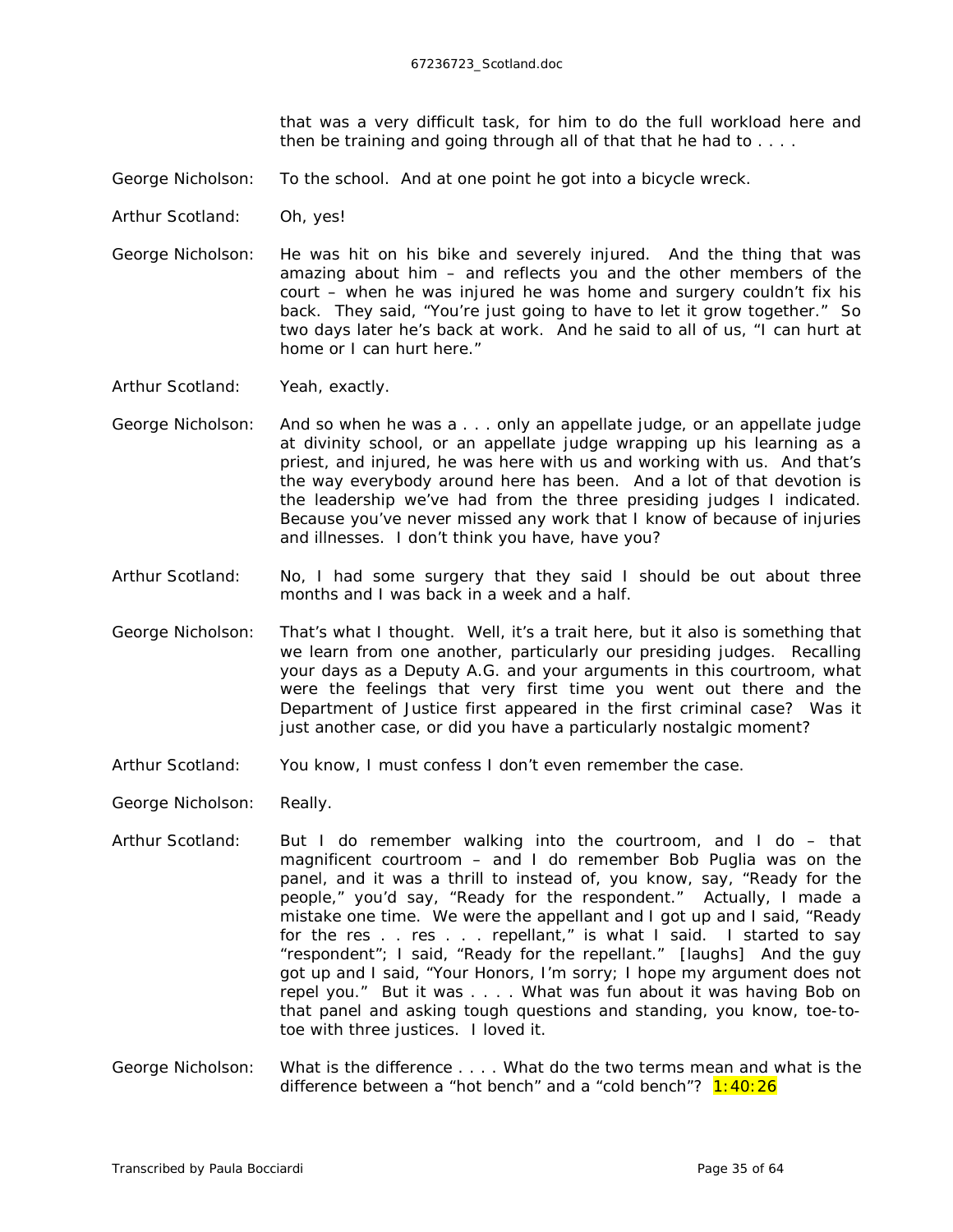- Arthur Scotland: Well, the Third Appellate District is known as a hot bench. And a hot bench is one that has done a lot of work on the case, knows the case well, probably even has a tentative opinion about the case, so that they really know the issues well and ask a lot of questions. A cold bench might be a bench . . . . It's simply a bench that doesn't ask very many questions. It might very . . . be very well versed in the issues. But in the old days, when I first appeared, usually there would be questioning only by one justice because they hadn't worked the cases up in advance. But then the 90-day rule came in, so a lot of the work was done before oral argument. That's not to mean that the court had made up its mind and would never change its mind; we, on a number of occasions, changed our mind after oral argument. But the good thing about it is that you really are familiar with the case, so you know the questions to ask. If you have a question . . . . If you want to disabuse yourself of a notion that you might have, you can ask a focused question. And all I can tell you is, every appellate lawyer would rather have a hot bench. You don't want to put all that time in to prepare for oral argument and then just have three justices just sitting there and looking at you or not looking at you and not saying a thing. So I've heard from any number of attorneys that they appreciate the fact that our court is a hot bench and that we ask questions of both sides.
- George Nicholson: In terms of preparing for oral argument as a court and preparing an opinion and all of that, there is the collaboration you spoke of . . .
- Arthur Scotland: Right.
- George Nicholson: . . . between three judges. But when it comes time for oral argument, and despite the fact that we're all conversant – substantially conversant, but to varying degrees on the facts and the law for that case – and we may not have touched it for three or four months or more before we go to oral argument, . . .
- Arthur Scotland: Right.
- George Nicholson: . . . I think it's interesting that our court is not only conversant generally but is conversant that day – the day of argument. What . . . .
- Arthur Scotland: And detail-oriented, too. Yeah.
- George Nicholson: I don't think I'll say for myself I've never seen anyone more prepared than you for oral argument on the bench. But I'm curious – not to compliment you for it, but to ask you – how it is that you prepare yourself for a case at oral argument, civil or criminal, not having seen it for months until it gets to be oral argument week.
- Arthur Scotland: Well, I . . . obviously I would read the proposed opinion again, and sometimes I would read the briefs again before oral . . . . Not all the time; I must say not all the time. But then I would make notes. And so I would have . . . . I never formed questions. I wouldn't come in with specific questions to ask. But I would make notes. And my questions, I know, were where I felt there was a need for additional inquiry. But I didn't have this precise question. It would kind of just come, as  $1:43:18$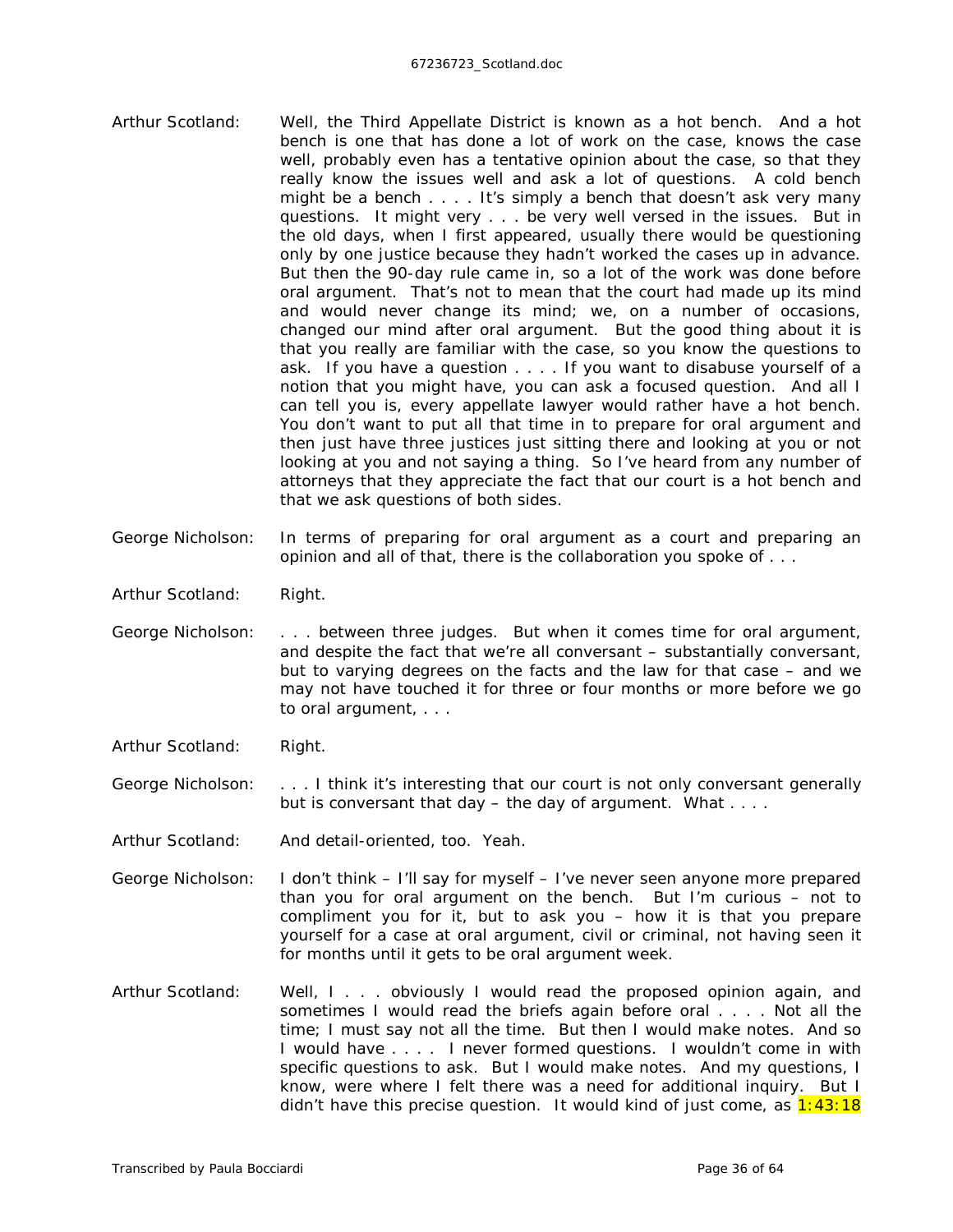the argument is made. And then one of the things about . . . . If you have questions written up, a list of questions, that's a failing of some young trial attorneys; they're thinking more about their next question than they are about the answer and where that leads them. And so, you know, we had fun. And Bob Puglia was a master at asking questions, taking someone down a path of no return. *[laughs]* And the person not realizing that that was being done at the time. And you don't do that for sport, but you do it for . . . to help really understand the issue.

- George Nicholson: Well, Puglia was different than you in one respect. You are more apt to confuse counsel, in this sense: you ask probing questions of both sides, and for some of us the lawyers will leave the courtroom pretty well convinced even if they don't know where we're coming from in many instances. I say "confuse." It's a loaded word, but it isn't meant to be. You simply are so even-handed in your approach in some cases, there's nobody in the courtroom who could possibly tell where you were coming from other than you were extremely interested and fully informed.
- Arthur Scotland: And that was . . . .
- George Nicholson: Is that a fair observation?
- Arthur Scotland: Yeah, and . . . . That's a fair observation, and I think it's an intentional . . . it was an intentional . . . . I felt it was always important to ask a question of both sides, and ask a focused question – perhaps a difficult question – of both sides. So one, you make sure you've got it right, but two, you give the appearance that you haven't made up your mind ahead of time. And it's true – we haven't made up our minds. We have a tentative opinion, but we haven't perfectly made up our minds. So it's nice to hear that, actually. I take that as a nice compliment.
- George Nicholson: Well, it . . .
- Arthur Scotland: Thank you.
- George Nicholson: . . . is meant as a compliment. You and I shared another case. I'm sure you won't remember it, but I want to try to refresh your memory. It was a case in which I was the author, and we had tentatively concluded on a certain result. And we go out to oral argument, and the appellant stands up and says, "I didn't ask for argument. I have no idea why my opponent did; he prevailed below. So I think I'll sit down, with your permission." And you were the PJ, and we sat down . . . he sat down. And this other lawyer gets up  $-$  it was a huge case, involving a lot of money – gets up, and he had some pet peeves that the trial juror  $\dots$ judge had quote unquote "mistaken" that he wanted to be heard on. And before this man had gotten through, he had raised questions that his opponent hadn't thought of, and provoked the panel that we went back to the drawing board and came to another conclusion.
- Arthur Scotland: Nick, I remember that case well. That's a case where the respondent asked for . . . . The respondent would have won on the tentative opinion.

George Nicholson: If he'd have waived argument. 1:46:17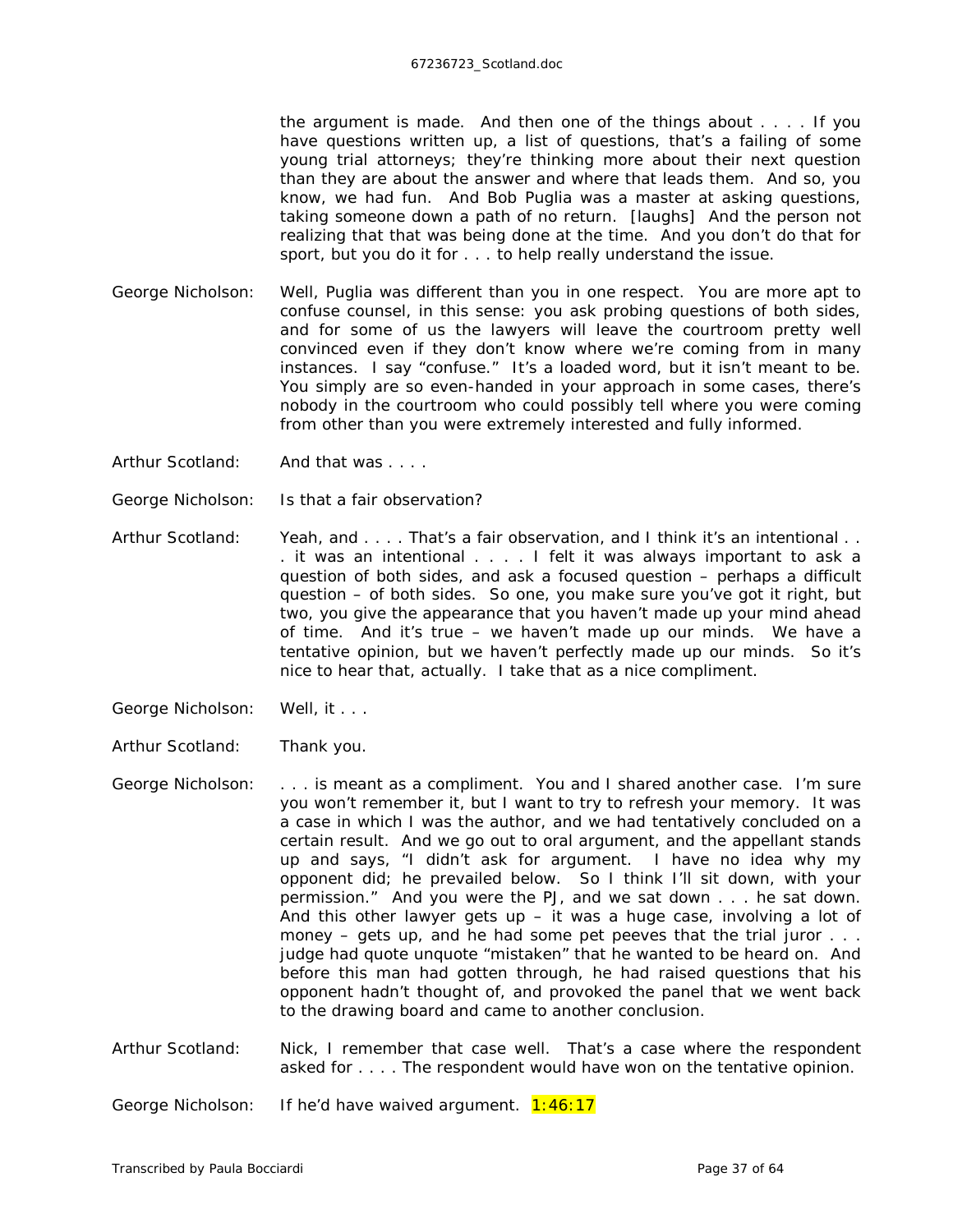- Arthur Scotland: If he had waived argument. He came and he started and suddenly light bulbs started going on and questions started being raised, and we walked out of that courtroom and said, "I think we got it wrong." And we went the other way. And he *lost*! Which goes to show you the openmindedness of the judges and the willing to revisit things. And it also shows you a terrible tactical error on his part.
- George Nicholson: It does.
- Arthur Scotland: Yeah.
- George Nicholson: But it's amazing what we learn on both sides. We, more than lawyers because we're there every week, every month, learning from each of these mistakes. But that was an amazing shared experience.
- Arthur Scotland: Yeah. And I've been on cases . . . . I'm probably the only justice that's published an opinion going one way, and then granted rehearing and published an opinion going the other way, when in a Petition for Rehearing suddenly a point was made in a better way than it was before and it was a significant factual . . . how you interpreted a particular factual context. And do . . . . It's *In re Nichols,* and so we published an opinion going one way, published an opinion going the other after we would . . . .
- George Nicholson: Reconsider and reflect.
- Arthur Scotland: Reconsider. Yeah.
- George Nicholson: Yeah. Well, to wrap up this part and then get into some specific categories of topics, you presided at the retirement of Bob Puglia in 1998 and became PJ. You went through the Jenny Commission again, you went through the Commission on Judicial Appointments, and you were confirmed. Who was your panel on the commission at that time, if you recall?
- Arthur Scotland: It was Chief Justice George, Cole Blease was the acting presiding judge, and Dan Lungren was the Attorney General.
- George Nicholson: Yeah. And was it similarly stuffy as the first one had been?
- Arthur Scotland: No, it was a lot of fun, in part because Bob Puglia testified on my behalf. And . . . .
- George Nicholson: No higher honor, really.
- Arthur Scotland: True. And the Attorney General was not stuffy in that hearing, and he was joking and making comments about Bob Puglia. There was . . . . During the middle of the hearing, there was some noise – some banging. And so he joked with Bob about their carving the Mr. Rushmore of Bob Puglia on the outside of the Library and Courts Building. And then the Chief Justice, who I had known well because I served with him  $1:48:54$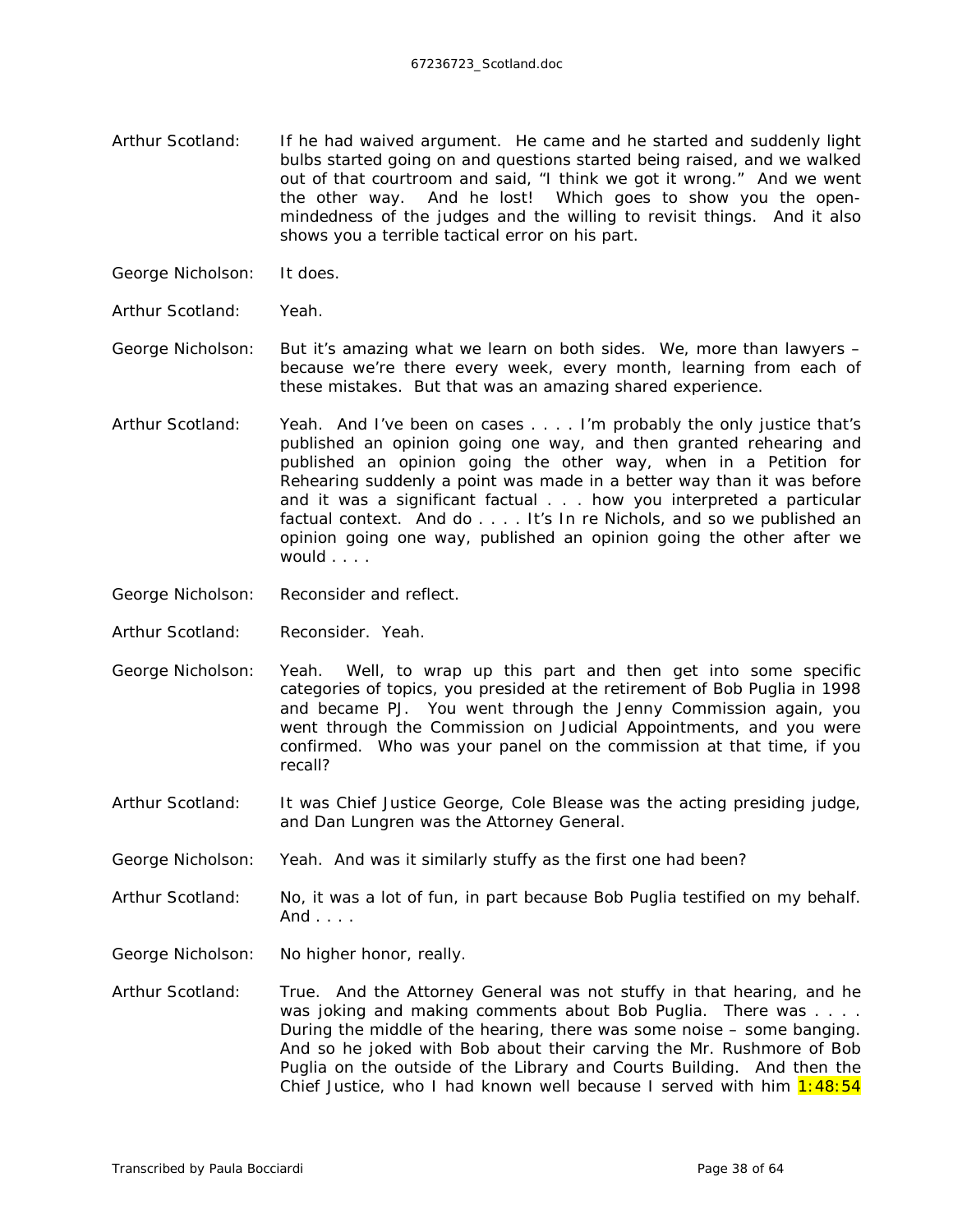on the Judicial Council, was very kind in his remarks. So it was . . . . And the people who testified.

- George Nicholson: It was a love-fest. Arthur Scotland: It was very nice. George Nicholson: Yeah. Arthur Scotland: Yeah. George Nicholson: Was your family, again, able to be there? Arthur Scotland: Oh, yes. Yeah, yeah. George Nicholson: These are really wonderful things, Scotty, having your family be able to share them . . . Arthur Scotland: That's for sure. George Nicholson: . . . as uncomfortable as they may make you personally. Arthur Scotland: That was . . . . George Nicholson: And . . . .
- Arthur Scotland: Those are special moments.
- George Nicholson: It's something . . . . It's special moments. There's a unique thing this'll be the final train on this flow – there's a unique aspect of a district-less . . . a division-less district, appellate district. And that is, there's a more complicated role that the presiding justice plays. What is that, what's it called, and how is it different than a "divisioned" district?
- Arthur Scotland: Right. Well, in divisions you have a presiding justice; in a one-divisioned court you have the administrative presiding justice. And the administrative presiding justice, if you're in a single-division court, that's the presiding justice. If you're in a multi-division court, it's a . . . one of those presiding justices that's selected by the Chief Justice to be the administrative presiding justice of that particular district. And the administrative presiding justice has a lot of functions other than just doing the cases: budget, personnel, court policy (although court policy is made by the justices as a whole, but you try to be the leader and recommend things and bring people together on those sorts of things). A lot of the routine orders are done. The presiding justice tends to sit a little bit more frequently on writs and that sort of thing, just by tradition; that's the way Bob did it. There are a number of differences; they're just added responsibilities.
- George Nicholson: And until very recently, no difference in pay. You were truly more equal among equals.

Arthur Scotland: Right. 1:50:58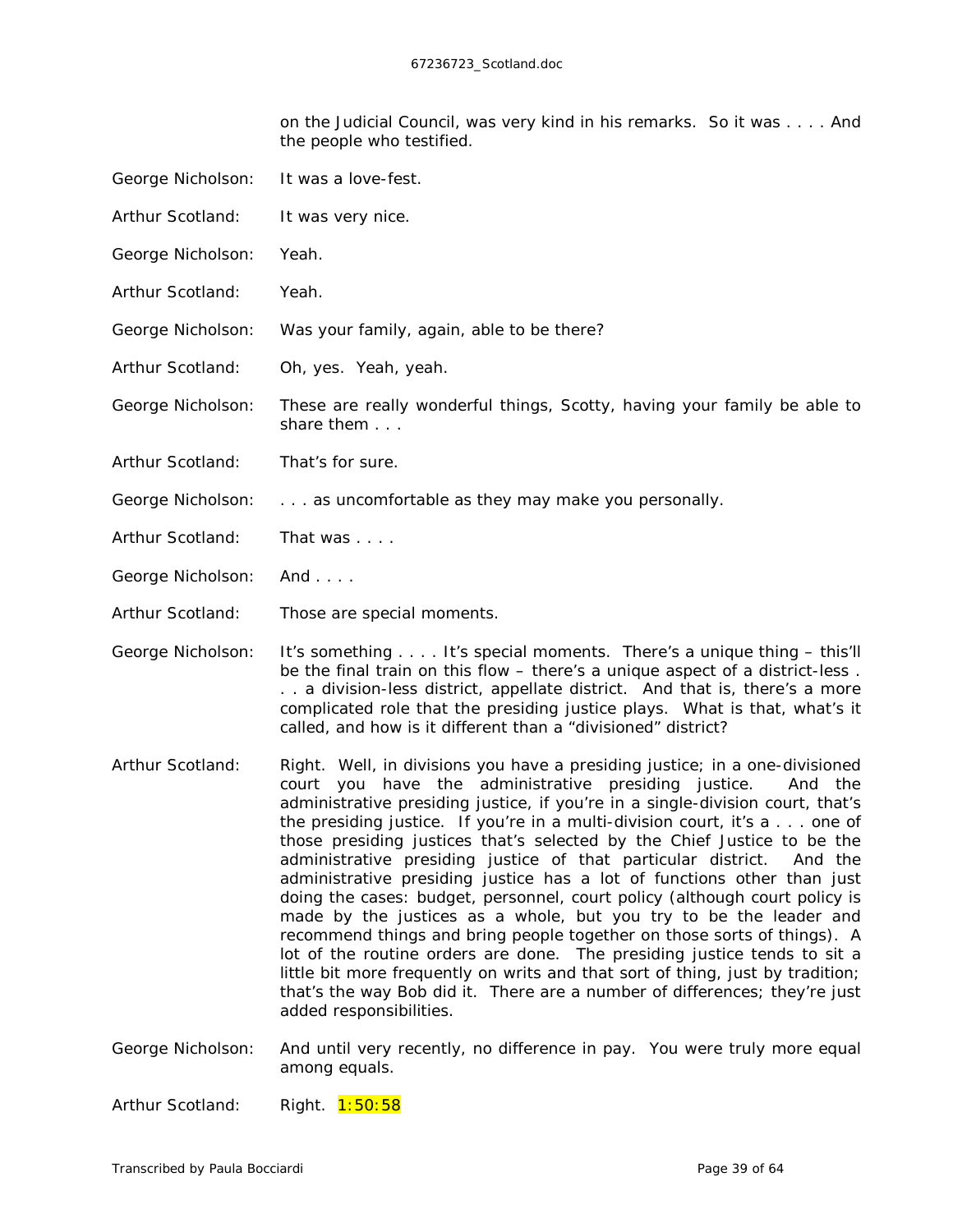George Nicholson: When you became PJ, as I recall – and I'm prepared to argue it if we have to –

Arthur Scotland: Okay.

- George Nicholson: Bob Puglia didn't take a lighter workload despite these additional administrative duties, and as far as I know you didn't, either. You say occasionally you sit on writ conferences more. Writ conferences are where we consider, with our lawyers, emergency writs every Thursday.
- Arthur Scotland: Right.
- George Nicholson: And Puglia sat more often . . .
- Arthur Scotland: Yep.
- George Nicholson: . . . and you sat more often. And it wasn't a prerogative that you took just because of your position. You did this for a reason, and so did he: that is, overseeing the district and knowing more of what's going on.
- Arthur Scotland: What's going on, yeah.
- George Nicholson: At least that's what I understand.
- Arthur Scotland: That's true. Mm hmm.
- George Nicholson: And it clearly served that function for both of you because it's been remarkable seeing how well you know the district. Our district is the largest, isn't it, in terms of . . . ?
- Arthur Scotland: It's the largest in terms of geography. It's the 23 . . . 40 percent of California counties are in ours, so the largest in number of counties, the largest in geographic area, going from the Oregon border, down the Nevada border, down to Mono County where the ski district . . . . Every major ski area is in our . . . . So we're the "assumption of the risk district" of California.
- George Nicholson: Well, with so *many* districts L.A., Los Angeles, is obviously a bigger district, but we have so many presiding judges and other courts to deal with,  $\ldots$

Arthur Scotland: Right.

- George Nicholson: . . . developing an appellate record and making sure things get done on time has been a continuing problem for you and for Bob and now for Vance. And so that is a complication that other districts may not have to deal with. This, I think, has led you to know more people in more counties here than probably, at times, you wanted to. But . . .
- Arthur Scotland: That and our outreach program.

George Nicholson: . . . . it let your circle of friends build, didn't it? 1:52:48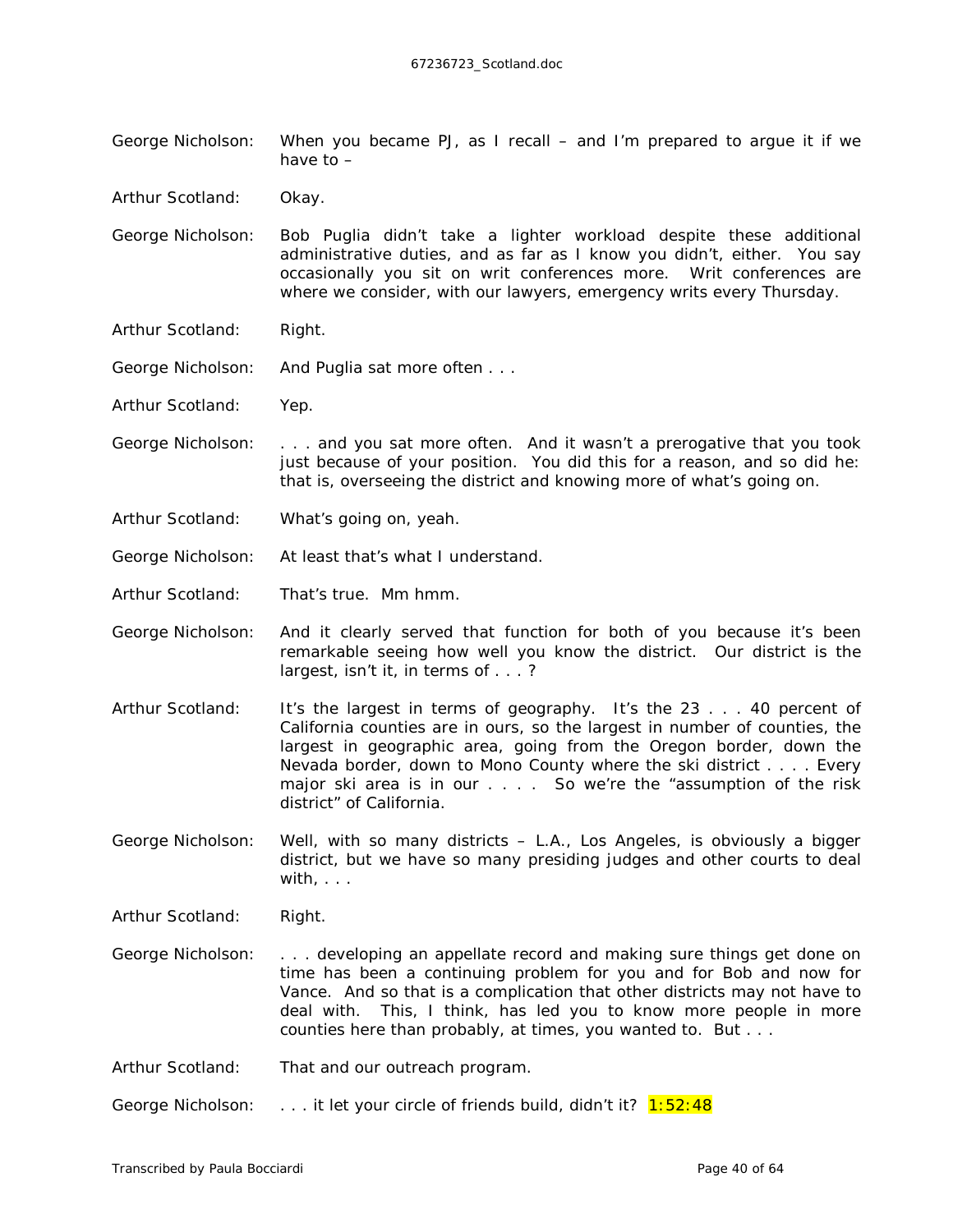Arthur Scotland: Yeah, it's true. It's true. And I would have, periodically, meetings with clerks – trial court clerks and PJs – if there were issues about creation of records and that sort of thing, and how we can deal with them and get things more promptly.

George Nicholson: Yeah. The administrative presiding judge is, regardless of more equal among equals, in charge. Bears the burdens of administration, budget, personnel, and all that.

- Arthur Scotland: Right.
- George Nicholson: And there would be the opportunity for a certain amount of ego to come into play and cause divisions or discomfort with your colleagues. With Bob Puglia, with you, and so far with Vance – because although you've been retired for almost a year you've never left the building – have you ever seen anything like that either way, either the PJ exerting ego or anyone being disconcerted about it on our court?
- Arthur Scotland: Oh, you know, not on our court. No. *[laughs]*
- George Nicholson: I'm not . . . . Just speaking for our court.
- Arthur Scotland: I take the Fifth Amendment on other courts.
- George Nicholson: I know.
- Arthur Scotland: But no, not on our court.
- George Nicholson: I won't bring it up. But in terms of our court, I think one of the things I'd like to wrap up this section with you explaining your view on this – I think one of the things that people are amazed about our court, particularly the bar, and the bench, elsewhere throughout our district and throughout the state, is how well we all get along together.
- Arthur Scotland: We do.
- George Nicholson: What do you really attribute that to your personal perceptions of why that's true.
- Arthur Scotland: I think it is a culture. First of all, it's a mutual respect. And it's the types of people that are here. And frankly, our court's different in a certain way because there are a lot of justices who worked in other government entities and did other government-type work. And we always have people from the Governor's Office and legal affairs generally; that's a logical place for a number of them to come after that. But we came, you know, from the Attorney General's Office. Maybe of us worked together and developed friendships and relationships there. But really, I think it's just the culture. And I really think it stems back to Bob Puglia and how you have . . . . I was so welcomed by Cole Blease when I came here, just . . . and he gave me some good advice, you know, from the very beginning about writing opinions and summarizing your holding up front, so that the attorneys and harried trial judges can see where  $1:55:20$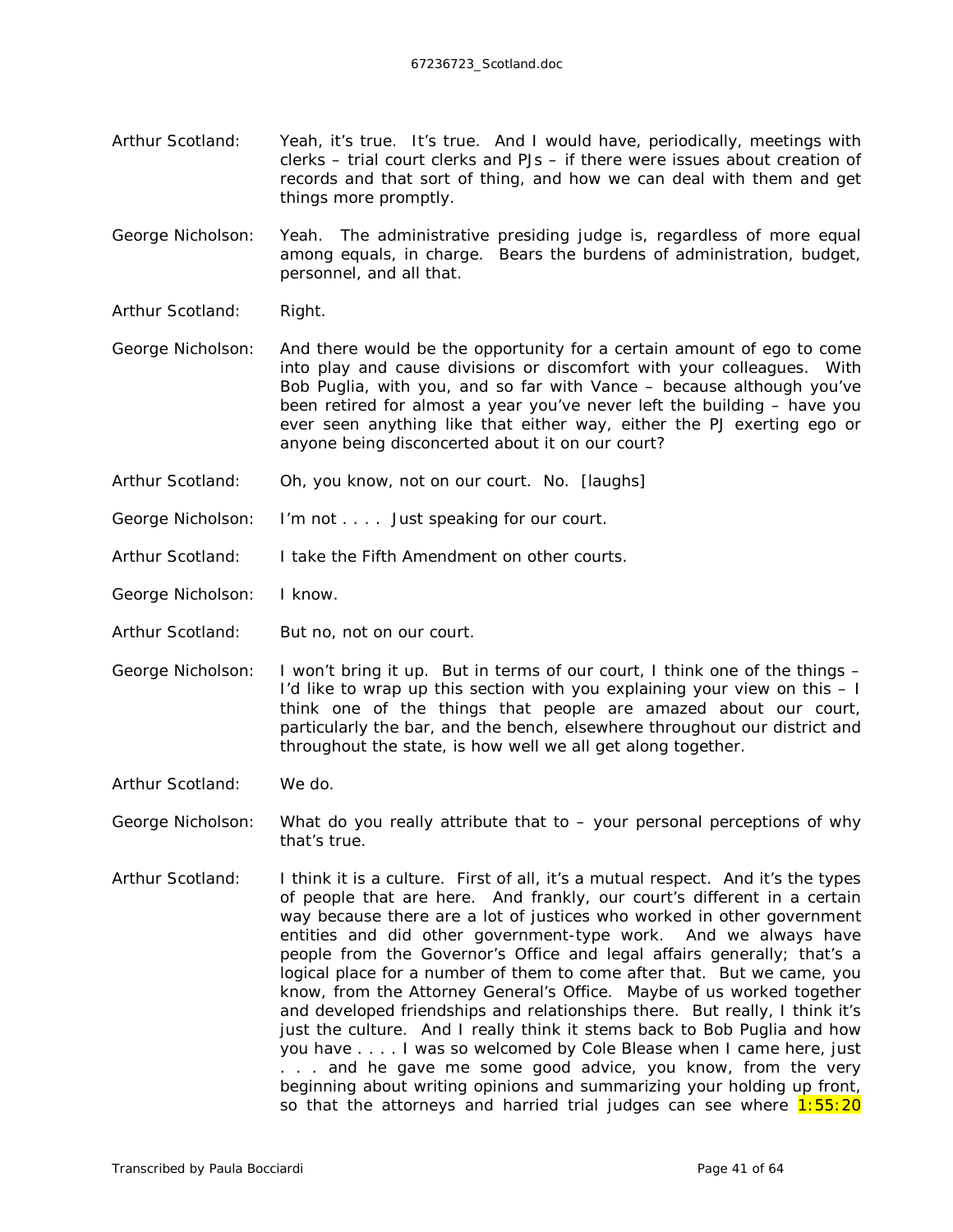you're going right at the beginning. And it helps if you can summarize your ruling; it helps to ensure that you've got it right. And I took that to the bank from the very beginning on all published opinions. And Cole and I have disagreed on a number of occasions, but all . . . for the most part disagreed very amicably. And all of us have disagreed, from time to time, very amicably. And it's just part of . . . we're all a family. We're all part of a team. We *like* each other. We have a group of judges that live nearby each other. We have the Broadway Bistro Binge, where we go . . . . In fact, we were . . just last night, we went to *[inaudible]* restaurant, five justices and spouses and . . . the ones that live in the downtown area. You live way, way out in Wilton, so you don't join us. But we're just . . . we're family. And that makes the difference. We . . .

George Nicholson: This is . . . .

Arthur Scotland: . . . . respect each other.

- George Nicholson: This is a very interesting fact that I didn't know that you went on the binge last night, in that you spent the last two days working in San Francisco on court business. You called me last night and we talked. You said you were exhausted, you didn't know if you were going to be able to put in a good morning on this interview. I thought you were going to go home and go to bed; you sounded exhausted. Instead, you were out carousing on Broadway with friends.
- Arthur Scotland: I was exhausted, Nick, but you gotta rise to the occasion for your buddies, you know? *[laughter]*
- George Nicholson: Well, the Court of Appeal began in 1905. And probably the single most influential person in its birth was Norton Parker Chipman. He was our first presiding justice. There have only been 12 on this court in over a hundred years. What was notable about Chipman?
- Arthur Scotland: Oh, I could go on for hours about Chipman.

George Nicholson: In a nutshell.

Arthur Scotland: Well, in a nutshell was his history, and the fact that he was . . . went to law school, joined the army during the Civil War, worked his way up the ranks to be the personal emissary from President Lincoln and the generals in the field, was named to be the prosecutor of the Andersonville Trials, which was the camp the Confederates held Union soldiers in. Forty thousand died. The fact that he went on, was with Lincoln at Gettysburg. He . . . . Lincoln had him draft the proclamation for Memorial Day. He served in the House of Representatives for the District of Columbia. This was a remarkable fellow who then came to California in 1875 and set up a practice of law in Tehama County. He was a businessman as well – helped form the . . . what's now the California Chamber of Commerce. And then was a commissioner on the California Supreme Court when there were no Courts of Appeal. And he came to this court late in life. He . . . . In 1905 he started, and yet he was here for 16 years until 1921. And the court was his family. He had no kids, no family, so he left some amazing memorabilia, 1:58:11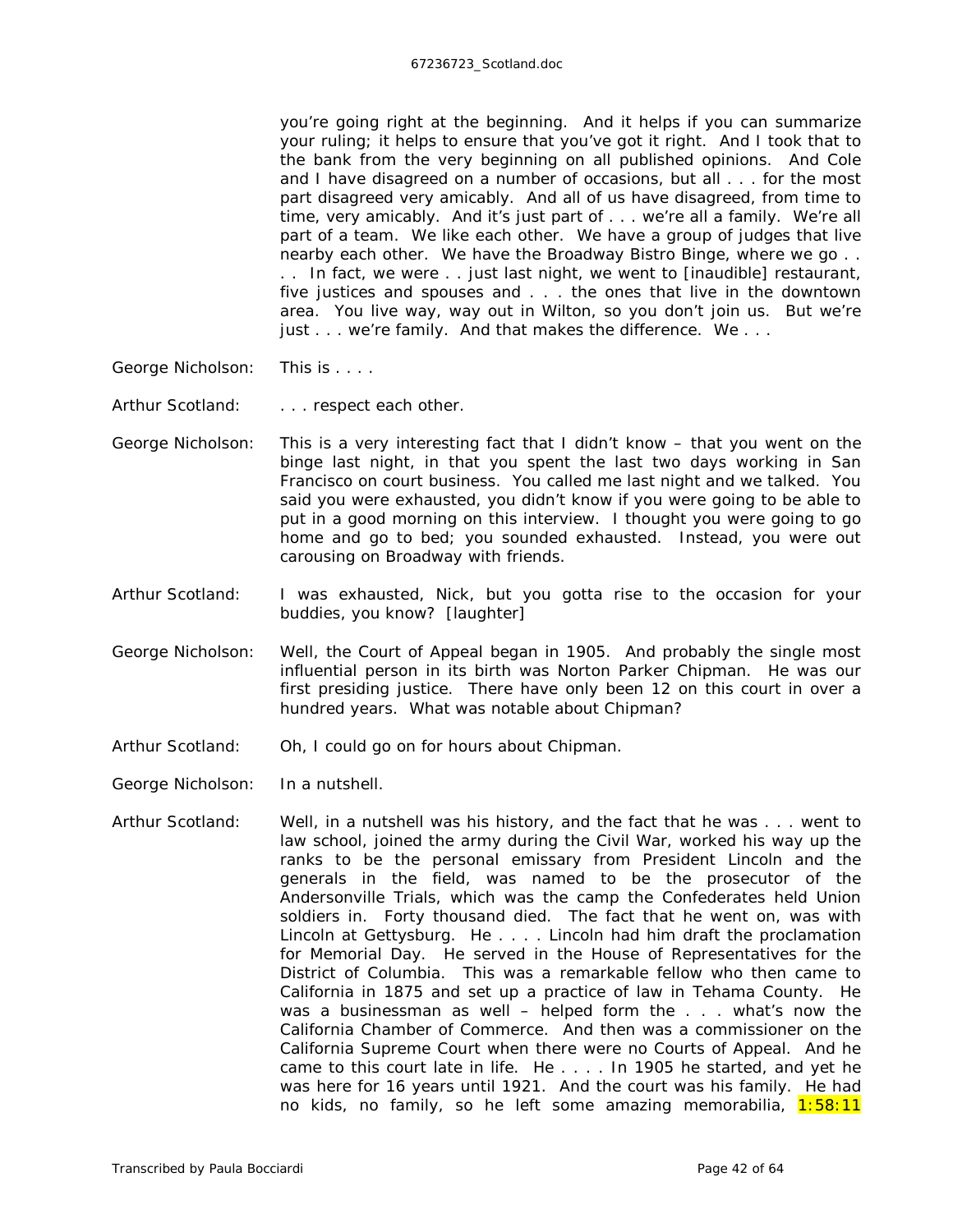including the wonderful Chipman desk and chair that are in your chamber . . .

George Nicholson: Yeah.

- Arthur Scotland: ... that were in the House of Representatives. He was just a remarkable historical figure. Amazing. And there were some other remarkable historical figures on our court.
- George Nicholson: Well, he also left some things that you and Bob Puglia always had in your chambers.
- Arthur Scotland: Yes.

George Nicholson: What were those?

- Arthur Scotland: Well, you have the autographed engraving of Ulysses S. Grant. You have a very rare engraving of President Lincoln that was given to him by President Lincoln. Outside my chambers, you have the painting by Emanuel Leutze of Fort Sumter under siege. He's the painter that did Washington Crossing the Delaware in the boat. There are just some remarkable things. Our library has some *wonderful* things from the early 1900s of bar passing, and you had to . . . . You didn't have a written bar exam back then; you had to be examined by a panel of justices. And there's just . . . there's a lot of history in this court. That's what makes this court special is the history.
- George Nicholson: The fifth presiding judge of this court Chipman was a remarkable man, she was a remarkable woman – her name was Annette Abbott Adams. In a nutshell, what was . . . what did you find interesting or inspiring about her?
- Arthur Scotland: She was a trailblazer! My golly! She was one of the first women to graduate from Boalt Hall. She had actually, at one point, been a supervisor in San Francisco. And right after women's suffrage, she . . . there was the national convention to elect a President and have a vicepresidential candidate. She received a vote for Vice-President of the United States right after women's suffrage. She . . . . When she got *out*  of law school, which was before that, she had trouble finding a job in the private practice of law because it was a male-dominated profession. She went so far – she was a larger woman – she went so far as to actually take voice lessons to lower her voice to sound more masculine. She always dressed all in black, and she was this very imposing figure. But she still could not get a job in the private practice of law. They were willing to hire her as a legal secretary, so she went to work for the United States Attorney's Office. She was the first woman Assistant United States Attorney. When her mentor left to go to the California Supreme Court, she was the first woman ever to be the United States Attorney for our district. She was the first woman ever to be appointed to the Court of Appeal. Not only was she the first woman ever to be appointed to the court, she was the first presiding justice; she was appointed directly to be the presiding justice. She was the first woman to ever sit on the California Supreme Court, pro tem in 1950 for an argument.  $2:00:49$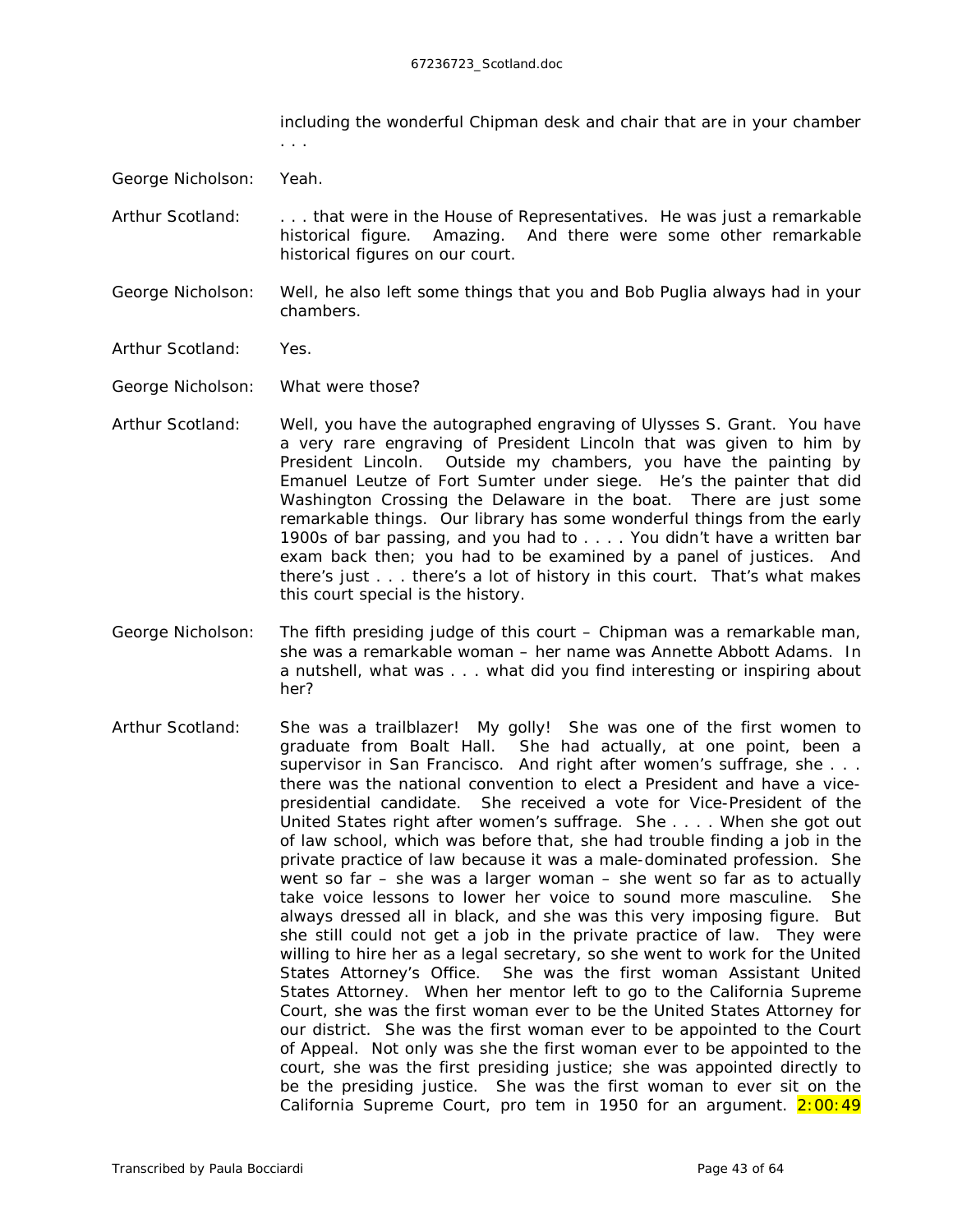She was one that overcame just amazing barriers to have a remarkable career.

- George Nicholson: When you got here, the tenth presiding justice was Bob Puglia, and we've talked about Bob. You're the eleventh, and now Vance Raye is the twelfth. When you think back to your predecessors . . . . A lot of people don't pay attention to history. Do you pay attention to history? Do you look at the people that have served in your office before? Do you find anything of help to you, of aid, or of inspiration to you in their having been here and what they've done in their life?
- Arthur Scotland: Well, I think they're a source of inspiration in the sense that you're following in the tradition that this court has had. Really, the more recent ones – the ones that I've worked with – are the most inspiration. And Vance, of course, having worked with him for so many years and having such great respect for him, is . . . .
- George Nicholson: You and Vance were worked in the legislative unit, I'm sure, didn't you?
- Arthur Scotland: Actually . . . .
- George Nicholson: Or he came after.
- Arthur Scotland: He was. He did the civil side, and I did the criminal side. But we knew each other in the Attorney General's Office and, of course, worked together in the Governor's Office.
- George Nicholson: In the Governor's Office.

Arthur Scotland: Yeah. I was thrilled that he was the PJ.

- George Nicholson: Everybody here works together, but most intimately you work with your lawyers, your chambers lawyers, and your secretary – or as we call them, judicial assistants.
- Arthur Scotland: Right.

George Nicholson: You were particularly close and had a collaborative relationship with all of them. In fact, you had at least one of your lawyers the whole time you were here?

- Arthur Scotland: Yes. Almost the whole time.
- George Nicholson: And what was her name?
- Arthur Scotland: Alyson Rietgraf. And Dan Phillips I had for a long, long time.
- George Nicholson: You sure did, and he retired.

Arthur Scotland: Yeah.

George Nicholson: That was an unfortunate loss to the court; he was still so young. 2:02:45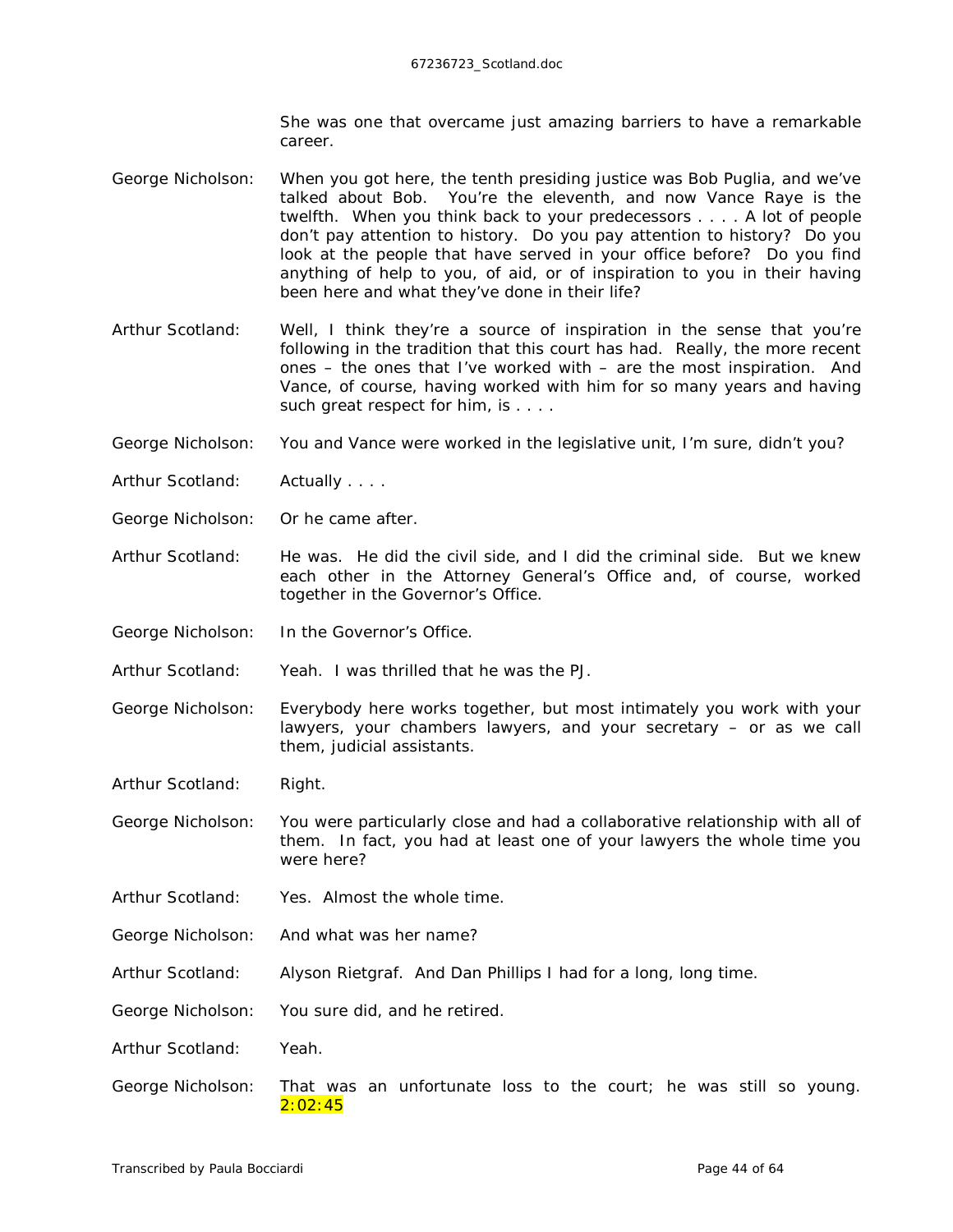| Arthur Scotland:  | Yes.                                                                                                                                                                                                                                                                                                                                                                                                                                                                                                                                           |
|-------------------|------------------------------------------------------------------------------------------------------------------------------------------------------------------------------------------------------------------------------------------------------------------------------------------------------------------------------------------------------------------------------------------------------------------------------------------------------------------------------------------------------------------------------------------------|
| George Nicholson: | And but where did he go?                                                                                                                                                                                                                                                                                                                                                                                                                                                                                                                       |
| Arthur Scotland:  | Well, Dan is went over to Hawaii, actually. Although he spent some<br>time here.                                                                                                                                                                                                                                                                                                                                                                                                                                                               |
| George Nicholson: | Oh, I know.                                                                                                                                                                                                                                                                                                                                                                                                                                                                                                                                    |
| Arthur Scotland:  | Yeah.                                                                                                                                                                                                                                                                                                                                                                                                                                                                                                                                          |
| George Nicholson: | But he at least part of the time he lives in Hawaii.                                                                                                                                                                                                                                                                                                                                                                                                                                                                                           |
| Arthur Scotland:  | Yeah.                                                                                                                                                                                                                                                                                                                                                                                                                                                                                                                                          |
| George Nicholson: | The top assistants you've had $-$ Dave Hall, the principal attorney $\dots$                                                                                                                                                                                                                                                                                                                                                                                                                                                                    |
| Arthur Scotland:  | Incredible lawyer. Fast.                                                                                                                                                                                                                                                                                                                                                                                                                                                                                                                       |
| George Nicholson: | and Deana Fawcett, the clerk/administrator                                                                                                                                                                                                                                                                                                                                                                                                                                                                                                     |
| Arthur Scotland:  | Yeah, and Bob Liston before that. Bob Liston before that.                                                                                                                                                                                                                                                                                                                                                                                                                                                                                      |
| George Nicholson: | What is your relationship and dealing with the principal<br>Yes.<br>attorney? How does the principal attorney play into                                                                                                                                                                                                                                                                                                                                                                                                                        |
| Arthur Scotland:  | I think we might utilize In the Third Appellate District, and this goes<br>back to the structure that had been established by Bob Puglia, we have a<br>management team that consists of the administrative presiding justice,<br>the managing attorney, and the clerk/administrator. And so Dave is<br>not only is he managing attorney, he's really the lawyer for the court.<br>And he would assist me in matters ranging from the budget to personnel<br>and everything in between. And it works really, really well in our<br>[inaudible]. |
| George Nicholson: | How many lawyers have we got on the court?                                                                                                                                                                                                                                                                                                                                                                                                                                                                                                     |
| Arthur Scotland:  | Well, you have two chambers attorneys for each justice, so that's 22.<br>And then we have a central staff of $17 - at$ one point. We don't have as<br>many now because of budget cuts, so at the most there were 39.                                                                                                                                                                                                                                                                                                                           |
| George Nicholson: | In terms of assigning cases to the judges, we don't pick our own cases.                                                                                                                                                                                                                                                                                                                                                                                                                                                                        |
| Arthur Scotland:  | Correct.                                                                                                                                                                                                                                                                                                                                                                                                                                                                                                                                       |
| George Nicholson: | We take what we're assigned. What's the process for assigning cases?                                                                                                                                                                                                                                                                                                                                                                                                                                                                           |
| Arthur Scotland:  | It's a random assignment. They And Bob instituted this, so that<br>there's no favoritism shown or there's not trying to put persons<br>certain people on certain cases. It literally is It's delegated to the<br>managing attorney, and he has a matrix of over time each justice will                                                                                                                                                                                                                                                         |

sit on panels with all the other justices. And as the cases come  $2:04:32$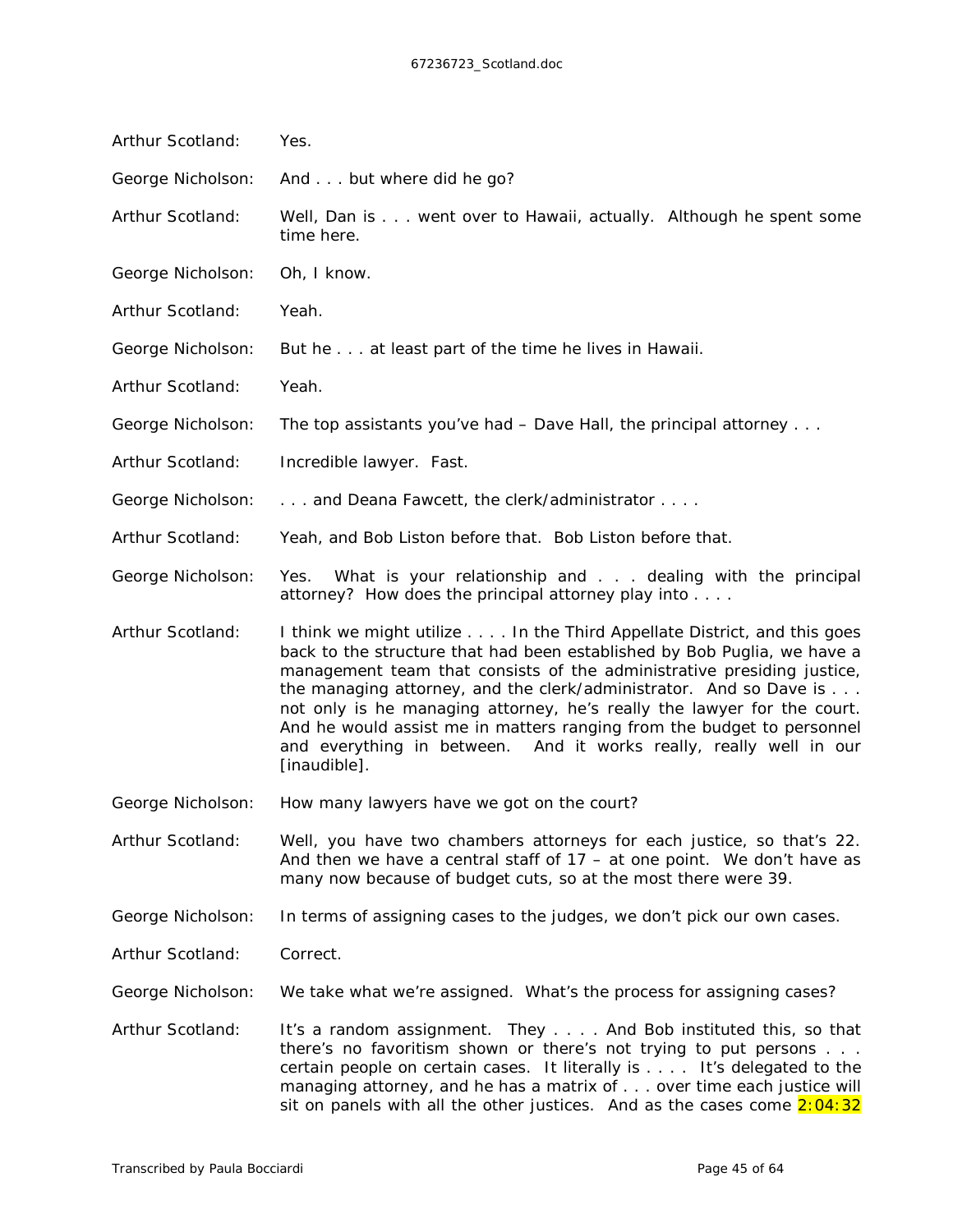|                   | up for they're ready for assignment - namely all the briefing has<br>been done and the records have been completed $-$ he has reviewed the<br>briefs and assigned a numerical value to the cases. Meaning 5 is a<br>will be a case that's a <i>huge</i> appellate record, lots of issues, will take a lot<br>of time. A 1 is one that is less complex, might not take as long a time.<br>And we use a weighted methodology so that one justice on a monthly<br>draw doesn't get slammed with all huge cases that are be very time<br>consuming. So everybody gets a fair draw, and there's never any<br>favoritism shown towards anyone about what type of cases are done.<br>It's all done on pretty much a random basis off the wheel. I've seen how<br>it works, and it does work in a random way. |
|-------------------|-------------------------------------------------------------------------------------------------------------------------------------------------------------------------------------------------------------------------------------------------------------------------------------------------------------------------------------------------------------------------------------------------------------------------------------------------------------------------------------------------------------------------------------------------------------------------------------------------------------------------------------------------------------------------------------------------------------------------------------------------------------------------------------------------------|
| George Nicholson: | And the principal attorney does that.                                                                                                                                                                                                                                                                                                                                                                                                                                                                                                                                                                                                                                                                                                                                                                 |
| Arthur Scotland:  | Correct.                                                                                                                                                                                                                                                                                                                                                                                                                                                                                                                                                                                                                                                                                                                                                                                              |
| George Nicholson: | And it is true that he literally touches every case                                                                                                                                                                                                                                                                                                                                                                                                                                                                                                                                                                                                                                                                                                                                                   |
| Arthur Scotland:  | Yes.                                                                                                                                                                                                                                                                                                                                                                                                                                                                                                                                                                                                                                                                                                                                                                                                  |
| George Nicholson: | to some extent before he assigns them.                                                                                                                                                                                                                                                                                                                                                                                                                                                                                                                                                                                                                                                                                                                                                                |
| Arthur Scotland:  | Yes.                                                                                                                                                                                                                                                                                                                                                                                                                                                                                                                                                                                                                                                                                                                                                                                                  |
| George Nicholson: | You couldn't make the assignment                                                                                                                                                                                                                                                                                                                                                                                                                                                                                                                                                                                                                                                                                                                                                                      |
| Arthur Scotland:  | Correct.                                                                                                                                                                                                                                                                                                                                                                                                                                                                                                                                                                                                                                                                                                                                                                                              |
| George Nicholson: | of weight.                                                                                                                                                                                                                                                                                                                                                                                                                                                                                                                                                                                                                                                                                                                                                                                            |
| Arthur Scotland:  | Right.                                                                                                                                                                                                                                                                                                                                                                                                                                                                                                                                                                                                                                                                                                                                                                                                |
| George Nicholson: | It's an astounding Like when you leave, it's been tough. I don't<br>know what the court's going to do with Dave Hall, don't you agree,                                                                                                                                                                                                                                                                                                                                                                                                                                                                                                                                                                                                                                                                |
| Arthur Scotland:  | Oh, yeah. He'd be a He's a major resource                                                                                                                                                                                                                                                                                                                                                                                                                                                                                                                                                                                                                                                                                                                                                             |
| George Nicholson: | when he retires?                                                                                                                                                                                                                                                                                                                                                                                                                                                                                                                                                                                                                                                                                                                                                                                      |
| Arthur Scotland:  | Yeah.                                                                                                                                                                                                                                                                                                                                                                                                                                                                                                                                                                                                                                                                                                                                                                                                 |
| George Nicholson: | Deana Fawcett – and before her, Bob Liston – but the clerks' office works<br>very closely with you, don't they?                                                                                                                                                                                                                                                                                                                                                                                                                                                                                                                                                                                                                                                                                       |
| Arthur Scotland:  | Absolutely.                                                                                                                                                                                                                                                                                                                                                                                                                                                                                                                                                                                                                                                                                                                                                                                           |
| George Nicholson: | And with the principal attorney acting over the central<br>staff,<br>managerially, and the clerk/administrator in the clerk's office, the<br>attitude that we were describing before about of collegiality and not<br>injecting ego into the relationships and decision making, has that been<br>true with Dave in the central staff and with Deana                                                                                                                                                                                                                                                                                                                                                                                                                                                   |

Arthur Scotland: Absolutely. 2:06:23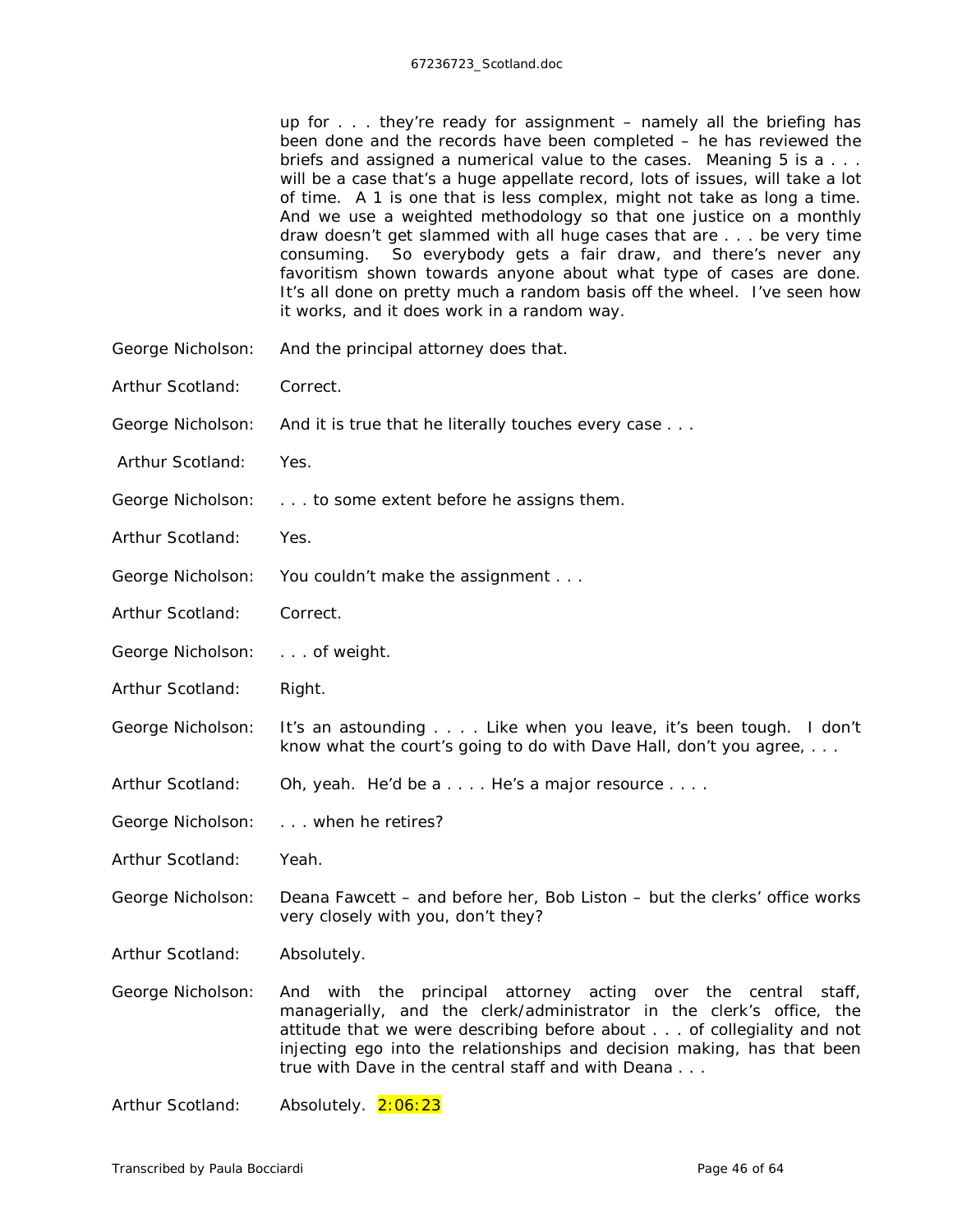- George Nicholson: . . . . and Bob before them?
- Arthur Scotland: Absolutely. And the thing . . . . When I was APJ, I could walk down to the clerk's office and I knew every member of our clerk's office by name. And I knew about them and their families and all that. I mean, I made an effort to do that. When I became PJ, I went around and met personally with every single court employee to ask how are we doing, what can we do better, and get their ideas on implementing changes. And I did make some changes.
- George Nicholson: The California Highway Patrol provides security for us. What has been the relationship to the Highway Patrol with our court through the years, and was that true during your tenure?
- Arthur Scotland: Well, it . . . that's a . . . . It's been a while now, but when I first came to the court we didn't have any security at all. There wasn't even a magnetometer. And people could just walk in, including somebody that might have an AK-47 that you couldn't see and could sit in our courtroom in the middle of oral argument. We . . . . In those days there was the State Police, and we would have . . . for oral argument we'd have a State Police officer. I don't mean any disrespect to the State Police, but often those were people that weren't too engaged, and we had some that would sleep through oral argument and weren't quite as professional. And actually it was Rod Davis and I that came over from the trial court, having dealt with things going on there, including shootings and other things where we were a little bit more security-conscious and raised the issue that we should at least get magnetometers. And about that time, the Chief Justice created a security committee to look at providing some form of security to the Courts of Appeal and the Supreme Court that just didn't exist. 'Cause there had been threats; there had been other things. So I was on that committee, and actually was . . . played a pretty major role in the formation of that committee, including going over and meeting with then-Senator Kopp, who was the chair of the Senate Budget Committee, to plead for funding for this new entity. And I actually . . . . Since the judges were real concerned about what type of people would be assigned to our courts, I actually sat in on the interviews with the lieutenant to select officers that would serve in the northern region of the state. We soon learned that we didn't have to sit in on those – that CHP was very competent in selecting good people. And as a consequence, I think that the CHP does threat assessment, does . . . obviously oversees oral argument and that sort of thing. But we are obviously a far more secure entity than we ever were before. And frankly it's good we are, because we've had justices who were stalked; we've had letters. It doesn't happen often, but it does happen from time to time.
- George Nicholson: The role of the CHP . . . . They actually have a division for providing security to the bench now.
- Arthur Scotland: Division of Judicial Protection. Correct.
- George Nicholson: Statewide duties: All PJs are busy administrative PJs in particular. And .... But how .... But being in the state capital, even if the 2:09:21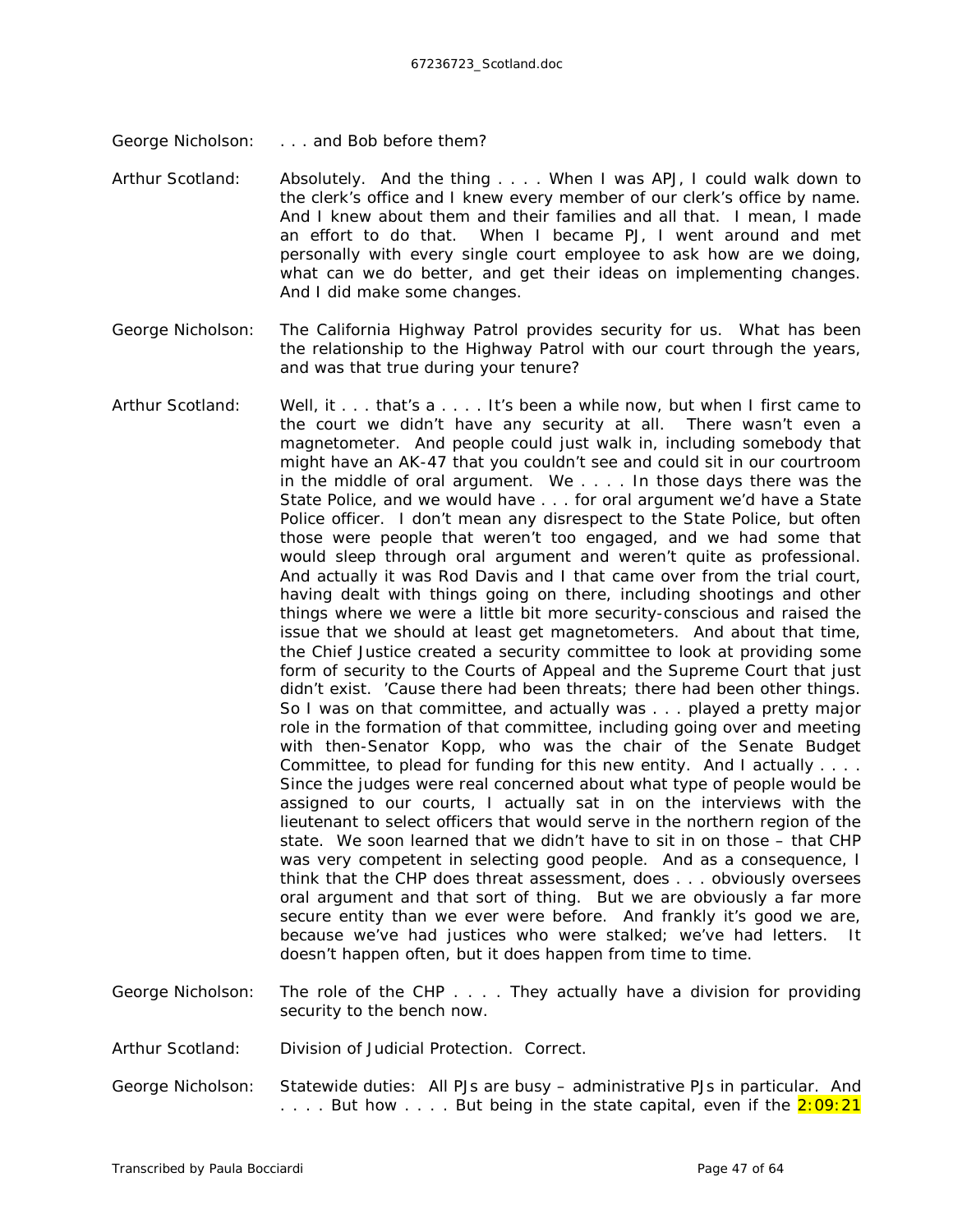Governor has panels or committees that help him identify candidates from that area, probably the most critical is the Governor's – I'm saying this generically – Governor's judicial candidates panel in Sacramento, which our PJ is typically the chair, as I understand it. Is that . . . .

- Arthur Scotland: It depends on the Governor. One thing before you go to that ...
- George Nicholson: Yeah.
- Arthur Scotland: One thing I was asked to do on occasion was to testify before the Legislature on matters relating . . .
- George Nicholson: As PJ.
- Arthur Scotland: . . . . to the judiciary as a PJ. But you're talking about something different. You're talking about the executive branch, and . . .
- George Nicholson: Yeah.
- Arthur Scotland: . . . Bob Puglia was asked to be the chair of the local Governor's judicial selection advisory committee, and I was asked to do that after Bob retired, and so we would be an independent vetting committee to make contacts about people that applied for judgeships and provide the Governor with our views on the person's qualifications to serve as a judge.
- George Nicholson: Okay. You obviously have been a member of the Commission on Judicial Appointments from time to time.
- Arthur Scotland: Right.
- George Nicholson: And you've sat on several of them.
- Arthur Scotland: I have.

George Nicholson: Is there any one particular one that you were . . . that you recall most . . . as most notable or most memorable for you in that position?

- Arthur Scotland: Well, actually, the one that was most memorable for me was not when I was actually sitting on the Commission on Judicial Appointments but I was asked by Chief Justice Tani Cantil-Sakauye to testify on her behalf when she went before the commission for her confirmation as Chief Justice. And it was my pleasure, because – I will refer to her as Tani, only because we're longtime friends – is just an extraordinary person and she is just the right person at the right time to become Chief Justice. And so I felt a great honor that she asked me to speak and to be the very first speaker on her behalf.
- George Nicholson: Given the history of former Governor Brown and his appointment of a Chief Justice, Rose Bird, and the ultimate history of that, can you describe the panel that actually  $sat - the$  commission that heard your testimony and voted to confirm?  $2:11:46$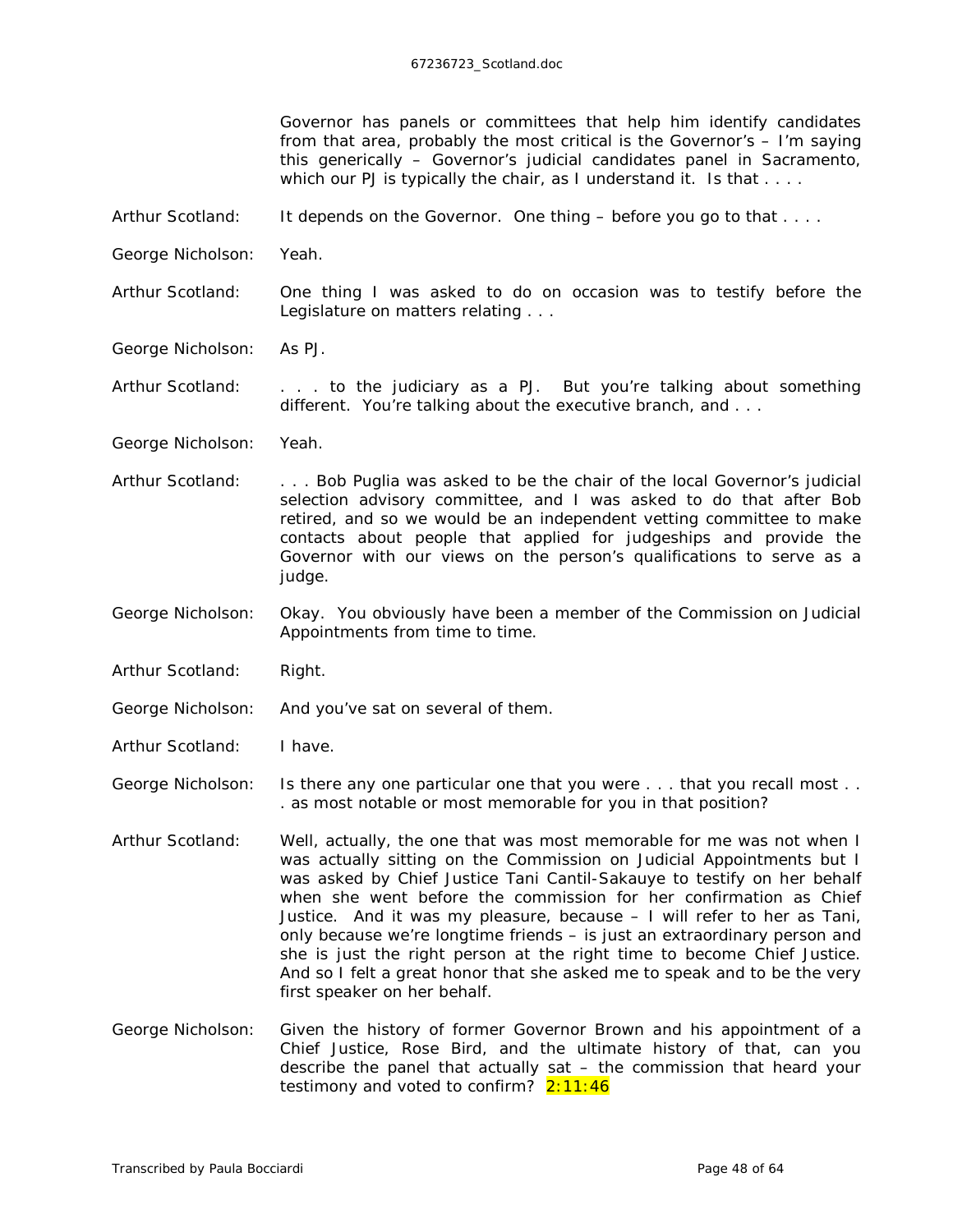Arthur Scotland: Yes, it was Attorney General . . . . Well, it was the Chief Justice, Ronald George; it was Attorney General Jerry Brown; and it was one of Jerry Brown's appointees to the Court of Appeal, the senior presiding justice – not an administrative presiding justice but the most senior presiding justice – Joan Dempsey Klein from Los Angeles, Second Appellate District.

George Nicholson: Was . . . . Had the election been held, and was he Governor-Elect Brown yet, or do you remember?

Arthur Scotland: No. Oh, wait a minute, he *was*. Yes, he *was* Governor-Elect.

George Nicholson: I think he was.

Arthur Scotland: Yeah, he was. You're right.

- George Nicholson: And you actually served on at . . . on some appointment . . . Commission on Judicial Appointments with Attorney General . . . .
- Arthur Scotland: You know what? I take that back. I don't think he was. No, he was not. He was a candidate.
- George Nicholson: But eventually you served . . . .
- Arthur Scotland: He was a candidate that was way ahead in the polls and everybody *assumed* that he would be the Governor.
- George Nicholson: Yeah.
- Arthur Scotland: That's right.
- George Nicholson: But you did ultimately serve with him after.
- Arthur Scotland: Yes.
- George Nicholson: And on some replacements for *our* court.
- Arthur Scotland: Well, no, I served . . . he was the Attorney General on panels where I was on the panel, and we chatted before . . .

George Nicholson: Yeah.

- Arthur Scotland: . . . . before the hearings, and yeah.
- George Nicholson: Well, this is another . . . .
- Arthur Scotland: About that same time, actually, because I sat on the panels for our newest justices, Andrea Hoch and Elena Duarte and Bill Murray. Those were all where I was sitting on the panel.
- George Nicholson: Well, it plays into a comment you made earlier abut the things you learn by being here in the capital and having a variety of experience – legislatively and executively – before you go on the bench. One  $2:13:08$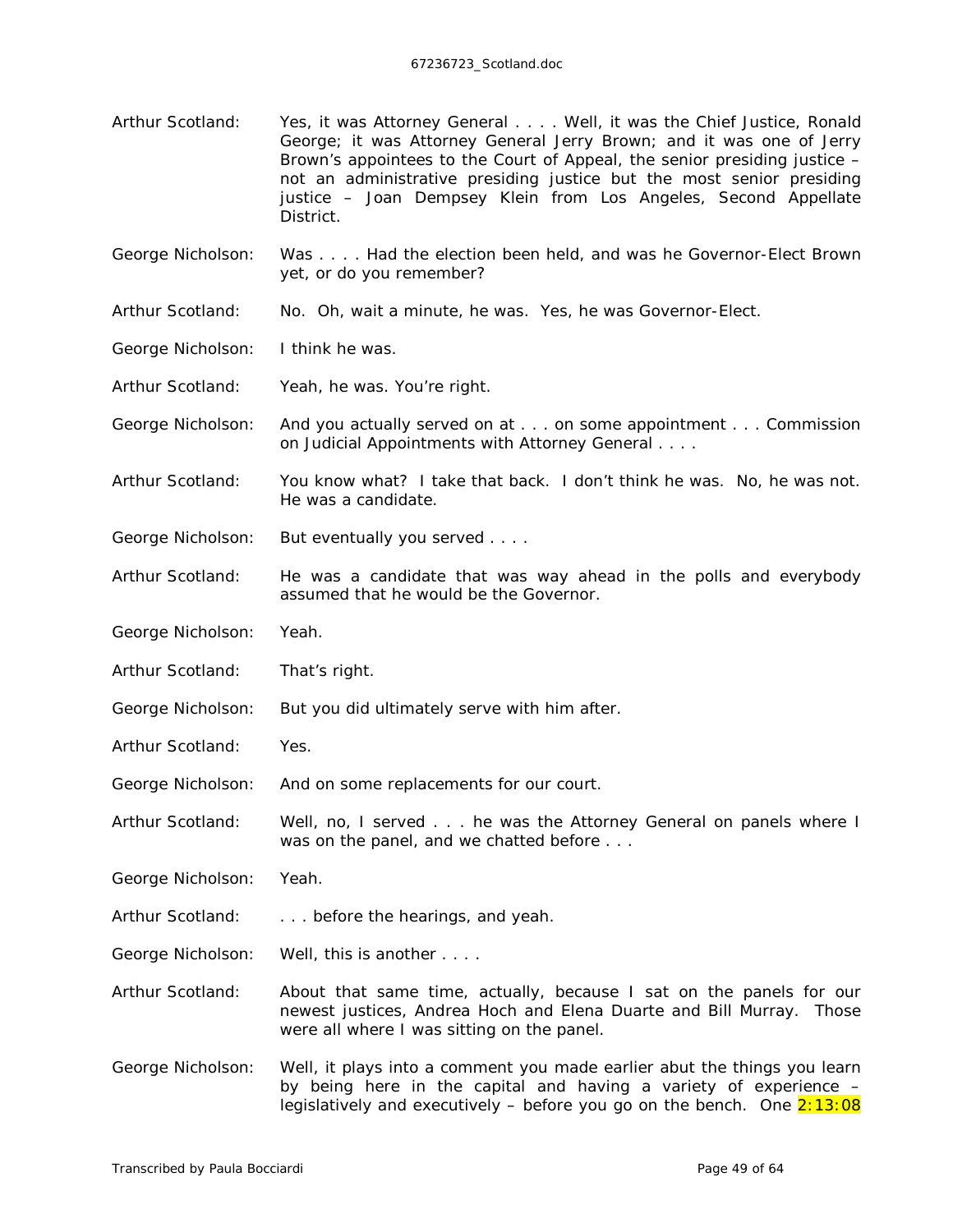of the other extraordinary things is how what goes around comes around, and the *people* that go around come around, it seems, time and again. None more so than Governor Brown.

You served on the Judicial Council. Who appointed you?

- Arthur Scotland: Initially I was appointed by Malcolm Lucas.
- George Nicholson: And what did . . . what was your role at the outset?
- Arthur Scotland: I was a member of the Rules and Projects Committee, and then after my first year I was named to be the chair of the Rules and Projects Commission – Committee – and then after that year, I was named to be the chair of the Executive and Planning Committee, and I would actually run the Judicial Council meetings when the Chief Justice was not there.
- George Nicholson: What does the Judicial Council do?
- Arthur Scotland: It's the governing body of the . . . for the court system statewide. It consists of a membership of judges: appellate judges, trial judges. There are attorney members, and there are advisory members with executive . . . court executive officers. And there are actually two legislative members, which is interesting; even though it's a judicial branch entity, there are two representatives from the legislative branch.
- George Nicholson: We had an uproar in the structure of the courts. We went from municipal and superior courts to a consolidated court and to statewide financial support for the courts, removing it from the purview of the 58 counties. Was there any aspect of that that occurred during your tenure on the Judicial Council?
- Arthur Scotland: Unification. Trial court unification was a big issue.
- George Nicholson: Yes. Did that occur during your time?
- Arthur Scotland: It did.
- George Nicholson: Do you remember the difficulties of dealing with that, and ....
- Arthur Scotland: Oh, I do.
- George Nicholson: And what can you recall that you're willing to talk about, and that you can just mention in passing that you most remember about the difficulties of making that change?
- Arthur Scotland: Well, there was a . . . just a different approach by various trial courts. I know from the Sacramento Superior Court there were a number of superior court judges that didn't want to have unification. By gosh, they were appointed to the superior court and they didn't want these municipal court judges that . . . some of them only had five years' experience. It was just interesting. And that tended to be the oldtimers. And different courts operated in different ways. There was actually some municipal courts in certain counties that didn't  $2:15:37$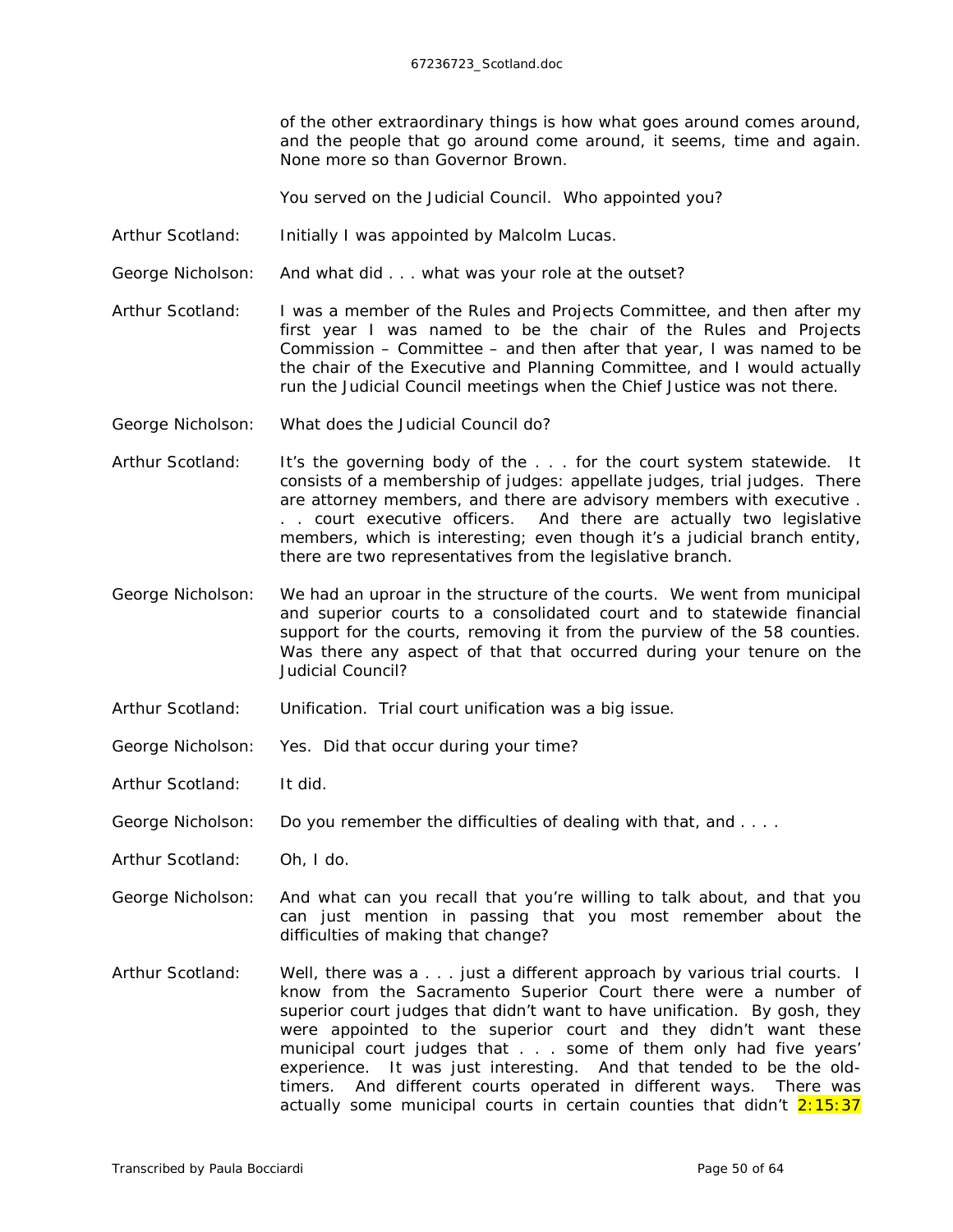want to unify, for a variety of reasons which would take longer than we have today to talk about. But it was a . . . . It ultimately, I think, was the right things to do; it made the courts more efficient. But it was a gentle persuasion, and sometimes not-so-gentle persuasion, to make it come about.

George Nicholson: Was one of the difficulties that when you were a superior court judge and on trials or whatever the subject, you didn't want to go back to hearing preliminary hearings . . .

- Arthur Scotland: Correct.
- George Nicholson: . . . . or trying drunk driving . . .
- Arthur Scotland: Right, exactly.
- George Nicholson: and . . . so-called *duces*?
- Arthur Scotland: Exactly.
- George Nicholson: If this provided . . . this unification provided a more generalist superior court, at least procedurally, that reminds me of something I should have asked before. And that is, when you come to the Court of Appeal, you may have been a criminal lawyer exclusively or almost exclusively, or a civil lawyer exclusively or almost exclusively, but when you get here you really must become a generalist.
- Arthur Scotland: In one year, you will have a greater diversity of issues than you would have in a lifetime on a large superior court, where you just tend to get assigned to a particular assignment for a period of time: family law, criminal law.
- George Nicholson: You know from your own experience and knowledge, people came to this court either civil or criminal, largely. They've made the transition in the first year or two or three. Is there anything about either generalized subject matter – civil or criminal – that you think a civil lawyer learns criminal easier, or a criminal, civil? Or is it too hard to generalize?
- Arthur Scotland: I think civil is more difficult than criminal.
- George Nicholson: Do you?
- Arthur Scotland: Can we cut for a second?
- David Knight: We're rolling

George Nicholson: National duties. You were involved with the Council of Chief Judges of the State Courts of Appeal.

- Arthur Scotland: I was.
- George Nicholson: What is that organization? 2:17:35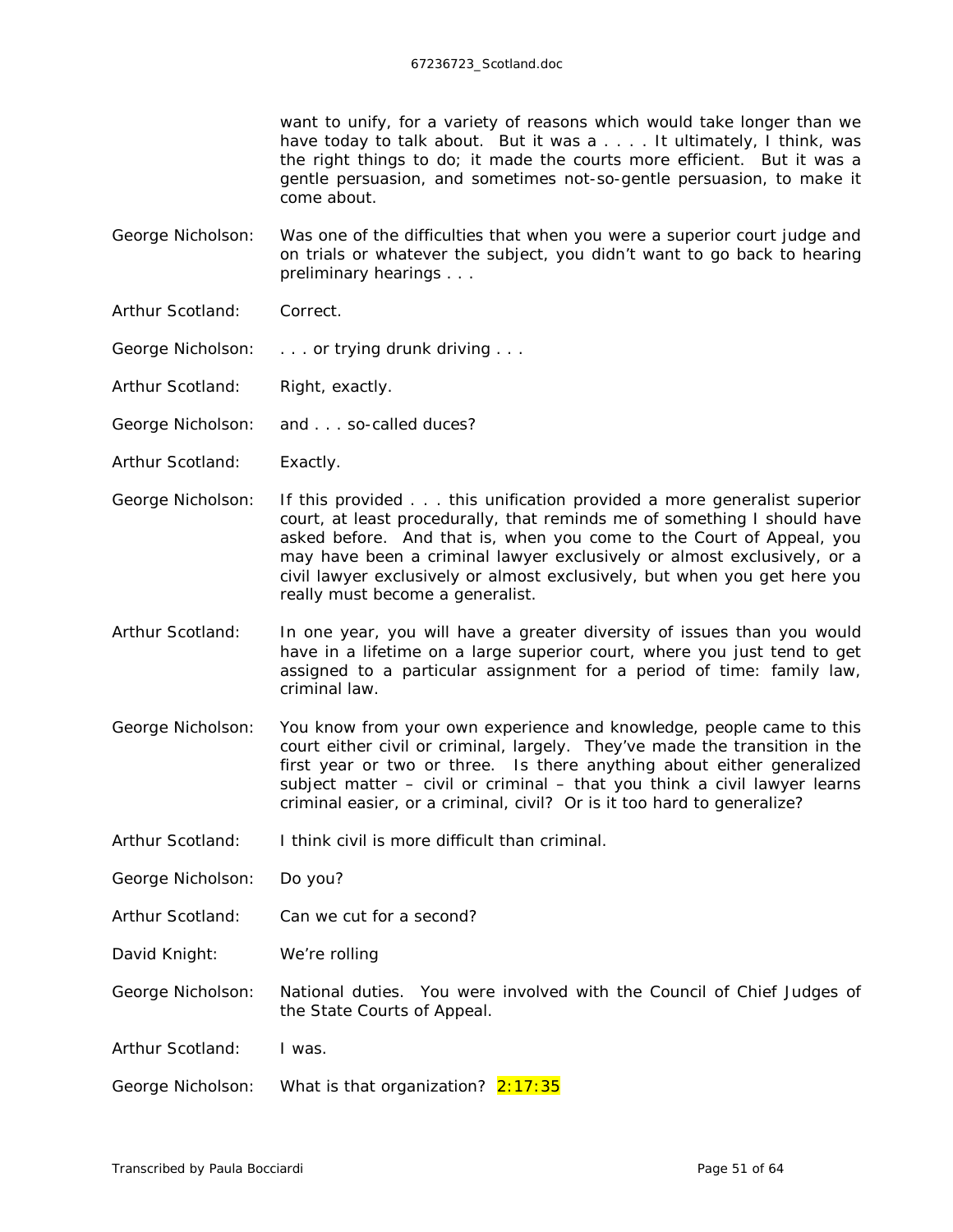- Arthur Scotland: It's an organization of all of the . . . in most states they call them chief judges, we call them presiding justices, but for around the nation of the 38 states that have intermediate appellate courts. And Bob Puglia encouraged me to get involved and I did, and I was fortunate to be asked to be on the Education Committee, then chair the Education Committee, be on the Executive Committee, and I ultimately was president of the organization. And it was . . . it's just an *exceptional* organization, where you learn how other states are doing things and learn from others. And also you make friendships around the states that are lasting – lasting friendships. And so I encouraged Vance to be involved, and he is. And he's actually the chair of the Education Committee this year.
- David Knight: In about three, two one.
- George Nicholson: What are some of the things you're proud of, having served as an associate justice and a presiding justice here?
- Arthur Scotland: Well, I think the things . . . . I'm obviously proud of being able to work as a team as an associate justice. Becoming presiding justice, I had the big shoes to fill – Bob Puglia's shoes. And I . . . . He just had created such a wonderful organization. But there were a few things that I thought we could do that were a little bit different.

Perhaps the one that I'm *most* proud of is the Outreach Program. We have an award-winning outreach program where we take our court on the road to high schools. There have been other outreach programs; ours was the first to go *in* the high schools. And we send copies of the briefs and a summary of the issues and facts of the case so that the teachers can utilize them as a teaching tool to prepare the kids for oral argument. We go . . . . And it's usually a two-day program. We show up the first day and we talk for about five minutes about what we do. But then we open it up for questions, and we don't screen the questions; the students can ask us anything except about the cases. It's been a great experience for us and, I think, for them. We then actually hold oral argument in real cases, followed by another question-and-answer session. We have received rave reviews from schools throughout the . . . our district. I think we've now visited, of our 23 counties, I think we've done 20 of them. It's a major undertaking to go out there. It's been well received. We started in 2000. And I threw the idea out to all of our justices and everybody embraced it, and we all enjoy it. You've been there; you know what a great program that is.

Another thing that I feel has been beneficial for the court is a hiring process. When I first came on the court, the way we hired attorneys is just basically looking at their written submissions and then interviewing them. And I felt that so often you really don't know enough about an attorney, particularly if you just look at what they've written. You don't know how much someone else has had involvement in writing those submissions. So I felt that that we'd have a practical component. We have a pretty tough boot camp for attorney applicants. We narrow the field to about 10, bring them in on a Saturday, give them a real case, and from 8:30 to 5:30 they work on a real case and draft a proposed opinion! And then each one of them is quaranteed, then, to  $2:20:51$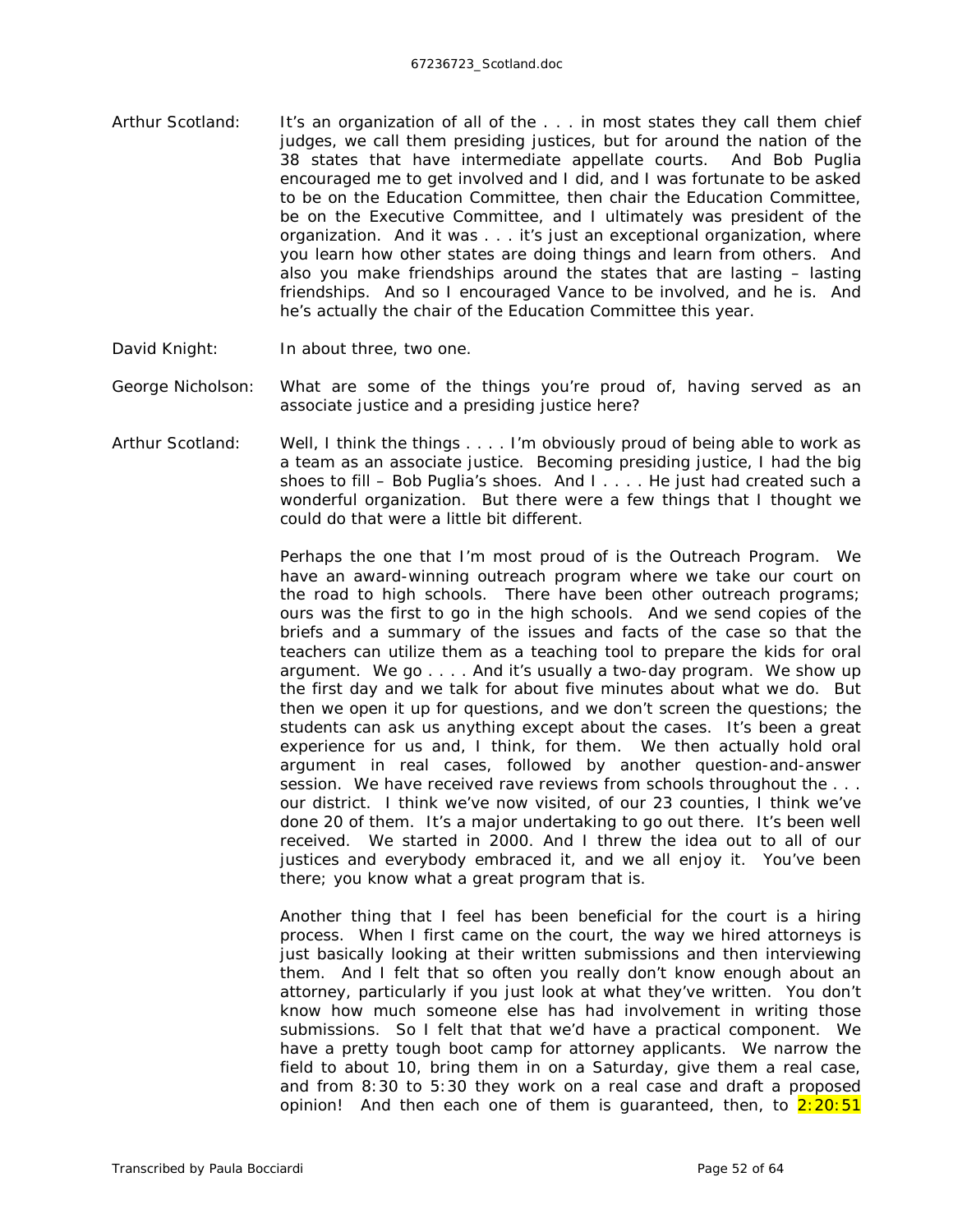come back. And we have a panel of five judges who pretend like this is an oral presentation of the case and they know nothing about the case, and the attorney candidate orally presents the case. And the judges will start asking questions about it, just . . . in a nice way, but just to see how the attorney reacts to questions and interacts with the justices. And I think it really enhanced the quality of the individuals that we have hired. Some people do real well in an interview but don't do so well in a writing exercise like that. So I'm really proud of that.

I am very proud of the fact that because we grew so large with the expansion of the number of justices, that we outgrew the Library and Courts Building, and there was an annex that was built so our clerks obviously had to go across the street, which really divided our family and was not efficient, getting the, you know, the volumes of paperwork that we get . . . have going back and forth every day. So when the Legislature appropriated monies to re-do the Library and Courts Building, I was able to negotiate, with the State Librarian, a swapping of space. And it worked well for them, and it's *really* going to work well for us. We have now acquired space where our clerk's office is going to come *back* into the old Library and Courts Building. So we're going to be all under one roof. We're going to be a family under one roof again. I think it's going to *really* be more efficient and more effective and make our court operate more effectively.

I am proud of the greater involvement in the retention election process. Our judges . . . . As you know, every . . . at the end of every term – their terms – they have to stand for retention election. And for a long time there was just no way that people knew who we were, and the numbers of "yes" votes were declining. And I got the idea that we ought to get out and . . . . You did, actually, Nick. You were . . . . You started it. You and Connie Callahan going out and visiting with certain editorial boards on newspapers. And I followed it up with gusto and would meet with editorial boards throughout the state, not only encouraging endorsements for our justices but also endorsements for the Supreme Court justices on the statewide ballot. And we've been incredibly successful because we've opened up how we operate in the Outreach Program. The local newspapers have *really* been very supportive of that. And I think it's helped immensely to educate the voters on what we do.

You know, there are a number of other things that we've done. One of the things I'm real happy about is how involved the justices of *our* court are in county bar activities. When there are events, often there are more justices from the Court of Appeal than there are judges from the superior court – and they're a much bigger court – at these events, just showing our support for county bar events.

And, you know, there are a number of other things as well, but those would be the highlights.

George Nicholson: Given all the discussion you've had about your childhood and family and the sisters, in 2002 the Sacramento County Bar awarded you the Humanitarian of the Year, and it was for your work with the Sacramento Children's Home. 2:23:57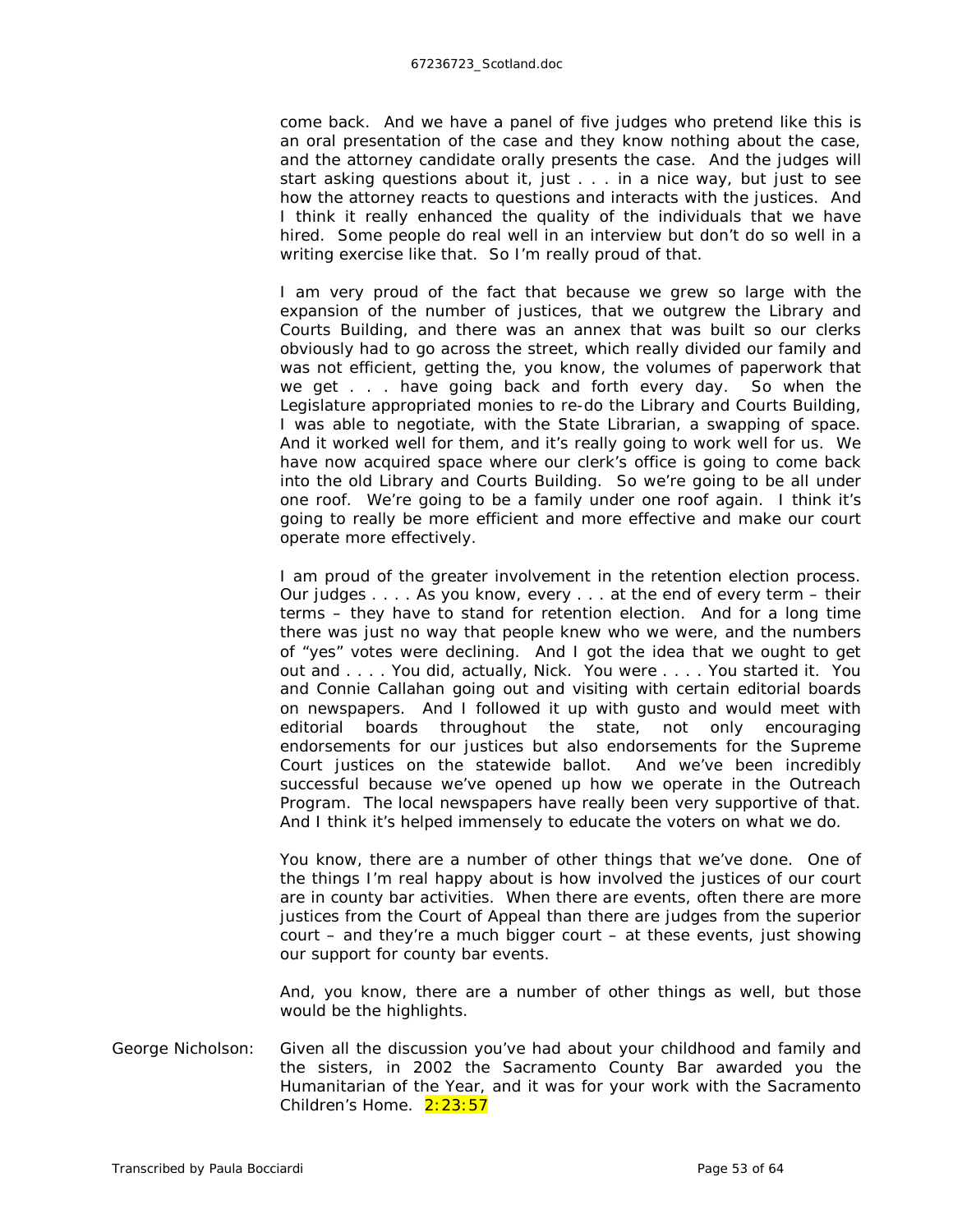Arthur Scotland: Right.

George Nicholson: We are pushing this through now, but can you say something about the Sacramento Children's Home and the role you've played in it as a foundation for the bar recognizing you?

- Arthur Scotland: Well, I really have to give . . . . My wife has been a very understanding and patient person who's put up with me working a lot of long hours and weekends. And she's devoted a large part of her life to volunteering at the Sacramento Children's Home, which is a treatment facility for abused and neglected kids that have been removed from their parents. They also have some foster care programs. But these are kids that have had a tough lot in life, and this home is really a savior for them. And it has a fundraising component in that it has a restaurant that serves meals, and the profits go to the Children's Home. And so she's spent thousands and thousands of hours, and she got me involved. And so I've done bartending over there, and serving, and other special events there. And did a lot of it, and enjoyed it very much. You know, I have my badge for many hours worked. And it was that role. And also involved in the Citizens for Youth . . . the Center for Youth Citizenship and youth education. Those were the two things that were . . . that I was honored for.
- George Nicholson: Two years later you were Judge of the Year. And in some respects, in some cases, that is more of a "nice job well done, Judge." In your case, it was more substantive. And then later, when you retired, coincidentally you won the – you were named to receive – the Ronald M. George Award for Judicial Excellence by the Judicial Council. So while you've been honored as Humanitarian of the Year and Judge of the Year in Sacramento County, you now were effectively the judge of the year for the entire bench of California. Marvin Baxter, your old friend, presented it first at the retirement dinner that you . . .
- Arthur Scotland: Yeah, he did.
- George Nicholson: . . . had put on for you. And then later it was more formally presented by the Chief Justice. These are things that can't go to every judge, can't go to every presiding judge. Your parents were gone . . .

Arthur Scotland: Yeah.

George Nicholson: . . . by the time you won that last award. But I think they reflect the attitude of the bench and bar generally. And you won't say much about them, but it was a privilege to witness those recognitions and honors.

Arthur Scotland: Well, it was certainly an honor. There are *so* many people around the state that are worthy of that type of recognition, and I'm obviously grateful that . . .

George Nicholson: I would like to . . .

Arthur Scotland: ... *my* contributions were. 2:26:45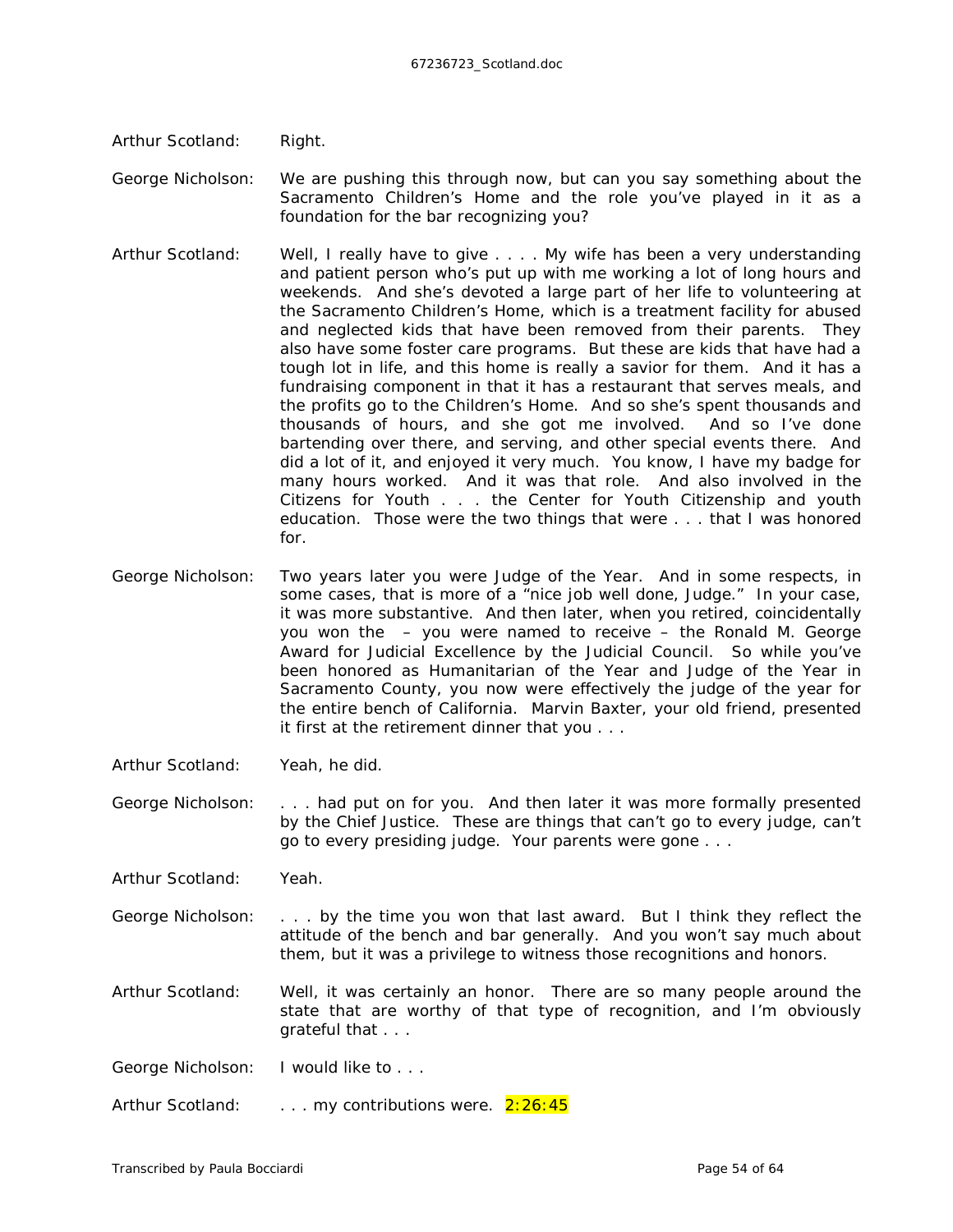- George Nicholson: . . . cover . . . get into the substantive opinions just briefly, and close with one of your published opinions. I don't think anyone ever calculates how many cases they have as an appellate judge, and the public would never know. But since you've been on this court, you've participated in more than 6,000 cases that resulted in filed opinions. Again, I don't think you know it, but only 5 . . . 55 have been granted review by the Supreme Court. And of the published . . . of the opinions, those thousands of opinions that were filed, you personally authored – either as a majority opinion or concurrence or dissent – 336 published opinions. That's several bound volumes of the law. Our district publishes far fewer than most districts.
- Arthur Scotland: We do, yeah.
- George Nicholson: We're far more conservative in that regard. But you've published a lot of law. And like Bob Puglia, occasionally but rarely your law wound up in the *California Reporter* because of whatever action by the Supreme Court.
- Arthur Scotland: Right.
- George Nicholson: But it's been a rare experience.
- Arthur Scotland: True. What you mean by that is either review is granted and the Supreme Court ends up deciding the case, or on a rarer occasion, they depublish a case.
- George Nicholson: That's right.
- Arthur Scotland: Yeah.
- George Nicholson: Well, that was a practice that was more common when we first got to the court.
- Arthur Scotland: Right.
- George Nicholson: And under Ron George it's become virtually nonexistent.
- Arthur Scotland: Right.
- George Nicholson: Which is a good thing.
- Arthur Scotland: True.
- George Nicholson: Among your cases you've tried everything, you've heard everything in the last 20 years – one of the most notable that probably portrays about everything that can happen on a case was a case called *People v. Branner*. You were the author. It resulted in a published opinion. It was in one of those tricky situations that we often face, where the U.S. Supreme Court decided a case and then 20 years later – many years later – decided to do it the other way.  $2:28:50$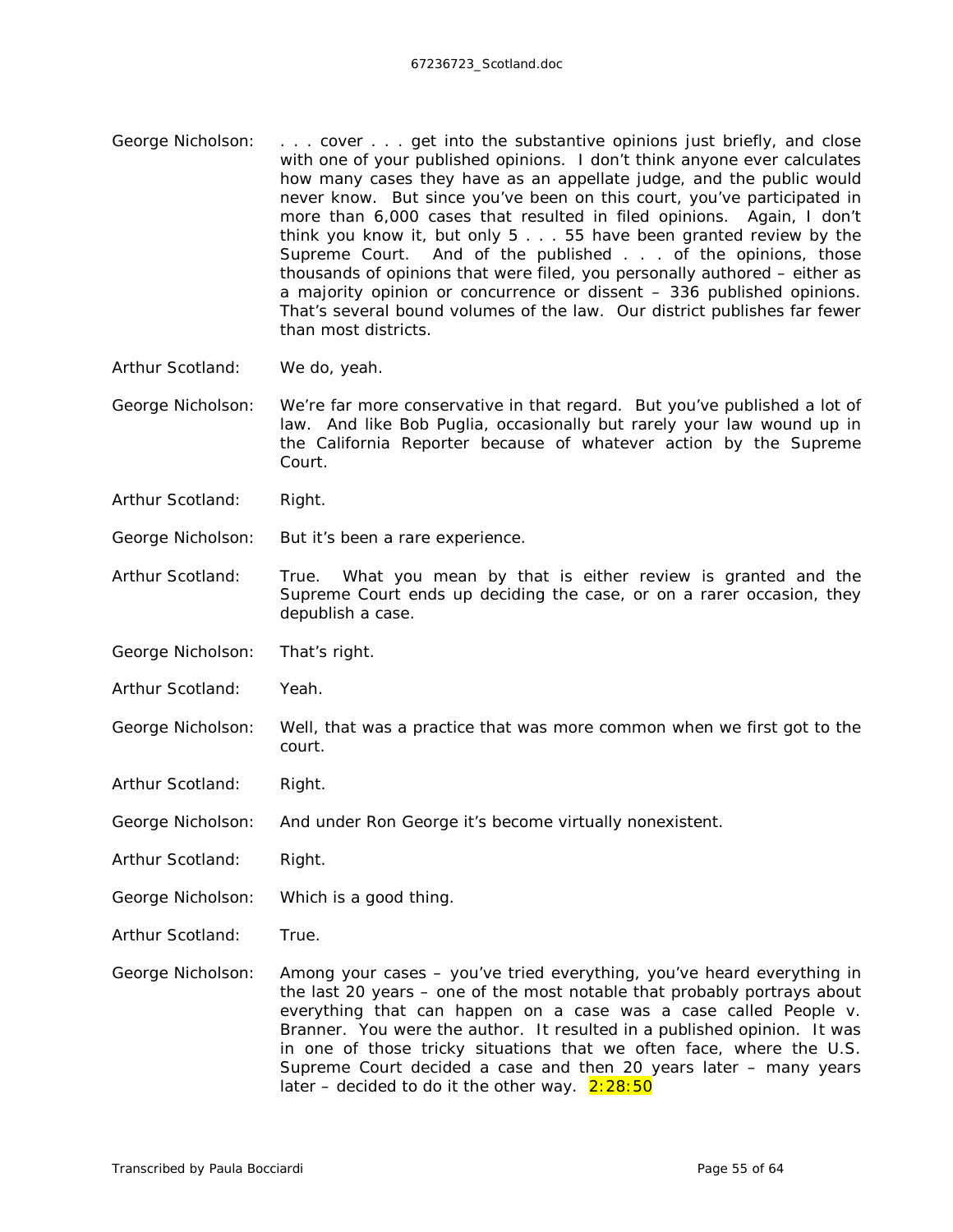Arthur Scotland: Changed the rules.

George Nicholson: And so the case that we had was a peace officer's stop of a car, and a search conducted of that car pursuant to a case and a rule . . . .

Arthur Scotland: *New York v. Belton.*

George Nicholson: *New York v. Belton.* Which was legitimate when they did it, but years later the Supreme Court decided *Arizona v. Gant* before our case could gel appellately. And that's your case . . .

Arthur Scotland: Right.

George Nicholson: . . . that came before you. What do you recall about that particular case and the way it was handled here at the court procedurally?

Arthur Scotland: Well, it was assigned to – again, assignments are random – it was assigned to me. You happened to be on the panel; Ron Robie, my dear friend from family law days, was on the panel. And we had a split of opinion on that particular case because there was a split of views around the nation on how you deal with this issue. The issue, as you've succinctly stated, is officers are relying on precedent of the United States Supreme Court that said what they were doing – a search incident to arrest at a vehicle stop – could be done regardless of whether the person is locked up in the patrol car. But there was a bright-line rule – at least that's the way everybody was interpreting it – that you could search incident to arrest without a search warrant. And then after these officers had relied upon this precedent, the Supreme Court, in a 5-to-4 decision, the *Gant* case, concluded otherwise. And they didn't overrule *New York v. Belton,* but they essentially said that it was wrongly construed, as I recall.

> At any rate, the issue then came up that: do you suppress the evidence that was gained in a lawful manner at the time because the Supreme Court has changed the rules of the game? And it implicates two things: it implicates the constitutional protection – the Fourth Amendment protection against unreasonable police conduct – and it also implicates the exclusionary rule and what is the purpose of the exclusionary rule. And the issue then was, do you apply the good-faith exception to the exclusionary rule, saying you shouldn't exclude evidence of guilt when the constable didn't blunder? And that's the whole thing. You're supposed to . . . . It's supposed to be a deterrent against misconduct, and here, at the time, there was no misconduct. The officer did exactly what the Supreme Court said he could do. And the Ninth Circuit came out with an opinion that says, well, that's too bad because you have to have some . . . the person who does establish a constitutional violation, there should be some remedy for that purpose. Well, we disagreed; you and I disagreed and said that when you have these competing . . . when you have these various things you have to look at, the good-faith exception should apply in this case because the officer did no wrong. Ron followed the Ninth Circuit to the contrary.  $2:31:57$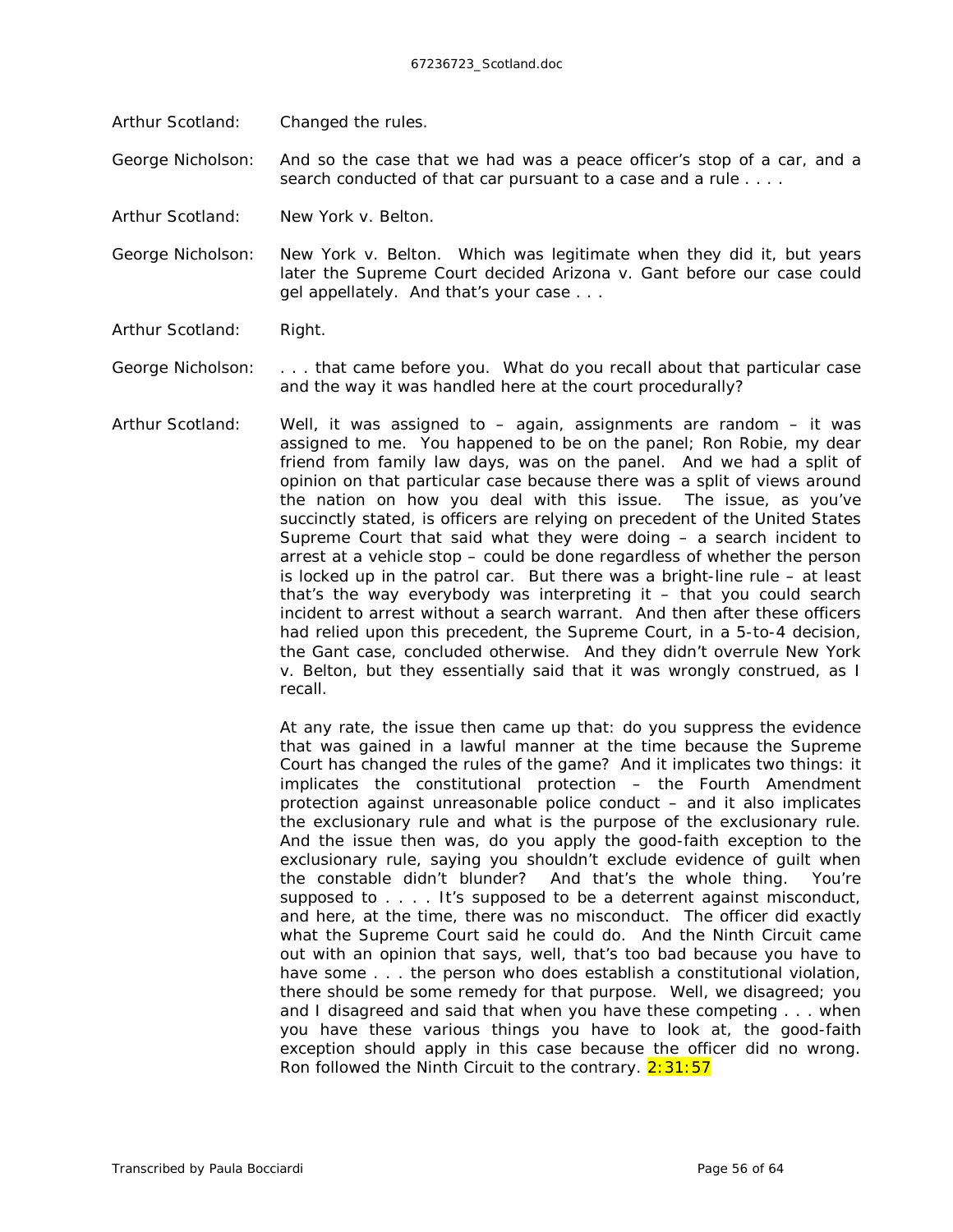And so the California Supreme Court granted review, and then lo and behold the United States Supreme Curt decided that case and went our way, didn't it, Nick? And actually, I have one bone to pick with *our* California Supreme Court. They . . . . Because now that was decided by the United States Supreme Court, they just simply dismissed the . . . they vacated the review because it no longer . . . they didn't have to decide the case 'cause the U.S. Supreme Court had spoken. I wish that they had ordered our opinion to be republished, because when you grant review it takes our opinion off the books. And the reason why I thought they should have allowed our opinion to stay on the books is because we got it right. We beat the Supreme Court to the right result. And I think that that should have gone out there, to show the reasoning that we applied, which was consistent with the Supreme Court. I'm not angry about it, but I just wish the Supreme Court would rethink their . . . how they deal with grants of review that they ultimately decide not to *[inaudible]*.

George Nicholson: And it was your opinion, not mine, so I can say this: I think you did it more simply and clearly than the U.S. Supreme Court did in *Davis v. United States* this year in any event. And I agree with you.

> I want to do two other cases and then we'll wrap this up. One is called *Levinson* . . . .

- Arthur Scotland: You were going to ask me about my views on the exclusionary rule as a . . . .
- George Nicholson: What *are* your views on the exclusionary rule?
- Arthur Scotland: You were going to ask me if it should be extended or curtailed. See, the viewer is going to know that you actually gave me a *couple* questions. Most of the questions you've asked I didn't know ahead of time, but . . . .
- George Nicholson: Well, we're trying to hustle through, and I thought I was going to . . .
- Arthur Scotland: Yeah.
- George Nicholson: . . . cut to the chase here. I'll just ask you. The exclusionary rule, although well established, and dating back to, largely, *Mapp v. Ohio* in '61 and *Cahan* a few years earlier in California. We don't have *Cahan* anymore because independent state *[inaudible]* and this exclusionary rule is gone. So we have the federal exclusionary rule – whatever its shape – here in California. But whatever its origin and whatever its nature and scope, do you *believe* it should be curtailed or constrained, or should it be extended?
- Arthur Scotland: Well, it definitely should not be extended. And, frankly, my views on the exclusionary rule are based upon my assessment of the purpose of the exclusionary rule and the practical implications of the exclusionary rule. The exclusionary rule is viewed as a remedy for a constitutional violation and really as a deterrent to ensure that police do not violate individuals' Fourth Amendment rights. You have the good-faith exclusion because if the policeman acted upon reasonable reliance on a warrant or  $2:34:40$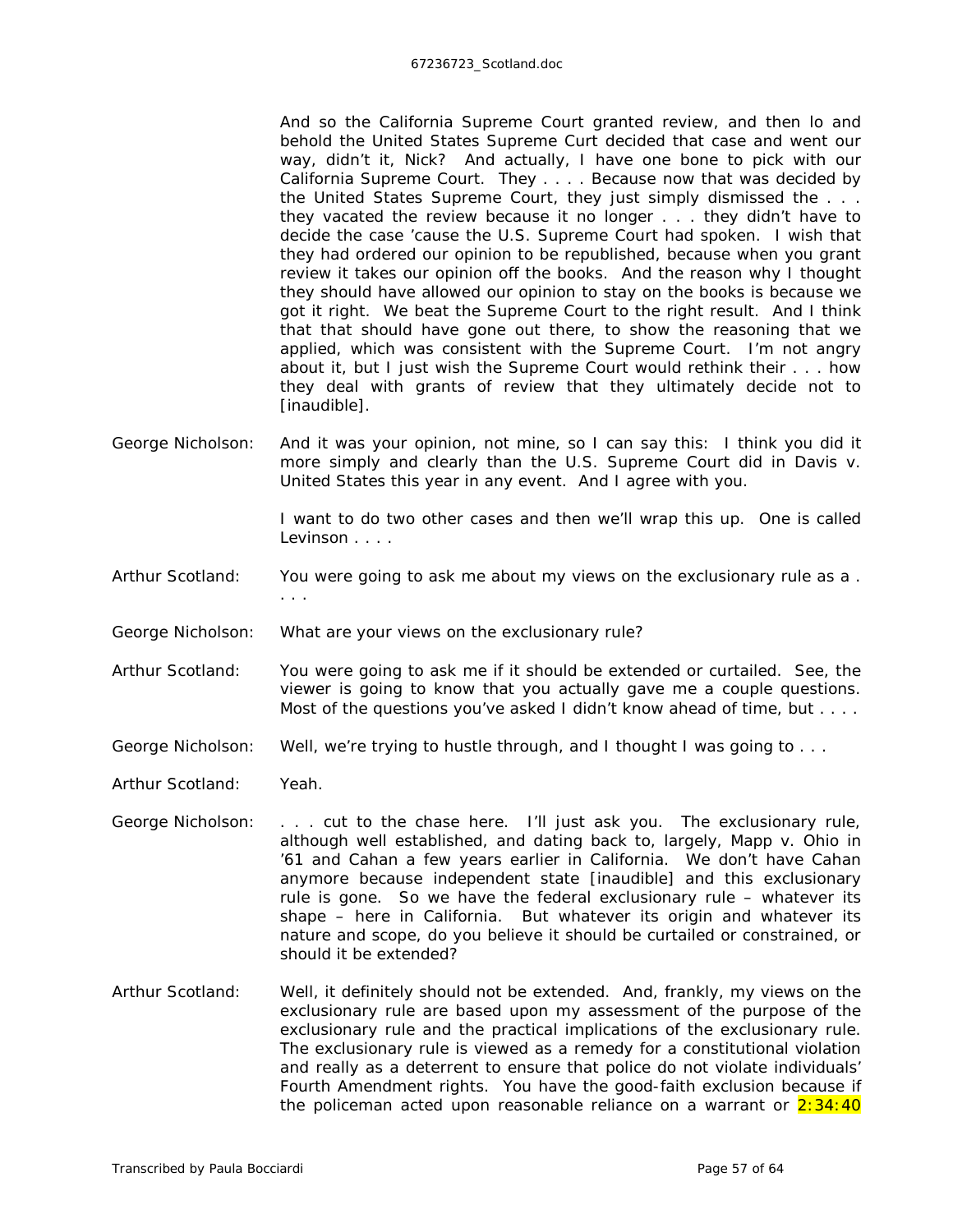something, that still was wrong. Nonetheless you don't penalize the officer for properly relying on guidance from a judge and that sort of thing. The problem I have with the exclusionary rule is this: that it's not an effective deterrent. And you have a great societal cost. And the societal cost is that you exclude evidence of guilt of people, some of whom have committed terrible, terrible crimes. And you might ultimately prohibit the prosecution of those individuals by excluding that evidence. So what price is paid to ensure that Fourth Amendment rights are not violated by applying this . . . the exclusionary rule, versus what price to society is paid by excluding evidence of guilt?

And if the exclusionary rule worked as a deterrent, then I would say we have to have a meaningful way to discourage officers from violating people's constitutional rights. But it really doesn't work because there's no personal harm to the officer that violates the rights, unless in the rare case there might be some administrative action. It seems to me the better course is to have some civil liability on the part of the officer, or some administrative responsibility that means that the officer's going to lose pay or be demoted or be fired. That's what's *really* going to stop officers from violating the Fourth Amendment. If it's just simply the evidence doesn't come in, the officer might say, "Well, I'll just take a chance. Maybe it'll come and maybe it won't come in." So I don't think that . . . . It's the problem when you have academics that haven't worked in the field and don't know what it's like to be standing before a door and having to knock and announce why you're there, allowing someone to blow you away, you know, with a shotgun through the door, which is what happened to an officer. It's not . . . . This whole idea of *New York v. Belton,* there was a bright-line rule. It's better to have bright-line rules so officers can know what they can do and what they can't do. This idea that you could . . . well, you can always call for a telephonic search warrant while you're out in the middle of the street, you know, with people all around and it delays . . . . You need resolution of these things. To me, sometimes it's just not realistic. The law, and the makers of the exclusionary rule, are not being realistic in their decision of the application of the exclusionary rule. And I would favor other types of sanctions that would *really* discourage officers from doing that. So that's a long-winded answer to say it sure not . . . should not be extended, and in my view it should be curtailed in favor of other remedies.

- George Nicholson: Given the extraordinary experience you've had getting to this court, and getting to *Branner,* if you had been sitting on the U.S. Supreme Court, would you have decided *Gant* differently?
- Arthur Scotland: I would *not* have decided *Gant* differently. I think *Gant* is not a realistic interpretation . . . . You know, it's an interpretation of the right, you know, the right against unlawful search and seizure. But it doesn't take into account adequately the fact that it's just not realistic to expect the officers to, what, impound that car . . . . Sure you could go through that, but often people want a quick resolution, even the people . . . if there's nothing *in* that car, they want to drive off with their car at no cost, you know, to get on with their lives. And I would have said that *stare decisis* would apply in that case and *New York v. Belton* should apply 2:38:14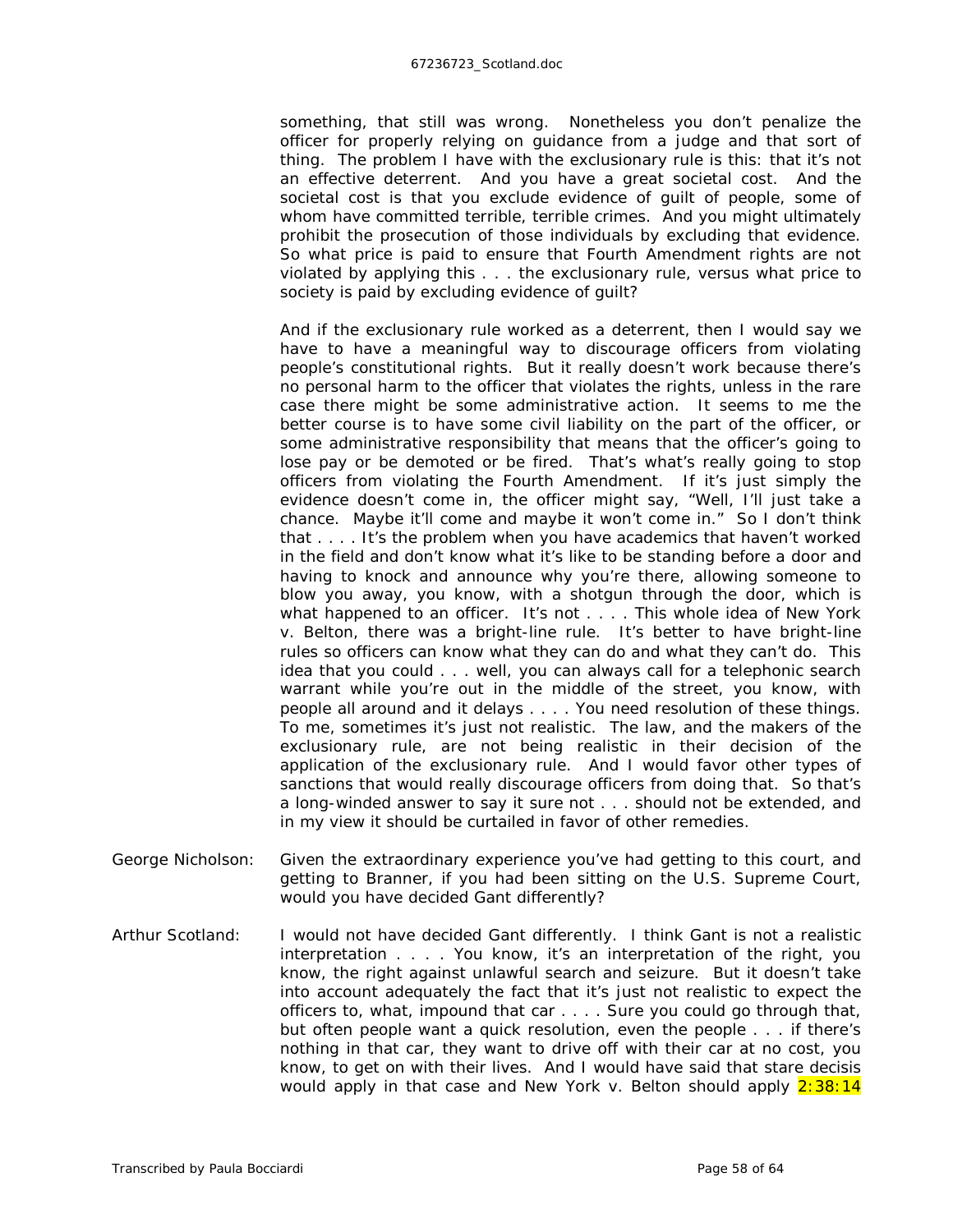because I think a bright-line rule in that particular rule was a wise one under the circumstances.

George Nicholson: Okay. So the bottom line of your assessment – I think you may have misspoke a line – but you would have upheld *Belton*.

- Arthur Scotland: I would have upheld *Belton.*
- George Nicholson: Right.
- Arthur Scotland: Correct.
- George Nicholson: We've got to get through . . .
- Arthur Scotland: Sure.
- George Nicholson: . . . and I would like to, with your permission, take the opportunity to hand you the published – in *California Reporter* – copy of *People v. Branner*.
- Arthur Scotland: Okay.
- George Nicholson: And let you close with some of your own writing. At the beginning of the opinion it's Scotland, P.J., and you began. And I've emphasized the part that I think that would be useful to the audience. And then cutting to the very end. If you would read those two portions, we'll conclude the interview with your own *[inaudible]* case, which we've just finished discussing.
- Arthur Scotland: Well, I'm now reading what you're highlighting. I just have to . . . . If I can digress for a moment before.
- George Nicholson: Sure.
- Arthur Scotland: I think if you look through some of my opinions, you will find that sometimes I like to have a little bit of fun. I don't know if that's the right way to put it, but, you know, for example, there's an opinion out there – the *Levinson* case – about the horseback-riding case, where you start out . . . . Oh, you have that one, too?
- George Nicholson: I do.
- Arthur Scotland: It starts out something about the thrill of victory and the agony of defeat are often associated with sporting events, but also they  $\dots$  it  $\dots$  they arise after a conclusion of a legal action. And in this case it involved both. Something to that effect – I can't remember my exact words. But opinions don't have to be pedestrian, and so I must say that I have enjoyed crafting certain opinions. You can see a lot of me in those opinions, and . . . with the way that they are stated. And I think you can see a little of me in this one as well.
- George Nicholson: Before you leave *Levinson, . . .* 2:40:31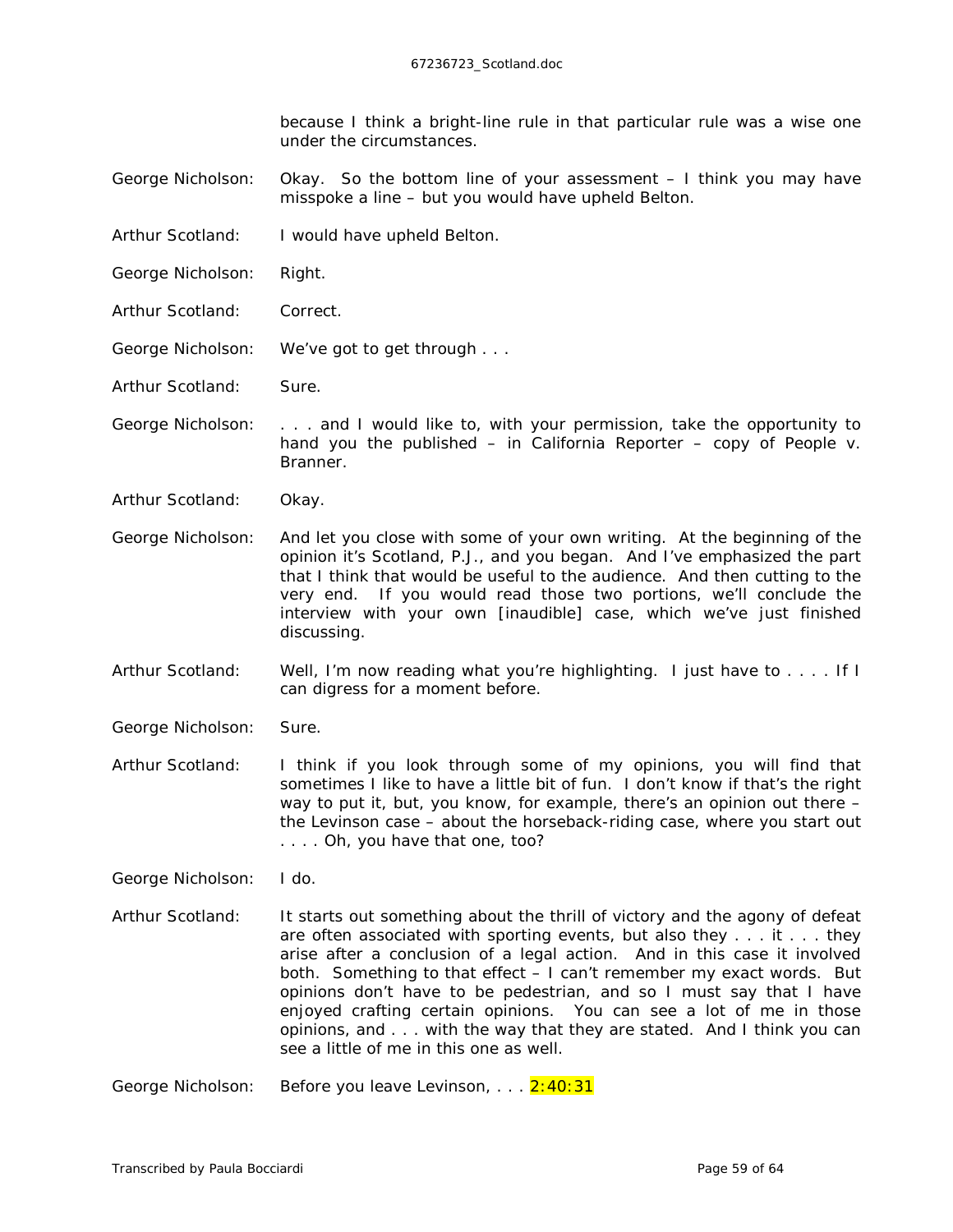- Arthur Scotland: Yeah.
- George Nicholson: . . . *Levinson* was a ripe target for Art Scotland because it involved a victory party for a ranch owner at his ranch, and one of the parties present was his lawyer, who asked to ride one of his horses and did and was injured.

Arthur Scotland: Right.

George Nicholson: So the lawyer for the client whose victory party was being celebrated wound up suing her client.

Arthur Scotland: Suing his . . . her client. It's kind of ironic.

George Nicholson: So when you describe the thrill of victory and the agony of defeat, it was a very complex and circuitous route, but a fact pattern that was just rife with opportunity for a little bit of humor. And . . . .

Arthur Scotland: And it wasn't intended as humor . . .

- George Nicholson: No.
- Arthur Scotland: . . . because the people that are involved don't find these . . .

George Nicholson: May even be seriously injured.

Arthur Scotland: ... things to be funny. But it is .... I must say, I did use a little author's license to talk in terms of her biting off more than she could chew and things of that nature.

George Nicholson: Yeah.

Arthur Scotland: So I had a little bit . . . . And maybe "fun" is not the right way to use it, but I . . . .

George Nicholson: Irony.

Arthur Scotland: It was . . . . There was a lot of irony in that situation. And I think when you word opinions in certain ways, it makes for more pleasant reading – more interesting reading – and it really makes the point a lot better than a very pedestrian opinion. And so I think part of this case, where I start out saying, "Almost a century ago, when it created the exclusionary rule to deter improper conduct by law enforcement officers, the United States Supreme Court held the guilty must go free when evidence essential for their convictions was obtained by an officer in violation of the right against the unreasonable search and seizure enshrined in the Fourth Amendment. A question posed in this case is whether the *guilty* must go free when (1) at the time such evidence was obtained by a law enforcement officer, a decision of the Supreme Court instructed the officer that the manner in which he searched for and seized the evidence was lawful, and (2) . . . *but* (2) thereafter, the Supreme Court changed its mind. As we will explain, the answer is 'No.' Although it may be that a criminal is to go free before the  $\dots$ . Although it may be that  $2:42:42$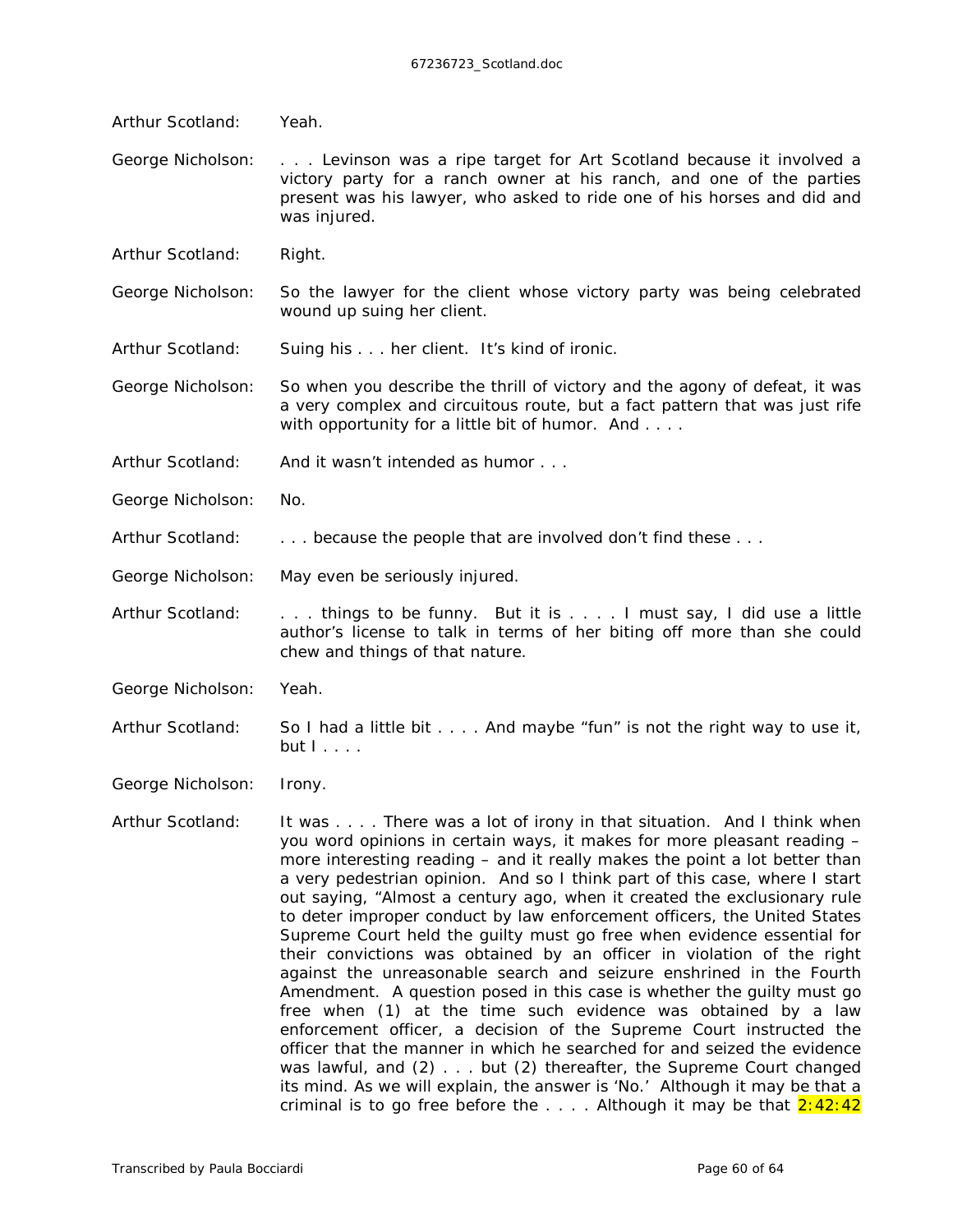quote 'a criminal is to go free because the constitutional . . . constable has blundered,' the *guilty* should not go free when the constable did precisely what the United States Supreme Court told him he could do, but the court later decides *it* is the one that blundered. Evidence seized during a search that was lawful pursuant to Supreme Court precedent existing at that time, but later overruled by the court, should not be excluded for two reasons." Then I explained the two reasons: (1) the good-faith exception to the exclusionary rule, and the societal cost and everything.

So I ended the opinion by hearkening back to words of wisdom that our former presiding justice wrote many, many years ago in a case and have influenced me and influenced others like me. It was the *People v. Remiro* case dating back to 1979. And I say, "We end by reflecting upon a prescient observation by beloved former Presiding Justice Robert K. Puglia, penned in 1979 before the United States Supreme Court's decision in *Leon* articulated the good faith exception to the exclusionary rule. Quote. 'For many years, our system of criminal justice has been noted less for predictability than for instability. Judicial decisions often abruptly discard long-established procedures and replace them with new rules. Typically, these new rules are then applied to cases on appeal which were earlier tried in reliance upon the then existing but now discarded rule. In other words, the rules are changed to the benefit of the defendant and the detriment of the People after the game has been played. The inevitable consequence is the ex post facto creation of error where none otherwise would exist, and the unfortunate reversal of many convictions that would otherwise have been affirmed. These occurrences assuredly exact a considerable cost in loss of public confidence in the judicial system, not to mention the very tangible economic drain on the public funds resulting from the retrial of these cases. And public confidence is eroded further when intervening events render retrial impossible or futile. Surely it must be possible to effect orderly change in judicial procedures without the attendant carnage that retroactivity has wreaked over the past two decades [however you pronounce that word, Bob Puglia], a period in which the judicial landscape, resembling nothing so much as a giant junkyard, has been cluttered with the wreckage of convictions fairly won but sacrificed to the fetish of our highest courts for after-acquired wisdom. The tarnished image of the judiciary today is in significant part attributable to the social destabilizing effect of wholesale reversals of criminal convictions for failure to comply with rules that did not even *exist* at the time of trial. Certainly the maintenance of public acceptance of a system largely responsible for the protection of individual rights is no less important than the rights themselves.' Presiding Justice Puglia would be gratified to know that the good faith exception to the exclusionary rule exists to uphold both the search in this case and the conviction based upon evidence seized during that search."

George Nicholson: I think this opinion reflects two things: the affinity you had for Bob Puglia, your own eloquence, and the fact there's continuity on this court as there ought to be in the law generally. And I commend you for that, Scotty. 2:46:23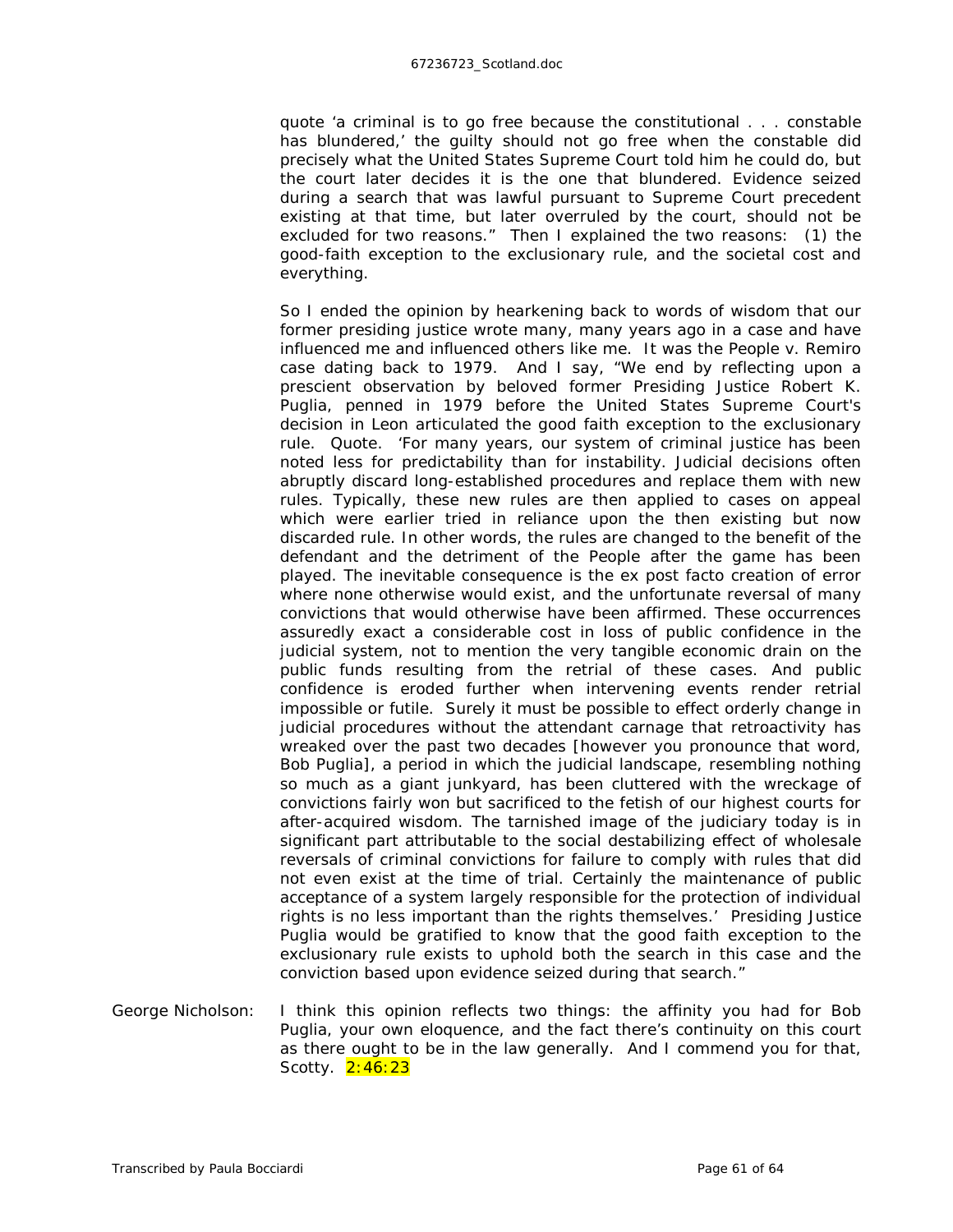It wouldn't be right to close without making a point. You've been retired virtually a year as presiding justice of this court.

- Arthur Scotland: Technically, yes.
- George Nicholson: Technically. But you've been in the office here, a chambers that the court has set aside for you, virtually daily, outside of the trip you took to England with your wife, Sue. And you've been working diligently, and in your typical long hours. What is it you're doing?
- Arthur Scotland: The Chief Justice asked me to chair the Strategic Evaluation Committee, which is a committee of 14 judges and 4 advisory members who are looking at the Administrative Office of the Courts, doing a top-to-bottom in-depth review and assessment of the purpose, functions, organizational structure, methods of operation, budget, and staffing of the Administrative Office of the Courts. And we are collecting information about the functions and we'll be ultimately making findings and recommendations about the Administrative Office of the Courts in the future. And I commend the Chief Justice for her vision and her leadership in saying it's good to step back and take a fresh look. We are receiving lots of information about the Administrative Office of the Courts, which is very . . . going to be very helpful to us in formulating our findings and recommendations.
- George Nicholson: Through no fault of her own, when she became Chief Justice about the same time you retired, she walked into a situation where there is considerable division between the courts, and contention. And your committee is one of the tools she's using to try to deal with that criticism positively – that division. And you're really at the heart of an ongoing dispute, your committee is. Is the membership of the committee made up of judges, or judges and lawyers? What is it?
- Arthur Scotland: Fourteen judges and then four advisory members with extensive experience in . . .
- George Nicholson: And . . .
- Arthur Scotland: . . . . governance.
- George Nicholson: . . . . there's a diversity of opinion among these judges?
- Arthur Scotland: There's . . . . Well, let's put it this way. There is a diversity of experiences: small court, large court. And it's a very conscientious committee, and a very objective committee.
- George Nicholson: Have you . . . . How have you gone about your work, briefly, in terms of getting disparate views?
- Arthur Scotland: Well, at first we had to develop a methodology to obtain the information. We're not going to make any findings and recommendations if we don't know the facts. We have to know the facts, not the fiction. We have to know the facts, not just perception. And so we developed a survey that went out to 3,500 individuals: judicial officers, court executive  $2:49:15$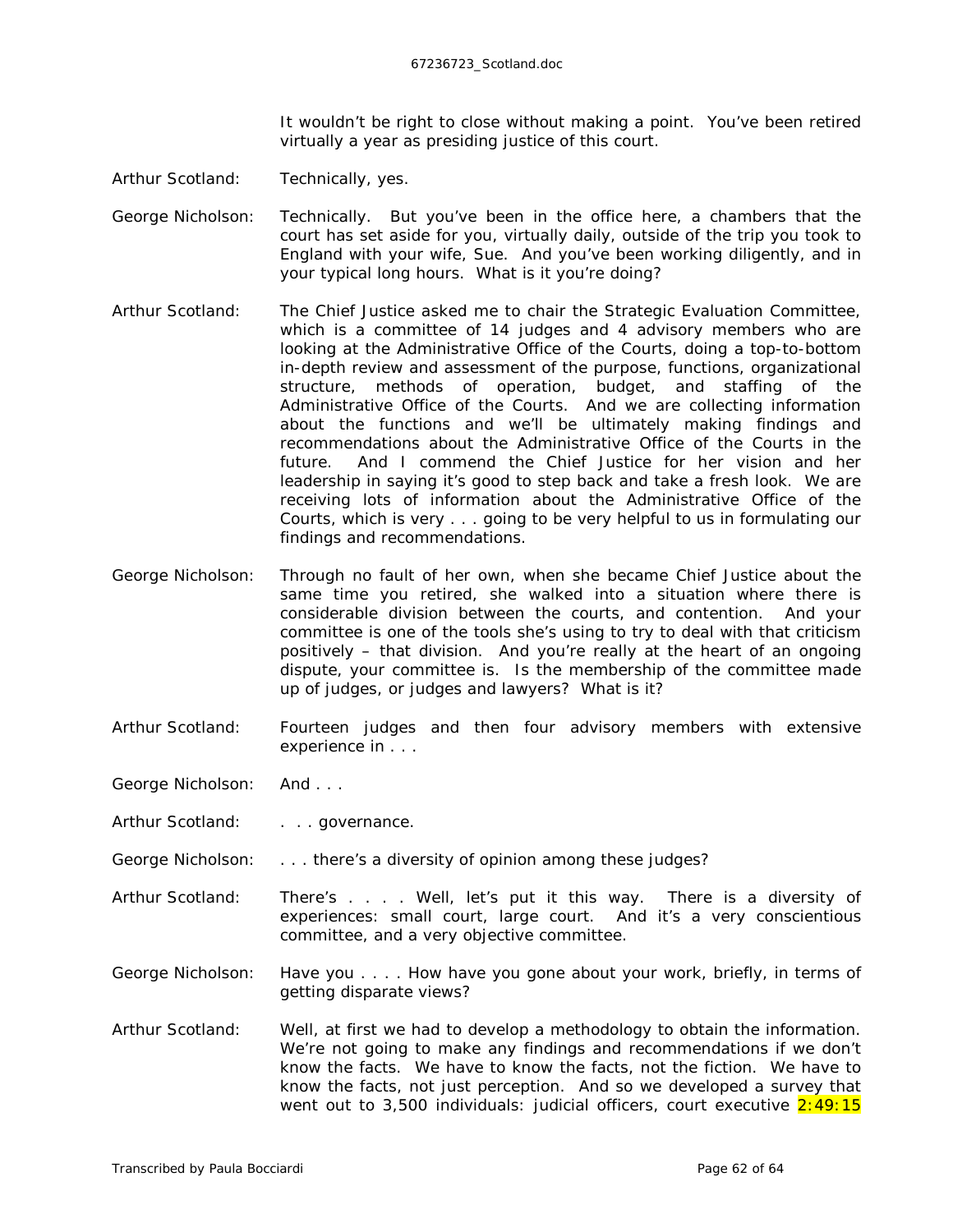officers, members of the public, organizations, firms that use the court system. And then we followed up with interviews of . . . . And also from the Administrative Office of the Courts. And we are right now in the process . . . . We've talked personally with the individuals at the . . . directors at the Administrative Office of the Courts. We're now meeting with presiding justices, presiding judges, court executive officers to finish our fact-finding part of it. And then we start the heavy lifting on making the findings and recommendations.

- George Nicholson: You and the Chief Justice are going about this very objectively, and with the highest integrity. But you've known her for a long time, and she served on this court . . .
- Arthur Scotland: Yes.
- George Nicholson: . . . as an associate during your last five years as presiding justice. Am I right?
- Arthur Scotland: Right.
- George Nicholson: She came from the Deukmejian administration as well, didn't she?
- Arthur Scotland: She did.
- George Nicholson: The methodology, the care, the caution, the prudence, the thoughtfulness . . . do you see that same set of attributes in the new Chief Justice that you said were so important to the Deukmejian administration?
- Arthur Scotland: Oh, absolutely. And in fact, this committee is not a reaction to any of the disputes that are going on today. It was really something that she began thinking about right after the Governor told her that he was going to nominate her. That's the true leader that she is, is you immediately say, well . . . . Not before everything blows up, you say, "I'm the new Chief Justice. I ought to . . . we ought to take a fresh look at everything." And so it's really a credit to her that she was talking about this, you know, a year and a . . . almost a year and a half ago.
- George Nicholson: You've served on and been a leader of, the California equivalent, structurally, to the United States Court of Appeals, District of Columbia Circuit in terms of the caseload and the nature and circumstances of the work: the government law, the insurance law, the big civil cases, the bureaucratic agency cases, and so on. You've been at the heart of everything going on in the law for 20 years. You've now retired, and you're still at the heart of what the judiciary is facing in the future. Can you wrap up what it is in general terms that you hope to achieve by your contribution through this committee to aiding the Chief Justice in the assignment she's given you?
- Arthur Scotland: Well, I truly love the law. I think, frankly, the judicial system in California is, you know, one of the finest in not only the nation but the world. I very much care about the future of our system. And to the extent that our committee can make any recommendations and  $2:51:59$